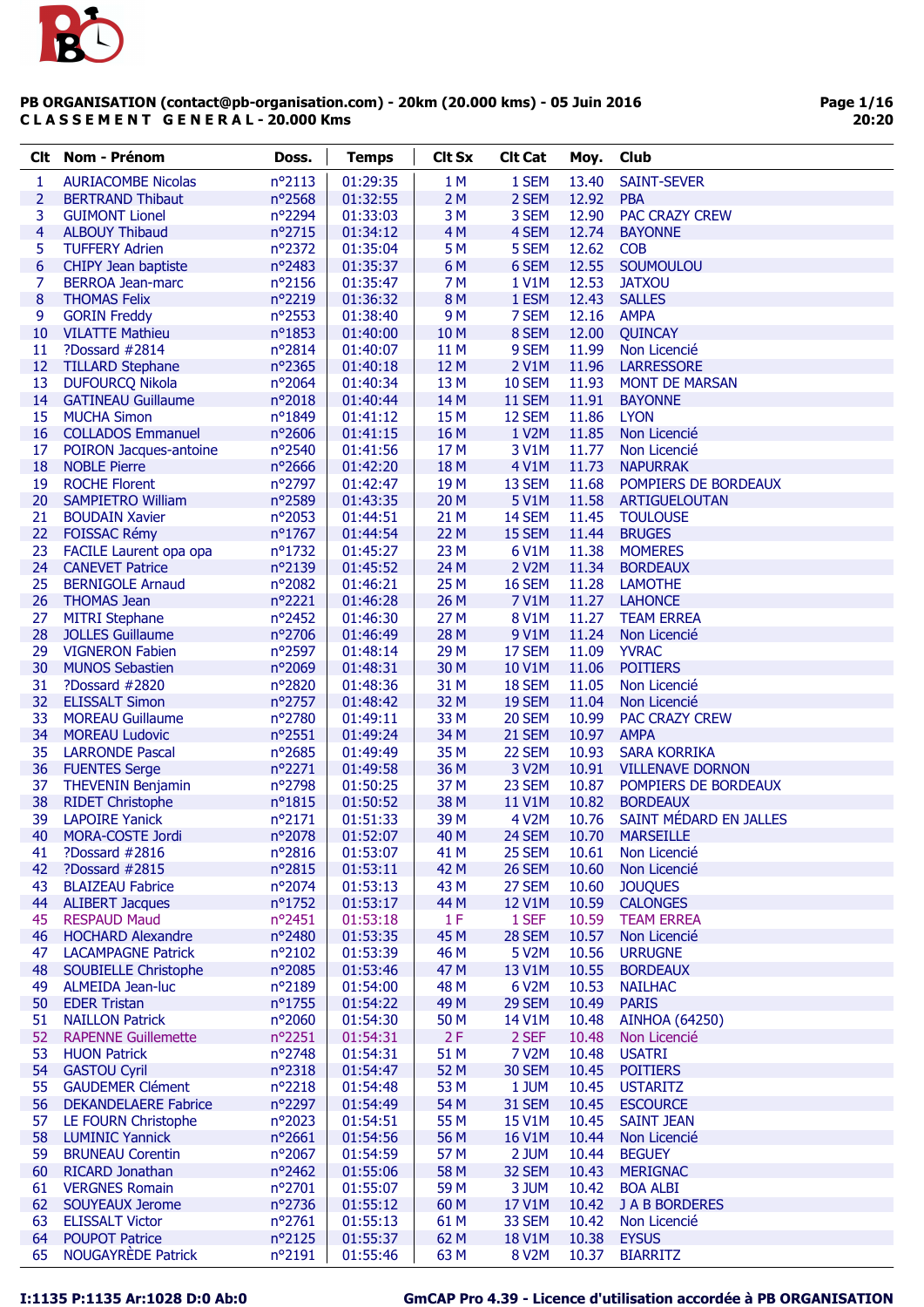

| Clt. | <b>Nom - Prénom</b>          | Doss.            | <b>Temps</b> | <b>Clt Sx</b>    | <b>Clt Cat</b> | Moy.  | <b>Club</b>                             |
|------|------------------------------|------------------|--------------|------------------|----------------|-------|-----------------------------------------|
| 66   | <b>NICOLINI Christophe</b>   | nº2176           | 01:56:06     | 64 M             | 19 V1M         | 10.34 | <b>MONT DE MARSAN</b>                   |
| 67   | <b>DEBEST Patrice</b>        | nº2289           | 01:56:11     | 65 M             | 20 V1M         | 10.33 | <b>AUCH TRIATHLON</b>                   |
| 68   | <b>HUMARAUT Clement</b>      | $n^{\circ}2141$  | 01:56:18     | 66 M             | 34 SEM         | 10.32 | <b>BOURCEFRANC</b>                      |
| 69   | <b>DICHARRY Dominique</b>    | nº2506           | 01:56:20     | 67 M             | 9 V2M          | 10.32 | Non Licencié                            |
| 70   | <b>CENDERENT Michel</b>      | nº2621           | 01:56:23     | 68 M             | 10 V2M         | 10.31 | AS ASCAIN ELGARREKIN                    |
| 71   | <b>LACARRA Bettiri</b>       | nº2728           | 01:56:28     | 69 <sub>M</sub>  | 35 SEM         | 10.30 | AS ASCAIN ELGARREKIN                    |
| 72   | <b>DELUGAT Anthony</b>       | nº2324           | 01:56:28     | 70 M             | 2 ESM          | 10.30 | <b>BIARRITZ</b>                         |
| 73   | <b>PELLETIER Ludovic</b>     | nº1865           | 01:56:28     | 71 M             | 3 ESM          | 10.30 | <b>VERINES</b>                          |
| 74   | <b>HAMON Sylvain</b>         | $n^o$ 1811       | 01:56:41     | 72 M             | 36 SEM         | 10.28 | <b>PAU</b>                              |
| 75   | <b>BRUNEL Guillaume</b>      | n°2359           | 01:56:46     | 73 M             | 37 SEM         | 10.28 | <b>BOULIAC SPORTS PLAISIRS</b>          |
| 76   | <b>TONIN Damien</b>          | nº2690           | 01:56:50     | 74 M             | 38 SEM         | 10.27 | Non Licencié                            |
| 77   | <b>ALICOT Annerose</b>       | nº1940           | 01:56:51     | 3F               | 3 SEF          | 10.27 | <b>BORDEAUX</b>                         |
| 78   | DUPUY Jérôme                 | nº2580           | 01:56:53     | 75 M             | 39 SEM         | 10.27 | Non Licencié                            |
| 79   | <b>OULD-YAOU Stephane</b>    | n°2306           | 01:56:56     | 76 M             | 21 V1M         | 10.26 | <b>MEILLON</b>                          |
| 80   | PLET Johann                  | nº2047           | 01:57:03     | 77 M             | <b>22 V1M</b>  | 10.25 | <b>MOUGUERRE</b>                        |
| 81   | <b>SOLARI Lionel</b>         | nº2489           | 01:57:04     | 78 M             | 23 V1M         | 10.25 | <b>FRANCE BLEU PAYS BASQUE</b>          |
| 82   | <b>ETCHAMENDY Arnaud</b>     | nº2416           | 01:57:16     | 79 M             | 40 SEM         | 10.23 | Non Licencié                            |
| 83   | PRÉVAUD Benjamin             | nº2735           | 01:57:22     | 80 M             | 41 SEM         | 10.23 | Non Licencié                            |
| 84   | LOUSTAUNAU David             | nº1988           | 01:57:34     | 81 M             | 42 SEM         | 10.21 | Non Licencié                            |
| 85   | <b>SERNOT Jean-marie</b>     | n°2019           | 01:57:39     | 82 M             | 11 V2M         | 10.20 | LE GUE D ALLERE                         |
| 86   | <b>ROUSSEAU Joel</b>         | nº2770           | 01:57:53     | 83 M             | 12 V2M         | 10.18 | Non Licencié                            |
|      | LAUQUÉ Jean marie            |                  |              |                  | 13 V2M         | 10.14 |                                         |
| 87   |                              | nº2600           | 01:58:22     | 84 M             |                |       | <b>USB TRIATHLON</b>                    |
| 88   | <b>PRIETO Christophe</b>     | nº2647           | 01:58:26     | 85 M             | 24 V1M         | 10.13 | <b>NAPURRAK</b>                         |
| 89   | <b>BESOLI Mathieu</b>        | nº2669           | 01:58:27     | 86 M             | 43 SEM         | 10.13 | Non Licencié                            |
| 90   | <b>CARPENTIER Fabien</b>     | nº2655           | 01:58:40     | 87 M             | 25 V1M         | 10.11 | <b>BORDEAUX ATHLÉ</b>                   |
| 91   | <b>COLLOT Christophe</b>     | nº2778           | 01:58:53     | 88 M             | 26 V1M         | 10.10 | Non Licencié                            |
| 92   | <b>HEUET Thierry</b>         | nº2505           | 01:58:53     | 89 M             | 27 V1M         | 10.10 | <b>AC AUCH</b>                          |
| 93   | <b>CLEMENT Fert</b>          | n°2755           | 01:59:03     | 90 M             | 44 SEM         | 10.08 | Non Licencié                            |
| 94   | <b>ROELENS René</b>          | nº1867           | 01:59:18     | 91 M             | 28 V1M         | 10.06 | <b>FC OLORON</b>                        |
| 95   | <b>BUSUTTIL Olivier</b>      | nº2618           | 01:59:18     | 92 M             | 45 SEM         | 10.06 | Non Licencié                            |
| 96   | <b>CHAUMEL Jean pierre</b>   | nº2348           | 01:59:19     | 93 M             | 14 V2M         | 10.06 | <b>CA BELVES</b>                        |
| 97   | <b>IRATCHET Julien</b>       | nº2507           | 01:59:32     | 94 M             | 46 SEM         | 10.04 | Non Licencié                            |
| 98   | <b>ETCHELECOU Patrick</b>    | $n^{\circ}2512$  | 01:59:48     | 95 M             | <b>15 V2M</b>  | 10.02 | Non Licencié                            |
| 99   | <b>DEROME</b> Jean pierre    | nº2487           | 02:00:01     | 96 M             | 16 V2M         | 10.00 | <b>BELVES</b>                           |
| 100  | <b>PANISSARD Yannick</b>     | nº1962           | 02:00:06     | 97 M             | 47 SEM         | 9.99  | <b>MACAYE</b>                           |
| 101  | <b>ETCHEVERRIA Sebastien</b> | nº2603           | 02:00:08     | 98 M             | 48 SEM         | 9.99  | Non Licencié                            |
|      | 102 RAMADOUR Jacques         | nº2286           | 02:00:10     | 99 M             | 17 V2M         | 9.99  | <b>ANGLET</b>                           |
| 103  | <b>BOYRIE Cédric</b>         | nº2367           | 02:00:28     | 100 M            | 49 SEM         | 9.96  | Non Licencié                            |
| 104  | <b>RODRIGUES Emilie</b>      | nº2764           | 02:00:36     | 4F               | 4 SEF          | 9.95  | <b>BIARRITZ OLYMPIQUE ATHLETISME</b>    |
| 105  | <b>STEVENS Justin</b>        | $n^{\circ}$ 2747 | 02:00:45     | 101 M            | <b>50 SEM</b>  | 9.94  | <b>DECATHLON BERGERAC</b>               |
|      | 106 LAMARCHE Virginie        | $n^o$ 2511       | 02:00:49     | 5F               | 5 SEF          | 9.93  | <b>CA BALMA</b>                         |
|      | 107 LAGRABE Philippe         | nº2414           | 02:00:54     | 102 M            | <b>18 V2M</b>  | 9.93  | Non Licencié                            |
|      | 108 GABORIAU Luc             | nº2374           | 02:00:55     | 103 M            | 29 V1M         | 9.93  | <b>SAUBRIGUES</b>                       |
|      | 109 VEILLARD Ewen            | nº2758           | 02:00:57     | 104 M            | <b>51 SEM</b>  | 9.92  | Non Licencié                            |
| 110  | <b>DASQUE Julien</b>         | nº2295           | 02:00:58     | 105 M            | 52 SEM         | 9.92  | LOS BETH CAMINAIRES                     |
|      | 111 DEU Olivier              | nº2612           | 02:01:09     | 106 M            | 30 V1M         | 9.91  | <b>COURCITE</b>                         |
|      | 112 LEPAGE Thomas            | nº1799           | 02:01:11     | 107 M            | 53 SEM         | 9.90  | <b>CHARTUZAC</b>                        |
|      | 113 GALLOUET Nicolas         | nº2184           | 02:01:11     | 108 M            | 54 SEM         | 9.90  | Non Licencié                            |
|      | 114 RAIMBAULT Pascal         | nº2166           | 02:01:13     | 109 M            | 19 V2M         | 9.90  | <b>ARGAGNON</b>                         |
| 115  | <b>BOURRAS Patrick</b>       | nº2228           | 02:01:15     | 110 M            | 31 V1M         | 9.90  | <b>SENPERE</b>                          |
|      | 116 ARNAL Mathieu            | n°2393           | 02:01:15     | 111 M            | <b>55 SEM</b>  | 9.90  | <b>ABSOLU RAID</b>                      |
|      | 117 VESCHI Jean-christophe   | nº2739           | 02:01:16     | 112 M            | <b>56 SEM</b>  | 9.90  | Non Licencié                            |
|      | 118 BLAZQUEZ Sébastien       | n°2769           | 02:01:20     | 113 M            | 4 ESM          | 9.89  | Non Licencié                            |
|      | 119 MANTOVANI Caroline       | nº2457           | 02:01:21     | 6F               | 1 V1F          | 9.89  | <b>TEAM ERREA</b>                       |
|      | 120 DARGUY David             | nº2727           | 02:01:23     | 114 M            | 57 SEM         | 9.89  | <b>NAPURRAK</b>                         |
|      | 121 PINTHON Baptiste         | nº2754           | 02:01:24     | 115 M            | 4 JUM          | 9.88  | Non Licencié                            |
|      | 122 EYHERABIDE Philippe      | $n^{\circ}2723$  | 02:01:26     | 116 M            | 58 SEM         | 9.88  | <b>NAPURRAK</b>                         |
|      | 123 RABIN Gil                | nº2179           | 02:01:29     | 117 M            | 32 V1M         | 9.88  | <b>BAYONNE</b>                          |
|      | 124 SKOWRONEK David          | $n^o$ 1812       | 02:01:35     | 118 M            | <b>59 SEM</b>  | 9.87  | <b>BAYONNE</b>                          |
|      | 125 ALEXIS Patrick           | nº1807           | 02:01:39     | 119 <sub>M</sub> | 20 V2M         | 9.86  | <b>TOULOUSE</b>                         |
|      | 126 ETCHETO Ludovic          | nº1927           | 02:01:40     | 120 M            | 60 SEM         | 9.86  | <b>VILLENAVE D'ORNON</b>                |
|      | 127 BRECHOU Jordan           | nº2535           | 02:01:49     | 121 M            | 61 SEM         | 9.85  | SECTION DUATHLON LIEBHERR AEROSPACE TOU |
|      | 128 HOLT Rachel              | nº2090           | 02:01:50     | 7F               | 6 SEF          | 9.85  | <b>AHETZE</b>                           |
|      |                              |                  |              |                  |                |       |                                         |
| 129  | <b>DAURIS Cyrille</b>        | n°2077           | 02:02:00     | 122 M            | 62 SEM         | 9.84  | <b>ELANCOURT</b>                        |
|      | 130 LE BERRE Loïc            | nº2243           | 02:02:01     | 123 M            | 63 SEM         | 9.84  | ST MEDARD EN JALLES                     |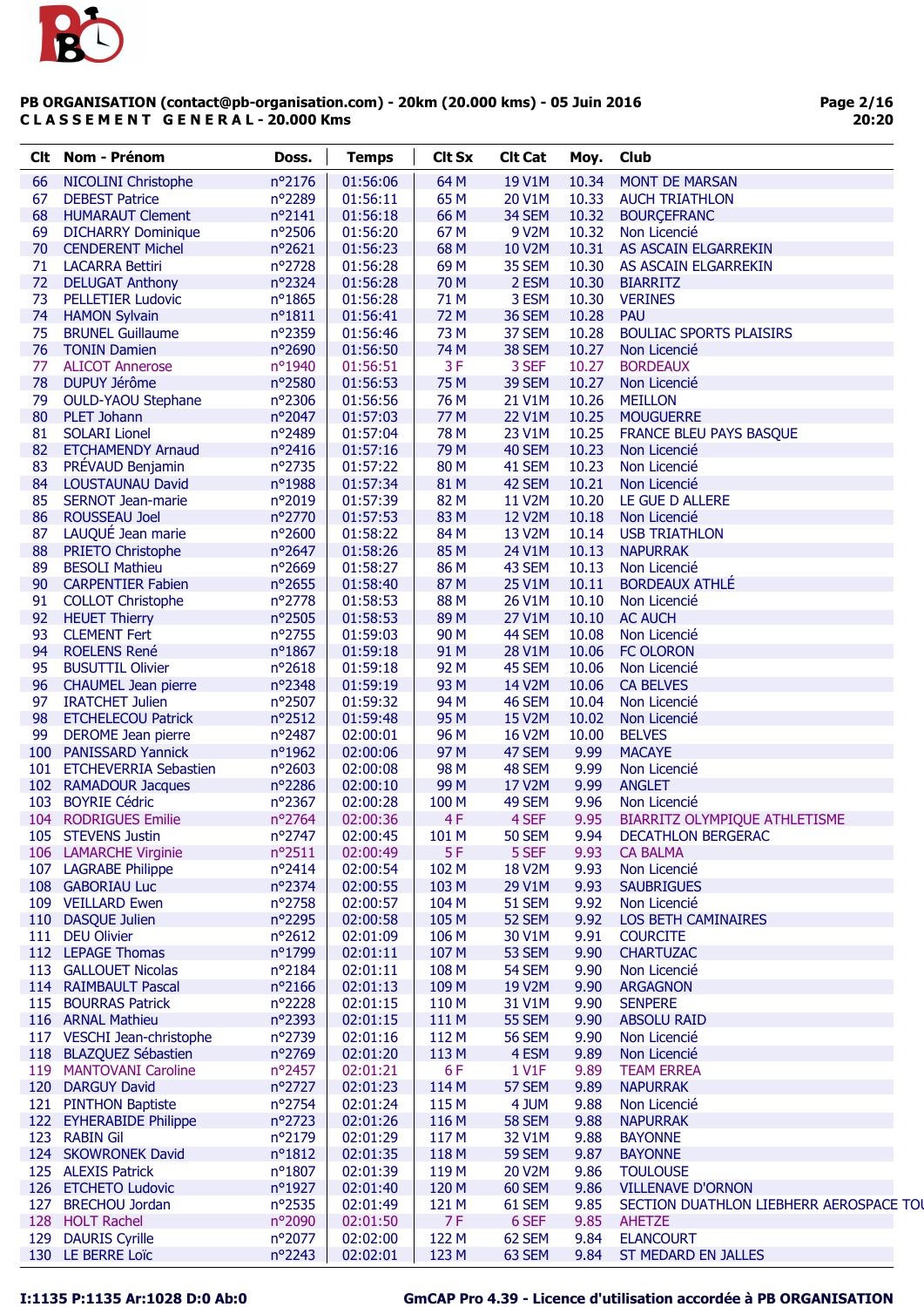

Page 3/16 20:20

| nº2750<br>02:02:03<br>124 M<br>64 SEM<br>9.83<br>131 GANZAGAIN Jérome<br>Non Licencié<br>nº2380<br>125 M<br>65 SEM<br>9.83<br>132 HODOT Florian<br>02:02:04<br>Non Licencié<br>9.83<br>133 LEAL Guillaume<br>$n^{\circ}2148$<br>02:02:08<br>126 M<br>66 SEM<br><b>NAILHAC</b><br>134 PILLES Judikael<br>nº2653<br>127 M<br>9.82<br>02:02:15<br>67 SEM<br><b>VILLENAVE D'ORNON</b><br>135 DESMARIE Bertrand<br>nº2601<br>02:02:39<br>128 M<br>68 SEM<br>9.78<br><b>BORDEAUX</b><br>nº1736<br>136 GAUZERE Jean mathieu<br>02:02:43<br>129 M<br>69 SEM<br>9.78<br>SAINT CYR LA ROCHE<br>nº2322<br>130 M<br><b>70 SEM</b><br>9.75<br>137 LAXAGUE Sebastien<br>02:03:07<br>Non Licencié<br>nº2442<br><b>71 SEM</b><br>138 TONNA Mathieu<br>02:03:35<br>131 M<br>9.71<br>Non Licencié<br>n°2129<br>132 M<br>139 GAUTHERON Yannick<br>02:03:41<br>33 V1M<br>9.70<br><b>BIGANOS</b><br>140 PAGES David<br>nº1837<br>02:03:49<br>133 M<br>72 SEM<br>9.69<br><b>BRUGES</b><br>141 CHAUMEAU Sylvain<br>nº1896<br>134 M<br>34 V1M<br>9.69<br><b>BORDEAUX</b><br>02:03:52<br>142 NGUYEN Clément<br>nº2517<br>135 M<br>73 SEM<br>9.69<br>02:03:53<br>Non Licencié<br>nº2548<br>143<br><b>DUSSAU Cédric</b><br>02:03:56<br>136 M<br>35 V1M<br>9.68<br>Non Licencié<br>144 BERNIERE David<br>nº2123<br>137 M<br>02:04:09<br>36 V1M<br>9.67<br><b>BIDART</b><br>nº2170<br>02:04:13<br>138 M<br>37 V1M<br>9.66<br>145 BEIGNON Jean-noel<br><b>HASPARREN</b><br>nº2707<br>146 EYHERABIDE Frédéric<br>02:04:16<br>139 M<br>74 SEM<br>9.66<br><b>NAPURRAK</b><br>nº2197<br>140 M<br>75 SEM<br>9.65<br>147 DONIAS Thomas<br>02:04:25<br><b>ARVERT</b><br>nº1748<br>21 V2M<br>148 LE COROLLER Herve<br>02:04:29<br>141 M<br>9.64<br>SAINT LIEUX LES LAVAUR<br>n°2203<br>142 M<br>149 DUSSIN Sébastien<br>02:04:29<br>38 V1M<br>9.64<br><b>ESPELETTE</b><br>8F<br>150 LECINA Maryline<br>nº2073<br>7 SEF<br>9.63<br><b>BAZAS</b><br>02:04:37<br>151 ROUQUETTE Cyril<br>nº2076<br>143 M<br><b>76 SEM</b><br>9.63<br><b>VILLELAURE</b><br>02:04:39<br>152 MAIRE Patrick<br>nº2028<br>144 M<br>39 V1M<br>9.62<br><b>ANDERNOS LES BAINS</b><br>02:04:44<br>153 LEBRET Erik<br>nº1877<br>02:04:46<br>145 M<br>40 V1M<br>9.62<br><b>BISCARROSSE</b><br>146 M<br>154 VALENTIN Jean dominique<br>nº1900<br>02:04:47<br>41 V1M<br>9.62<br>SAINTE COLOMBE EN BRUILHOIS<br>nº2158<br>77 SEM<br>9.61<br>155 ETCHEVERRY Jean-baptiste<br>02:04:50<br>147 M<br><b>COLOMBES</b><br>nº2722<br>156 MACHICOTE Yohan<br>148 M<br><b>78 SEM</b><br>9.61<br>02:04:55<br><b>NAPURRAK</b><br>157 MONGRUEL Sebastien<br>n°2719<br>149 M<br><b>79 SEM</b><br>9.60<br>02:05:04<br>Non Licencié<br>nº1907<br>150 M<br>9.59<br>158 RICHARD Pascal<br>02:05:06<br>42 V1M<br><b>ARDILLIERES</b><br>151 M<br>159 GABELLE Ghislain<br>nº1926<br>02:05:11<br>80 SEM<br>9.59<br><b>LAMONZIE SAINT MARTIN</b><br>160 LEPRETRE Guillaume<br>nº2283<br>02:05:13<br>152 M<br>81 SEM<br>9.58<br>Non Licencié<br>161 MONRUFFET Jérémy<br>nº2056<br>153 M<br>82 SEM<br>9.58<br>02:05:15<br><b>NAILHAC</b><br>162 CHARLOPIN Yannick<br>nº2710<br>154 M<br>43 V1M<br>9.58<br><b>TEAM CRABESTRAIL</b><br>02:05:17<br>nº2265<br>9.57<br>163 ROGER Sebastien<br>02:05:26<br>155 M<br>44 V1M<br><b>BUDOS</b><br>164 BOUCHER Laurent<br>156 M<br>nº1919<br>02:05:32<br>45 V1M<br>9.56<br><b>MIOS</b><br>165 PEREZ Julien<br>nº2420<br>02:05:36<br>157 M<br>83 SEM<br>9.55<br><b>TEAM ESCROCS</b><br>nº2253<br>166 MENTAVERRI Mathieu<br>02:05:40<br>158 M<br>84 SEM<br>9.55<br><b>BIDART</b><br>nº2396<br>159 M<br>167<br>02:05:42<br>85 SEM<br>9.55<br>Non Licencié<br><b>MAGGIORANI Damien</b><br>9.54<br><b>BEGLES</b><br>168<br><b>DUBREUIL Gregory</b><br>$n^{\circ}2111$<br>02:05:48<br>160 M<br>46 V1M<br>169<br><b>BIRE Geoffrey</b><br>$n^o$ 1714<br>9.53<br>02:05:53<br>161 M<br>86 SEM<br><b>LAGORD</b><br>n°2119<br>170 SOULAT Baptiste<br>02:05:54<br>162 M<br>87 SEM<br>9.53<br><b>POITIERS</b><br>171 IRIGOYEN Vincent<br>nº2712<br>02:05:54<br>163 M<br>88 SEM<br>9.53<br>Non Licencié<br>nº2744<br>164 M<br>89 SEM<br>9.52<br>172 GROLHIER Warren<br>02:06:01<br>Non Licencié<br>173 GILOT Guillaume<br>nº2323<br>02:06:01<br>165 M<br><b>90 SEM</b><br>9.52<br>Non Licencié<br>174 LACOSTE Christophe<br>nº2609<br>166 M<br>02:06:03<br>47 V1M<br>9.52<br>Non Licencié<br>175 MINVILLE Frédéric<br>nº2236<br>02:06:14<br>167 M<br><b>48 V1M</b><br>9.51<br><b>BIGANOS</b><br>176 DE RAVEL Nicolas<br>nº1770<br>168 M<br>9.51<br>02:06:15<br>49 V1M<br><b>BORDEAUX</b><br>177<br><b>BOUDES Lionel</b><br>$n^{\circ}2362$<br>02:06:20<br>169 M<br>50 V1M<br>9.50<br>Non Licencié<br>178<br>D ELBÉE Victoire<br>nº2702<br>9F<br>02:06:21<br>2 V1F<br>9.50<br><b>ASPTT NIORT MONCOUTANT</b><br>179 VERGNET Sylvain<br>nº2263<br>170 M<br>91 SEM<br>02:06:28<br>9.49<br>Non Licencié<br>180 PERROGON Frederic<br>nº2501<br>171 M<br>02:06:32<br><b>22 V2M</b><br>9.48<br><b>COGNAC EXTREME AVENTURE</b><br>181 PAILLAUGUE Philippe<br>nº2768<br>172 M<br>02:06:50<br>23 V2M<br>9.46<br><b>ROQUEFORT</b><br>nº1991<br>173 M<br>182 DESQUEYROUX Franck<br>02:06:51<br>51 V1M<br>9.46<br><b>SAINT ASTIER</b><br>183 CELERIER Bertrand<br>nº2593<br>02:06:56<br>174 M<br>92 SEM<br>9.45<br>Non Licencié<br>184 DELOUBES Alain<br>nº2071<br>175 M<br>24 V2M<br>02:06:57<br>9.45<br><b>MERIGNAC</b><br>185 POL Jean-luc<br>nº1749<br>02:07:17<br>176 M<br><b>25 V2M</b><br><b>BORDEAUX</b><br>9.43<br>186 DUCHEMIN Jimmy<br>nº2703<br>177 M<br>93 SEM<br>02:07:19<br>9.43<br><b>BORDEAUX</b><br>178 M<br>187 CHAUVIN Frédéric<br>$n^{\circ}$ 2766<br>02:07:21<br>52 V1M<br>9.42<br>Non Licencié<br>nº2767<br>10F<br>8 SEF<br>188 JOURDAN Laetitia<br>02:07:24<br>9.42<br>Non Licencié<br>nº2353<br>179 M<br>189 LACOSTE Philipe<br>02:07:25<br>94 SEM<br>9.42<br><b>MONT DE MARSAN</b><br>190 MERLE Arnaud<br>nº2227<br>02:07:38<br>180 M<br>53 V1M<br>9.40<br><b>JATXOU</b><br>nº1933<br>181 M<br>95 SEM<br>191 DUFFAULT Thibault<br>02:07:42<br>9.40<br><b>ANGOULEME</b><br>nº2765<br>182 M<br>192 AROTCARENA Michel<br>02:07:44<br>54 V1M<br>9.40<br>Non Licencié<br>193 LE FLOCH Sebastien<br>nº1928<br>02:07:51<br>183 M<br><b>96 SEM</b><br>9.39<br><b>BORDES</b><br>nº2700<br>184 M<br>97 SEM<br>194 SAGARDOY Thomas<br>02:07:55<br>9.38<br>Non Licencié<br>195 GARY Julie | Clt | Nom - Prénom | Doss.  | <b>Temps</b> | <b>Clt Sx</b> | <b>Clt Cat</b> | Moy. | Club          |
|------------------------------------------------------------------------------------------------------------------------------------------------------------------------------------------------------------------------------------------------------------------------------------------------------------------------------------------------------------------------------------------------------------------------------------------------------------------------------------------------------------------------------------------------------------------------------------------------------------------------------------------------------------------------------------------------------------------------------------------------------------------------------------------------------------------------------------------------------------------------------------------------------------------------------------------------------------------------------------------------------------------------------------------------------------------------------------------------------------------------------------------------------------------------------------------------------------------------------------------------------------------------------------------------------------------------------------------------------------------------------------------------------------------------------------------------------------------------------------------------------------------------------------------------------------------------------------------------------------------------------------------------------------------------------------------------------------------------------------------------------------------------------------------------------------------------------------------------------------------------------------------------------------------------------------------------------------------------------------------------------------------------------------------------------------------------------------------------------------------------------------------------------------------------------------------------------------------------------------------------------------------------------------------------------------------------------------------------------------------------------------------------------------------------------------------------------------------------------------------------------------------------------------------------------------------------------------------------------------------------------------------------------------------------------------------------------------------------------------------------------------------------------------------------------------------------------------------------------------------------------------------------------------------------------------------------------------------------------------------------------------------------------------------------------------------------------------------------------------------------------------------------------------------------------------------------------------------------------------------------------------------------------------------------------------------------------------------------------------------------------------------------------------------------------------------------------------------------------------------------------------------------------------------------------------------------------------------------------------------------------------------------------------------------------------------------------------------------------------------------------------------------------------------------------------------------------------------------------------------------------------------------------------------------------------------------------------------------------------------------------------------------------------------------------------------------------------------------------------------------------------------------------------------------------------------------------------------------------------------------------------------------------------------------------------------------------------------------------------------------------------------------------------------------------------------------------------------------------------------------------------------------------------------------------------------------------------------------------------------------------------------------------------------------------------------------------------------------------------------------------------------------------------------------------------------------------------------------------------------------------------------------------------------------------------------------------------------------------------------------------------------------------------------------------------------------------------------------------------------------------------------------------------------------------------------------------------------------------------------------------------------------------------------------------------------------------------------------------------------------------------------------------------------------------------------------------------------------------------------------------------------------------------------------------------------------------------------------------------------------------------------------------------------------------------------------------------------------------------------------------------------------------------------------------------------------------------------------------------------------------------------------------------------------------------------------------------------------------------------------------------------------------------------------------------------------------------------------------------------------------------------------------------------------------------------------------------------------------------------------------------------------------------------------------------------|-----|--------------|--------|--------------|---------------|----------------|------|---------------|
|                                                                                                                                                                                                                                                                                                                                                                                                                                                                                                                                                                                                                                                                                                                                                                                                                                                                                                                                                                                                                                                                                                                                                                                                                                                                                                                                                                                                                                                                                                                                                                                                                                                                                                                                                                                                                                                                                                                                                                                                                                                                                                                                                                                                                                                                                                                                                                                                                                                                                                                                                                                                                                                                                                                                                                                                                                                                                                                                                                                                                                                                                                                                                                                                                                                                                                                                                                                                                                                                                                                                                                                                                                                                                                                                                                                                                                                                                                                                                                                                                                                                                                                                                                                                                                                                                                                                                                                                                                                                                                                                                                                                                                                                                                                                                                                                                                                                                                                                                                                                                                                                                                                                                                                                                                                                                                                                                                                                                                                                                                                                                                                                                                                                                                                                                                                                                                                                                                                                                                                                                                                                                                                                                                                                                                                                                                                  |     |              |        |              |               |                |      |               |
|                                                                                                                                                                                                                                                                                                                                                                                                                                                                                                                                                                                                                                                                                                                                                                                                                                                                                                                                                                                                                                                                                                                                                                                                                                                                                                                                                                                                                                                                                                                                                                                                                                                                                                                                                                                                                                                                                                                                                                                                                                                                                                                                                                                                                                                                                                                                                                                                                                                                                                                                                                                                                                                                                                                                                                                                                                                                                                                                                                                                                                                                                                                                                                                                                                                                                                                                                                                                                                                                                                                                                                                                                                                                                                                                                                                                                                                                                                                                                                                                                                                                                                                                                                                                                                                                                                                                                                                                                                                                                                                                                                                                                                                                                                                                                                                                                                                                                                                                                                                                                                                                                                                                                                                                                                                                                                                                                                                                                                                                                                                                                                                                                                                                                                                                                                                                                                                                                                                                                                                                                                                                                                                                                                                                                                                                                                                  |     |              |        |              |               |                |      |               |
|                                                                                                                                                                                                                                                                                                                                                                                                                                                                                                                                                                                                                                                                                                                                                                                                                                                                                                                                                                                                                                                                                                                                                                                                                                                                                                                                                                                                                                                                                                                                                                                                                                                                                                                                                                                                                                                                                                                                                                                                                                                                                                                                                                                                                                                                                                                                                                                                                                                                                                                                                                                                                                                                                                                                                                                                                                                                                                                                                                                                                                                                                                                                                                                                                                                                                                                                                                                                                                                                                                                                                                                                                                                                                                                                                                                                                                                                                                                                                                                                                                                                                                                                                                                                                                                                                                                                                                                                                                                                                                                                                                                                                                                                                                                                                                                                                                                                                                                                                                                                                                                                                                                                                                                                                                                                                                                                                                                                                                                                                                                                                                                                                                                                                                                                                                                                                                                                                                                                                                                                                                                                                                                                                                                                                                                                                                                  |     |              |        |              |               |                |      |               |
|                                                                                                                                                                                                                                                                                                                                                                                                                                                                                                                                                                                                                                                                                                                                                                                                                                                                                                                                                                                                                                                                                                                                                                                                                                                                                                                                                                                                                                                                                                                                                                                                                                                                                                                                                                                                                                                                                                                                                                                                                                                                                                                                                                                                                                                                                                                                                                                                                                                                                                                                                                                                                                                                                                                                                                                                                                                                                                                                                                                                                                                                                                                                                                                                                                                                                                                                                                                                                                                                                                                                                                                                                                                                                                                                                                                                                                                                                                                                                                                                                                                                                                                                                                                                                                                                                                                                                                                                                                                                                                                                                                                                                                                                                                                                                                                                                                                                                                                                                                                                                                                                                                                                                                                                                                                                                                                                                                                                                                                                                                                                                                                                                                                                                                                                                                                                                                                                                                                                                                                                                                                                                                                                                                                                                                                                                                                  |     |              |        |              |               |                |      |               |
|                                                                                                                                                                                                                                                                                                                                                                                                                                                                                                                                                                                                                                                                                                                                                                                                                                                                                                                                                                                                                                                                                                                                                                                                                                                                                                                                                                                                                                                                                                                                                                                                                                                                                                                                                                                                                                                                                                                                                                                                                                                                                                                                                                                                                                                                                                                                                                                                                                                                                                                                                                                                                                                                                                                                                                                                                                                                                                                                                                                                                                                                                                                                                                                                                                                                                                                                                                                                                                                                                                                                                                                                                                                                                                                                                                                                                                                                                                                                                                                                                                                                                                                                                                                                                                                                                                                                                                                                                                                                                                                                                                                                                                                                                                                                                                                                                                                                                                                                                                                                                                                                                                                                                                                                                                                                                                                                                                                                                                                                                                                                                                                                                                                                                                                                                                                                                                                                                                                                                                                                                                                                                                                                                                                                                                                                                                                  |     |              |        |              |               |                |      |               |
|                                                                                                                                                                                                                                                                                                                                                                                                                                                                                                                                                                                                                                                                                                                                                                                                                                                                                                                                                                                                                                                                                                                                                                                                                                                                                                                                                                                                                                                                                                                                                                                                                                                                                                                                                                                                                                                                                                                                                                                                                                                                                                                                                                                                                                                                                                                                                                                                                                                                                                                                                                                                                                                                                                                                                                                                                                                                                                                                                                                                                                                                                                                                                                                                                                                                                                                                                                                                                                                                                                                                                                                                                                                                                                                                                                                                                                                                                                                                                                                                                                                                                                                                                                                                                                                                                                                                                                                                                                                                                                                                                                                                                                                                                                                                                                                                                                                                                                                                                                                                                                                                                                                                                                                                                                                                                                                                                                                                                                                                                                                                                                                                                                                                                                                                                                                                                                                                                                                                                                                                                                                                                                                                                                                                                                                                                                                  |     |              |        |              |               |                |      |               |
|                                                                                                                                                                                                                                                                                                                                                                                                                                                                                                                                                                                                                                                                                                                                                                                                                                                                                                                                                                                                                                                                                                                                                                                                                                                                                                                                                                                                                                                                                                                                                                                                                                                                                                                                                                                                                                                                                                                                                                                                                                                                                                                                                                                                                                                                                                                                                                                                                                                                                                                                                                                                                                                                                                                                                                                                                                                                                                                                                                                                                                                                                                                                                                                                                                                                                                                                                                                                                                                                                                                                                                                                                                                                                                                                                                                                                                                                                                                                                                                                                                                                                                                                                                                                                                                                                                                                                                                                                                                                                                                                                                                                                                                                                                                                                                                                                                                                                                                                                                                                                                                                                                                                                                                                                                                                                                                                                                                                                                                                                                                                                                                                                                                                                                                                                                                                                                                                                                                                                                                                                                                                                                                                                                                                                                                                                                                  |     |              |        |              |               |                |      |               |
|                                                                                                                                                                                                                                                                                                                                                                                                                                                                                                                                                                                                                                                                                                                                                                                                                                                                                                                                                                                                                                                                                                                                                                                                                                                                                                                                                                                                                                                                                                                                                                                                                                                                                                                                                                                                                                                                                                                                                                                                                                                                                                                                                                                                                                                                                                                                                                                                                                                                                                                                                                                                                                                                                                                                                                                                                                                                                                                                                                                                                                                                                                                                                                                                                                                                                                                                                                                                                                                                                                                                                                                                                                                                                                                                                                                                                                                                                                                                                                                                                                                                                                                                                                                                                                                                                                                                                                                                                                                                                                                                                                                                                                                                                                                                                                                                                                                                                                                                                                                                                                                                                                                                                                                                                                                                                                                                                                                                                                                                                                                                                                                                                                                                                                                                                                                                                                                                                                                                                                                                                                                                                                                                                                                                                                                                                                                  |     |              |        |              |               |                |      |               |
|                                                                                                                                                                                                                                                                                                                                                                                                                                                                                                                                                                                                                                                                                                                                                                                                                                                                                                                                                                                                                                                                                                                                                                                                                                                                                                                                                                                                                                                                                                                                                                                                                                                                                                                                                                                                                                                                                                                                                                                                                                                                                                                                                                                                                                                                                                                                                                                                                                                                                                                                                                                                                                                                                                                                                                                                                                                                                                                                                                                                                                                                                                                                                                                                                                                                                                                                                                                                                                                                                                                                                                                                                                                                                                                                                                                                                                                                                                                                                                                                                                                                                                                                                                                                                                                                                                                                                                                                                                                                                                                                                                                                                                                                                                                                                                                                                                                                                                                                                                                                                                                                                                                                                                                                                                                                                                                                                                                                                                                                                                                                                                                                                                                                                                                                                                                                                                                                                                                                                                                                                                                                                                                                                                                                                                                                                                                  |     |              |        |              |               |                |      |               |
|                                                                                                                                                                                                                                                                                                                                                                                                                                                                                                                                                                                                                                                                                                                                                                                                                                                                                                                                                                                                                                                                                                                                                                                                                                                                                                                                                                                                                                                                                                                                                                                                                                                                                                                                                                                                                                                                                                                                                                                                                                                                                                                                                                                                                                                                                                                                                                                                                                                                                                                                                                                                                                                                                                                                                                                                                                                                                                                                                                                                                                                                                                                                                                                                                                                                                                                                                                                                                                                                                                                                                                                                                                                                                                                                                                                                                                                                                                                                                                                                                                                                                                                                                                                                                                                                                                                                                                                                                                                                                                                                                                                                                                                                                                                                                                                                                                                                                                                                                                                                                                                                                                                                                                                                                                                                                                                                                                                                                                                                                                                                                                                                                                                                                                                                                                                                                                                                                                                                                                                                                                                                                                                                                                                                                                                                                                                  |     |              |        |              |               |                |      |               |
|                                                                                                                                                                                                                                                                                                                                                                                                                                                                                                                                                                                                                                                                                                                                                                                                                                                                                                                                                                                                                                                                                                                                                                                                                                                                                                                                                                                                                                                                                                                                                                                                                                                                                                                                                                                                                                                                                                                                                                                                                                                                                                                                                                                                                                                                                                                                                                                                                                                                                                                                                                                                                                                                                                                                                                                                                                                                                                                                                                                                                                                                                                                                                                                                                                                                                                                                                                                                                                                                                                                                                                                                                                                                                                                                                                                                                                                                                                                                                                                                                                                                                                                                                                                                                                                                                                                                                                                                                                                                                                                                                                                                                                                                                                                                                                                                                                                                                                                                                                                                                                                                                                                                                                                                                                                                                                                                                                                                                                                                                                                                                                                                                                                                                                                                                                                                                                                                                                                                                                                                                                                                                                                                                                                                                                                                                                                  |     |              |        |              |               |                |      |               |
|                                                                                                                                                                                                                                                                                                                                                                                                                                                                                                                                                                                                                                                                                                                                                                                                                                                                                                                                                                                                                                                                                                                                                                                                                                                                                                                                                                                                                                                                                                                                                                                                                                                                                                                                                                                                                                                                                                                                                                                                                                                                                                                                                                                                                                                                                                                                                                                                                                                                                                                                                                                                                                                                                                                                                                                                                                                                                                                                                                                                                                                                                                                                                                                                                                                                                                                                                                                                                                                                                                                                                                                                                                                                                                                                                                                                                                                                                                                                                                                                                                                                                                                                                                                                                                                                                                                                                                                                                                                                                                                                                                                                                                                                                                                                                                                                                                                                                                                                                                                                                                                                                                                                                                                                                                                                                                                                                                                                                                                                                                                                                                                                                                                                                                                                                                                                                                                                                                                                                                                                                                                                                                                                                                                                                                                                                                                  |     |              |        |              |               |                |      |               |
|                                                                                                                                                                                                                                                                                                                                                                                                                                                                                                                                                                                                                                                                                                                                                                                                                                                                                                                                                                                                                                                                                                                                                                                                                                                                                                                                                                                                                                                                                                                                                                                                                                                                                                                                                                                                                                                                                                                                                                                                                                                                                                                                                                                                                                                                                                                                                                                                                                                                                                                                                                                                                                                                                                                                                                                                                                                                                                                                                                                                                                                                                                                                                                                                                                                                                                                                                                                                                                                                                                                                                                                                                                                                                                                                                                                                                                                                                                                                                                                                                                                                                                                                                                                                                                                                                                                                                                                                                                                                                                                                                                                                                                                                                                                                                                                                                                                                                                                                                                                                                                                                                                                                                                                                                                                                                                                                                                                                                                                                                                                                                                                                                                                                                                                                                                                                                                                                                                                                                                                                                                                                                                                                                                                                                                                                                                                  |     |              |        |              |               |                |      |               |
|                                                                                                                                                                                                                                                                                                                                                                                                                                                                                                                                                                                                                                                                                                                                                                                                                                                                                                                                                                                                                                                                                                                                                                                                                                                                                                                                                                                                                                                                                                                                                                                                                                                                                                                                                                                                                                                                                                                                                                                                                                                                                                                                                                                                                                                                                                                                                                                                                                                                                                                                                                                                                                                                                                                                                                                                                                                                                                                                                                                                                                                                                                                                                                                                                                                                                                                                                                                                                                                                                                                                                                                                                                                                                                                                                                                                                                                                                                                                                                                                                                                                                                                                                                                                                                                                                                                                                                                                                                                                                                                                                                                                                                                                                                                                                                                                                                                                                                                                                                                                                                                                                                                                                                                                                                                                                                                                                                                                                                                                                                                                                                                                                                                                                                                                                                                                                                                                                                                                                                                                                                                                                                                                                                                                                                                                                                                  |     |              |        |              |               |                |      |               |
|                                                                                                                                                                                                                                                                                                                                                                                                                                                                                                                                                                                                                                                                                                                                                                                                                                                                                                                                                                                                                                                                                                                                                                                                                                                                                                                                                                                                                                                                                                                                                                                                                                                                                                                                                                                                                                                                                                                                                                                                                                                                                                                                                                                                                                                                                                                                                                                                                                                                                                                                                                                                                                                                                                                                                                                                                                                                                                                                                                                                                                                                                                                                                                                                                                                                                                                                                                                                                                                                                                                                                                                                                                                                                                                                                                                                                                                                                                                                                                                                                                                                                                                                                                                                                                                                                                                                                                                                                                                                                                                                                                                                                                                                                                                                                                                                                                                                                                                                                                                                                                                                                                                                                                                                                                                                                                                                                                                                                                                                                                                                                                                                                                                                                                                                                                                                                                                                                                                                                                                                                                                                                                                                                                                                                                                                                                                  |     |              |        |              |               |                |      |               |
|                                                                                                                                                                                                                                                                                                                                                                                                                                                                                                                                                                                                                                                                                                                                                                                                                                                                                                                                                                                                                                                                                                                                                                                                                                                                                                                                                                                                                                                                                                                                                                                                                                                                                                                                                                                                                                                                                                                                                                                                                                                                                                                                                                                                                                                                                                                                                                                                                                                                                                                                                                                                                                                                                                                                                                                                                                                                                                                                                                                                                                                                                                                                                                                                                                                                                                                                                                                                                                                                                                                                                                                                                                                                                                                                                                                                                                                                                                                                                                                                                                                                                                                                                                                                                                                                                                                                                                                                                                                                                                                                                                                                                                                                                                                                                                                                                                                                                                                                                                                                                                                                                                                                                                                                                                                                                                                                                                                                                                                                                                                                                                                                                                                                                                                                                                                                                                                                                                                                                                                                                                                                                                                                                                                                                                                                                                                  |     |              |        |              |               |                |      |               |
|                                                                                                                                                                                                                                                                                                                                                                                                                                                                                                                                                                                                                                                                                                                                                                                                                                                                                                                                                                                                                                                                                                                                                                                                                                                                                                                                                                                                                                                                                                                                                                                                                                                                                                                                                                                                                                                                                                                                                                                                                                                                                                                                                                                                                                                                                                                                                                                                                                                                                                                                                                                                                                                                                                                                                                                                                                                                                                                                                                                                                                                                                                                                                                                                                                                                                                                                                                                                                                                                                                                                                                                                                                                                                                                                                                                                                                                                                                                                                                                                                                                                                                                                                                                                                                                                                                                                                                                                                                                                                                                                                                                                                                                                                                                                                                                                                                                                                                                                                                                                                                                                                                                                                                                                                                                                                                                                                                                                                                                                                                                                                                                                                                                                                                                                                                                                                                                                                                                                                                                                                                                                                                                                                                                                                                                                                                                  |     |              |        |              |               |                |      |               |
|                                                                                                                                                                                                                                                                                                                                                                                                                                                                                                                                                                                                                                                                                                                                                                                                                                                                                                                                                                                                                                                                                                                                                                                                                                                                                                                                                                                                                                                                                                                                                                                                                                                                                                                                                                                                                                                                                                                                                                                                                                                                                                                                                                                                                                                                                                                                                                                                                                                                                                                                                                                                                                                                                                                                                                                                                                                                                                                                                                                                                                                                                                                                                                                                                                                                                                                                                                                                                                                                                                                                                                                                                                                                                                                                                                                                                                                                                                                                                                                                                                                                                                                                                                                                                                                                                                                                                                                                                                                                                                                                                                                                                                                                                                                                                                                                                                                                                                                                                                                                                                                                                                                                                                                                                                                                                                                                                                                                                                                                                                                                                                                                                                                                                                                                                                                                                                                                                                                                                                                                                                                                                                                                                                                                                                                                                                                  |     |              |        |              |               |                |      |               |
|                                                                                                                                                                                                                                                                                                                                                                                                                                                                                                                                                                                                                                                                                                                                                                                                                                                                                                                                                                                                                                                                                                                                                                                                                                                                                                                                                                                                                                                                                                                                                                                                                                                                                                                                                                                                                                                                                                                                                                                                                                                                                                                                                                                                                                                                                                                                                                                                                                                                                                                                                                                                                                                                                                                                                                                                                                                                                                                                                                                                                                                                                                                                                                                                                                                                                                                                                                                                                                                                                                                                                                                                                                                                                                                                                                                                                                                                                                                                                                                                                                                                                                                                                                                                                                                                                                                                                                                                                                                                                                                                                                                                                                                                                                                                                                                                                                                                                                                                                                                                                                                                                                                                                                                                                                                                                                                                                                                                                                                                                                                                                                                                                                                                                                                                                                                                                                                                                                                                                                                                                                                                                                                                                                                                                                                                                                                  |     |              |        |              |               |                |      |               |
|                                                                                                                                                                                                                                                                                                                                                                                                                                                                                                                                                                                                                                                                                                                                                                                                                                                                                                                                                                                                                                                                                                                                                                                                                                                                                                                                                                                                                                                                                                                                                                                                                                                                                                                                                                                                                                                                                                                                                                                                                                                                                                                                                                                                                                                                                                                                                                                                                                                                                                                                                                                                                                                                                                                                                                                                                                                                                                                                                                                                                                                                                                                                                                                                                                                                                                                                                                                                                                                                                                                                                                                                                                                                                                                                                                                                                                                                                                                                                                                                                                                                                                                                                                                                                                                                                                                                                                                                                                                                                                                                                                                                                                                                                                                                                                                                                                                                                                                                                                                                                                                                                                                                                                                                                                                                                                                                                                                                                                                                                                                                                                                                                                                                                                                                                                                                                                                                                                                                                                                                                                                                                                                                                                                                                                                                                                                  |     |              |        |              |               |                |      |               |
|                                                                                                                                                                                                                                                                                                                                                                                                                                                                                                                                                                                                                                                                                                                                                                                                                                                                                                                                                                                                                                                                                                                                                                                                                                                                                                                                                                                                                                                                                                                                                                                                                                                                                                                                                                                                                                                                                                                                                                                                                                                                                                                                                                                                                                                                                                                                                                                                                                                                                                                                                                                                                                                                                                                                                                                                                                                                                                                                                                                                                                                                                                                                                                                                                                                                                                                                                                                                                                                                                                                                                                                                                                                                                                                                                                                                                                                                                                                                                                                                                                                                                                                                                                                                                                                                                                                                                                                                                                                                                                                                                                                                                                                                                                                                                                                                                                                                                                                                                                                                                                                                                                                                                                                                                                                                                                                                                                                                                                                                                                                                                                                                                                                                                                                                                                                                                                                                                                                                                                                                                                                                                                                                                                                                                                                                                                                  |     |              |        |              |               |                |      |               |
|                                                                                                                                                                                                                                                                                                                                                                                                                                                                                                                                                                                                                                                                                                                                                                                                                                                                                                                                                                                                                                                                                                                                                                                                                                                                                                                                                                                                                                                                                                                                                                                                                                                                                                                                                                                                                                                                                                                                                                                                                                                                                                                                                                                                                                                                                                                                                                                                                                                                                                                                                                                                                                                                                                                                                                                                                                                                                                                                                                                                                                                                                                                                                                                                                                                                                                                                                                                                                                                                                                                                                                                                                                                                                                                                                                                                                                                                                                                                                                                                                                                                                                                                                                                                                                                                                                                                                                                                                                                                                                                                                                                                                                                                                                                                                                                                                                                                                                                                                                                                                                                                                                                                                                                                                                                                                                                                                                                                                                                                                                                                                                                                                                                                                                                                                                                                                                                                                                                                                                                                                                                                                                                                                                                                                                                                                                                  |     |              |        |              |               |                |      |               |
|                                                                                                                                                                                                                                                                                                                                                                                                                                                                                                                                                                                                                                                                                                                                                                                                                                                                                                                                                                                                                                                                                                                                                                                                                                                                                                                                                                                                                                                                                                                                                                                                                                                                                                                                                                                                                                                                                                                                                                                                                                                                                                                                                                                                                                                                                                                                                                                                                                                                                                                                                                                                                                                                                                                                                                                                                                                                                                                                                                                                                                                                                                                                                                                                                                                                                                                                                                                                                                                                                                                                                                                                                                                                                                                                                                                                                                                                                                                                                                                                                                                                                                                                                                                                                                                                                                                                                                                                                                                                                                                                                                                                                                                                                                                                                                                                                                                                                                                                                                                                                                                                                                                                                                                                                                                                                                                                                                                                                                                                                                                                                                                                                                                                                                                                                                                                                                                                                                                                                                                                                                                                                                                                                                                                                                                                                                                  |     |              |        |              |               |                |      |               |
|                                                                                                                                                                                                                                                                                                                                                                                                                                                                                                                                                                                                                                                                                                                                                                                                                                                                                                                                                                                                                                                                                                                                                                                                                                                                                                                                                                                                                                                                                                                                                                                                                                                                                                                                                                                                                                                                                                                                                                                                                                                                                                                                                                                                                                                                                                                                                                                                                                                                                                                                                                                                                                                                                                                                                                                                                                                                                                                                                                                                                                                                                                                                                                                                                                                                                                                                                                                                                                                                                                                                                                                                                                                                                                                                                                                                                                                                                                                                                                                                                                                                                                                                                                                                                                                                                                                                                                                                                                                                                                                                                                                                                                                                                                                                                                                                                                                                                                                                                                                                                                                                                                                                                                                                                                                                                                                                                                                                                                                                                                                                                                                                                                                                                                                                                                                                                                                                                                                                                                                                                                                                                                                                                                                                                                                                                                                  |     |              |        |              |               |                |      |               |
|                                                                                                                                                                                                                                                                                                                                                                                                                                                                                                                                                                                                                                                                                                                                                                                                                                                                                                                                                                                                                                                                                                                                                                                                                                                                                                                                                                                                                                                                                                                                                                                                                                                                                                                                                                                                                                                                                                                                                                                                                                                                                                                                                                                                                                                                                                                                                                                                                                                                                                                                                                                                                                                                                                                                                                                                                                                                                                                                                                                                                                                                                                                                                                                                                                                                                                                                                                                                                                                                                                                                                                                                                                                                                                                                                                                                                                                                                                                                                                                                                                                                                                                                                                                                                                                                                                                                                                                                                                                                                                                                                                                                                                                                                                                                                                                                                                                                                                                                                                                                                                                                                                                                                                                                                                                                                                                                                                                                                                                                                                                                                                                                                                                                                                                                                                                                                                                                                                                                                                                                                                                                                                                                                                                                                                                                                                                  |     |              |        |              |               |                |      |               |
|                                                                                                                                                                                                                                                                                                                                                                                                                                                                                                                                                                                                                                                                                                                                                                                                                                                                                                                                                                                                                                                                                                                                                                                                                                                                                                                                                                                                                                                                                                                                                                                                                                                                                                                                                                                                                                                                                                                                                                                                                                                                                                                                                                                                                                                                                                                                                                                                                                                                                                                                                                                                                                                                                                                                                                                                                                                                                                                                                                                                                                                                                                                                                                                                                                                                                                                                                                                                                                                                                                                                                                                                                                                                                                                                                                                                                                                                                                                                                                                                                                                                                                                                                                                                                                                                                                                                                                                                                                                                                                                                                                                                                                                                                                                                                                                                                                                                                                                                                                                                                                                                                                                                                                                                                                                                                                                                                                                                                                                                                                                                                                                                                                                                                                                                                                                                                                                                                                                                                                                                                                                                                                                                                                                                                                                                                                                  |     |              |        |              |               |                |      |               |
|                                                                                                                                                                                                                                                                                                                                                                                                                                                                                                                                                                                                                                                                                                                                                                                                                                                                                                                                                                                                                                                                                                                                                                                                                                                                                                                                                                                                                                                                                                                                                                                                                                                                                                                                                                                                                                                                                                                                                                                                                                                                                                                                                                                                                                                                                                                                                                                                                                                                                                                                                                                                                                                                                                                                                                                                                                                                                                                                                                                                                                                                                                                                                                                                                                                                                                                                                                                                                                                                                                                                                                                                                                                                                                                                                                                                                                                                                                                                                                                                                                                                                                                                                                                                                                                                                                                                                                                                                                                                                                                                                                                                                                                                                                                                                                                                                                                                                                                                                                                                                                                                                                                                                                                                                                                                                                                                                                                                                                                                                                                                                                                                                                                                                                                                                                                                                                                                                                                                                                                                                                                                                                                                                                                                                                                                                                                  |     |              |        |              |               |                |      |               |
|                                                                                                                                                                                                                                                                                                                                                                                                                                                                                                                                                                                                                                                                                                                                                                                                                                                                                                                                                                                                                                                                                                                                                                                                                                                                                                                                                                                                                                                                                                                                                                                                                                                                                                                                                                                                                                                                                                                                                                                                                                                                                                                                                                                                                                                                                                                                                                                                                                                                                                                                                                                                                                                                                                                                                                                                                                                                                                                                                                                                                                                                                                                                                                                                                                                                                                                                                                                                                                                                                                                                                                                                                                                                                                                                                                                                                                                                                                                                                                                                                                                                                                                                                                                                                                                                                                                                                                                                                                                                                                                                                                                                                                                                                                                                                                                                                                                                                                                                                                                                                                                                                                                                                                                                                                                                                                                                                                                                                                                                                                                                                                                                                                                                                                                                                                                                                                                                                                                                                                                                                                                                                                                                                                                                                                                                                                                  |     |              |        |              |               |                |      |               |
|                                                                                                                                                                                                                                                                                                                                                                                                                                                                                                                                                                                                                                                                                                                                                                                                                                                                                                                                                                                                                                                                                                                                                                                                                                                                                                                                                                                                                                                                                                                                                                                                                                                                                                                                                                                                                                                                                                                                                                                                                                                                                                                                                                                                                                                                                                                                                                                                                                                                                                                                                                                                                                                                                                                                                                                                                                                                                                                                                                                                                                                                                                                                                                                                                                                                                                                                                                                                                                                                                                                                                                                                                                                                                                                                                                                                                                                                                                                                                                                                                                                                                                                                                                                                                                                                                                                                                                                                                                                                                                                                                                                                                                                                                                                                                                                                                                                                                                                                                                                                                                                                                                                                                                                                                                                                                                                                                                                                                                                                                                                                                                                                                                                                                                                                                                                                                                                                                                                                                                                                                                                                                                                                                                                                                                                                                                                  |     |              |        |              |               |                |      |               |
|                                                                                                                                                                                                                                                                                                                                                                                                                                                                                                                                                                                                                                                                                                                                                                                                                                                                                                                                                                                                                                                                                                                                                                                                                                                                                                                                                                                                                                                                                                                                                                                                                                                                                                                                                                                                                                                                                                                                                                                                                                                                                                                                                                                                                                                                                                                                                                                                                                                                                                                                                                                                                                                                                                                                                                                                                                                                                                                                                                                                                                                                                                                                                                                                                                                                                                                                                                                                                                                                                                                                                                                                                                                                                                                                                                                                                                                                                                                                                                                                                                                                                                                                                                                                                                                                                                                                                                                                                                                                                                                                                                                                                                                                                                                                                                                                                                                                                                                                                                                                                                                                                                                                                                                                                                                                                                                                                                                                                                                                                                                                                                                                                                                                                                                                                                                                                                                                                                                                                                                                                                                                                                                                                                                                                                                                                                                  |     |              |        |              |               |                |      |               |
|                                                                                                                                                                                                                                                                                                                                                                                                                                                                                                                                                                                                                                                                                                                                                                                                                                                                                                                                                                                                                                                                                                                                                                                                                                                                                                                                                                                                                                                                                                                                                                                                                                                                                                                                                                                                                                                                                                                                                                                                                                                                                                                                                                                                                                                                                                                                                                                                                                                                                                                                                                                                                                                                                                                                                                                                                                                                                                                                                                                                                                                                                                                                                                                                                                                                                                                                                                                                                                                                                                                                                                                                                                                                                                                                                                                                                                                                                                                                                                                                                                                                                                                                                                                                                                                                                                                                                                                                                                                                                                                                                                                                                                                                                                                                                                                                                                                                                                                                                                                                                                                                                                                                                                                                                                                                                                                                                                                                                                                                                                                                                                                                                                                                                                                                                                                                                                                                                                                                                                                                                                                                                                                                                                                                                                                                                                                  |     |              |        |              |               |                |      |               |
|                                                                                                                                                                                                                                                                                                                                                                                                                                                                                                                                                                                                                                                                                                                                                                                                                                                                                                                                                                                                                                                                                                                                                                                                                                                                                                                                                                                                                                                                                                                                                                                                                                                                                                                                                                                                                                                                                                                                                                                                                                                                                                                                                                                                                                                                                                                                                                                                                                                                                                                                                                                                                                                                                                                                                                                                                                                                                                                                                                                                                                                                                                                                                                                                                                                                                                                                                                                                                                                                                                                                                                                                                                                                                                                                                                                                                                                                                                                                                                                                                                                                                                                                                                                                                                                                                                                                                                                                                                                                                                                                                                                                                                                                                                                                                                                                                                                                                                                                                                                                                                                                                                                                                                                                                                                                                                                                                                                                                                                                                                                                                                                                                                                                                                                                                                                                                                                                                                                                                                                                                                                                                                                                                                                                                                                                                                                  |     |              |        |              |               |                |      |               |
|                                                                                                                                                                                                                                                                                                                                                                                                                                                                                                                                                                                                                                                                                                                                                                                                                                                                                                                                                                                                                                                                                                                                                                                                                                                                                                                                                                                                                                                                                                                                                                                                                                                                                                                                                                                                                                                                                                                                                                                                                                                                                                                                                                                                                                                                                                                                                                                                                                                                                                                                                                                                                                                                                                                                                                                                                                                                                                                                                                                                                                                                                                                                                                                                                                                                                                                                                                                                                                                                                                                                                                                                                                                                                                                                                                                                                                                                                                                                                                                                                                                                                                                                                                                                                                                                                                                                                                                                                                                                                                                                                                                                                                                                                                                                                                                                                                                                                                                                                                                                                                                                                                                                                                                                                                                                                                                                                                                                                                                                                                                                                                                                                                                                                                                                                                                                                                                                                                                                                                                                                                                                                                                                                                                                                                                                                                                  |     |              |        |              |               |                |      |               |
|                                                                                                                                                                                                                                                                                                                                                                                                                                                                                                                                                                                                                                                                                                                                                                                                                                                                                                                                                                                                                                                                                                                                                                                                                                                                                                                                                                                                                                                                                                                                                                                                                                                                                                                                                                                                                                                                                                                                                                                                                                                                                                                                                                                                                                                                                                                                                                                                                                                                                                                                                                                                                                                                                                                                                                                                                                                                                                                                                                                                                                                                                                                                                                                                                                                                                                                                                                                                                                                                                                                                                                                                                                                                                                                                                                                                                                                                                                                                                                                                                                                                                                                                                                                                                                                                                                                                                                                                                                                                                                                                                                                                                                                                                                                                                                                                                                                                                                                                                                                                                                                                                                                                                                                                                                                                                                                                                                                                                                                                                                                                                                                                                                                                                                                                                                                                                                                                                                                                                                                                                                                                                                                                                                                                                                                                                                                  |     |              |        |              |               |                |      |               |
|                                                                                                                                                                                                                                                                                                                                                                                                                                                                                                                                                                                                                                                                                                                                                                                                                                                                                                                                                                                                                                                                                                                                                                                                                                                                                                                                                                                                                                                                                                                                                                                                                                                                                                                                                                                                                                                                                                                                                                                                                                                                                                                                                                                                                                                                                                                                                                                                                                                                                                                                                                                                                                                                                                                                                                                                                                                                                                                                                                                                                                                                                                                                                                                                                                                                                                                                                                                                                                                                                                                                                                                                                                                                                                                                                                                                                                                                                                                                                                                                                                                                                                                                                                                                                                                                                                                                                                                                                                                                                                                                                                                                                                                                                                                                                                                                                                                                                                                                                                                                                                                                                                                                                                                                                                                                                                                                                                                                                                                                                                                                                                                                                                                                                                                                                                                                                                                                                                                                                                                                                                                                                                                                                                                                                                                                                                                  |     |              |        |              |               |                |      |               |
|                                                                                                                                                                                                                                                                                                                                                                                                                                                                                                                                                                                                                                                                                                                                                                                                                                                                                                                                                                                                                                                                                                                                                                                                                                                                                                                                                                                                                                                                                                                                                                                                                                                                                                                                                                                                                                                                                                                                                                                                                                                                                                                                                                                                                                                                                                                                                                                                                                                                                                                                                                                                                                                                                                                                                                                                                                                                                                                                                                                                                                                                                                                                                                                                                                                                                                                                                                                                                                                                                                                                                                                                                                                                                                                                                                                                                                                                                                                                                                                                                                                                                                                                                                                                                                                                                                                                                                                                                                                                                                                                                                                                                                                                                                                                                                                                                                                                                                                                                                                                                                                                                                                                                                                                                                                                                                                                                                                                                                                                                                                                                                                                                                                                                                                                                                                                                                                                                                                                                                                                                                                                                                                                                                                                                                                                                                                  |     |              |        |              |               |                |      |               |
|                                                                                                                                                                                                                                                                                                                                                                                                                                                                                                                                                                                                                                                                                                                                                                                                                                                                                                                                                                                                                                                                                                                                                                                                                                                                                                                                                                                                                                                                                                                                                                                                                                                                                                                                                                                                                                                                                                                                                                                                                                                                                                                                                                                                                                                                                                                                                                                                                                                                                                                                                                                                                                                                                                                                                                                                                                                                                                                                                                                                                                                                                                                                                                                                                                                                                                                                                                                                                                                                                                                                                                                                                                                                                                                                                                                                                                                                                                                                                                                                                                                                                                                                                                                                                                                                                                                                                                                                                                                                                                                                                                                                                                                                                                                                                                                                                                                                                                                                                                                                                                                                                                                                                                                                                                                                                                                                                                                                                                                                                                                                                                                                                                                                                                                                                                                                                                                                                                                                                                                                                                                                                                                                                                                                                                                                                                                  |     |              |        |              |               |                |      |               |
|                                                                                                                                                                                                                                                                                                                                                                                                                                                                                                                                                                                                                                                                                                                                                                                                                                                                                                                                                                                                                                                                                                                                                                                                                                                                                                                                                                                                                                                                                                                                                                                                                                                                                                                                                                                                                                                                                                                                                                                                                                                                                                                                                                                                                                                                                                                                                                                                                                                                                                                                                                                                                                                                                                                                                                                                                                                                                                                                                                                                                                                                                                                                                                                                                                                                                                                                                                                                                                                                                                                                                                                                                                                                                                                                                                                                                                                                                                                                                                                                                                                                                                                                                                                                                                                                                                                                                                                                                                                                                                                                                                                                                                                                                                                                                                                                                                                                                                                                                                                                                                                                                                                                                                                                                                                                                                                                                                                                                                                                                                                                                                                                                                                                                                                                                                                                                                                                                                                                                                                                                                                                                                                                                                                                                                                                                                                  |     |              |        |              |               |                |      |               |
|                                                                                                                                                                                                                                                                                                                                                                                                                                                                                                                                                                                                                                                                                                                                                                                                                                                                                                                                                                                                                                                                                                                                                                                                                                                                                                                                                                                                                                                                                                                                                                                                                                                                                                                                                                                                                                                                                                                                                                                                                                                                                                                                                                                                                                                                                                                                                                                                                                                                                                                                                                                                                                                                                                                                                                                                                                                                                                                                                                                                                                                                                                                                                                                                                                                                                                                                                                                                                                                                                                                                                                                                                                                                                                                                                                                                                                                                                                                                                                                                                                                                                                                                                                                                                                                                                                                                                                                                                                                                                                                                                                                                                                                                                                                                                                                                                                                                                                                                                                                                                                                                                                                                                                                                                                                                                                                                                                                                                                                                                                                                                                                                                                                                                                                                                                                                                                                                                                                                                                                                                                                                                                                                                                                                                                                                                                                  |     |              |        |              |               |                |      |               |
|                                                                                                                                                                                                                                                                                                                                                                                                                                                                                                                                                                                                                                                                                                                                                                                                                                                                                                                                                                                                                                                                                                                                                                                                                                                                                                                                                                                                                                                                                                                                                                                                                                                                                                                                                                                                                                                                                                                                                                                                                                                                                                                                                                                                                                                                                                                                                                                                                                                                                                                                                                                                                                                                                                                                                                                                                                                                                                                                                                                                                                                                                                                                                                                                                                                                                                                                                                                                                                                                                                                                                                                                                                                                                                                                                                                                                                                                                                                                                                                                                                                                                                                                                                                                                                                                                                                                                                                                                                                                                                                                                                                                                                                                                                                                                                                                                                                                                                                                                                                                                                                                                                                                                                                                                                                                                                                                                                                                                                                                                                                                                                                                                                                                                                                                                                                                                                                                                                                                                                                                                                                                                                                                                                                                                                                                                                                  |     |              |        |              |               |                |      |               |
|                                                                                                                                                                                                                                                                                                                                                                                                                                                                                                                                                                                                                                                                                                                                                                                                                                                                                                                                                                                                                                                                                                                                                                                                                                                                                                                                                                                                                                                                                                                                                                                                                                                                                                                                                                                                                                                                                                                                                                                                                                                                                                                                                                                                                                                                                                                                                                                                                                                                                                                                                                                                                                                                                                                                                                                                                                                                                                                                                                                                                                                                                                                                                                                                                                                                                                                                                                                                                                                                                                                                                                                                                                                                                                                                                                                                                                                                                                                                                                                                                                                                                                                                                                                                                                                                                                                                                                                                                                                                                                                                                                                                                                                                                                                                                                                                                                                                                                                                                                                                                                                                                                                                                                                                                                                                                                                                                                                                                                                                                                                                                                                                                                                                                                                                                                                                                                                                                                                                                                                                                                                                                                                                                                                                                                                                                                                  |     |              |        |              |               |                |      |               |
|                                                                                                                                                                                                                                                                                                                                                                                                                                                                                                                                                                                                                                                                                                                                                                                                                                                                                                                                                                                                                                                                                                                                                                                                                                                                                                                                                                                                                                                                                                                                                                                                                                                                                                                                                                                                                                                                                                                                                                                                                                                                                                                                                                                                                                                                                                                                                                                                                                                                                                                                                                                                                                                                                                                                                                                                                                                                                                                                                                                                                                                                                                                                                                                                                                                                                                                                                                                                                                                                                                                                                                                                                                                                                                                                                                                                                                                                                                                                                                                                                                                                                                                                                                                                                                                                                                                                                                                                                                                                                                                                                                                                                                                                                                                                                                                                                                                                                                                                                                                                                                                                                                                                                                                                                                                                                                                                                                                                                                                                                                                                                                                                                                                                                                                                                                                                                                                                                                                                                                                                                                                                                                                                                                                                                                                                                                                  |     |              |        |              |               |                |      |               |
|                                                                                                                                                                                                                                                                                                                                                                                                                                                                                                                                                                                                                                                                                                                                                                                                                                                                                                                                                                                                                                                                                                                                                                                                                                                                                                                                                                                                                                                                                                                                                                                                                                                                                                                                                                                                                                                                                                                                                                                                                                                                                                                                                                                                                                                                                                                                                                                                                                                                                                                                                                                                                                                                                                                                                                                                                                                                                                                                                                                                                                                                                                                                                                                                                                                                                                                                                                                                                                                                                                                                                                                                                                                                                                                                                                                                                                                                                                                                                                                                                                                                                                                                                                                                                                                                                                                                                                                                                                                                                                                                                                                                                                                                                                                                                                                                                                                                                                                                                                                                                                                                                                                                                                                                                                                                                                                                                                                                                                                                                                                                                                                                                                                                                                                                                                                                                                                                                                                                                                                                                                                                                                                                                                                                                                                                                                                  |     |              |        |              |               |                |      |               |
|                                                                                                                                                                                                                                                                                                                                                                                                                                                                                                                                                                                                                                                                                                                                                                                                                                                                                                                                                                                                                                                                                                                                                                                                                                                                                                                                                                                                                                                                                                                                                                                                                                                                                                                                                                                                                                                                                                                                                                                                                                                                                                                                                                                                                                                                                                                                                                                                                                                                                                                                                                                                                                                                                                                                                                                                                                                                                                                                                                                                                                                                                                                                                                                                                                                                                                                                                                                                                                                                                                                                                                                                                                                                                                                                                                                                                                                                                                                                                                                                                                                                                                                                                                                                                                                                                                                                                                                                                                                                                                                                                                                                                                                                                                                                                                                                                                                                                                                                                                                                                                                                                                                                                                                                                                                                                                                                                                                                                                                                                                                                                                                                                                                                                                                                                                                                                                                                                                                                                                                                                                                                                                                                                                                                                                                                                                                  |     |              |        |              |               |                |      |               |
|                                                                                                                                                                                                                                                                                                                                                                                                                                                                                                                                                                                                                                                                                                                                                                                                                                                                                                                                                                                                                                                                                                                                                                                                                                                                                                                                                                                                                                                                                                                                                                                                                                                                                                                                                                                                                                                                                                                                                                                                                                                                                                                                                                                                                                                                                                                                                                                                                                                                                                                                                                                                                                                                                                                                                                                                                                                                                                                                                                                                                                                                                                                                                                                                                                                                                                                                                                                                                                                                                                                                                                                                                                                                                                                                                                                                                                                                                                                                                                                                                                                                                                                                                                                                                                                                                                                                                                                                                                                                                                                                                                                                                                                                                                                                                                                                                                                                                                                                                                                                                                                                                                                                                                                                                                                                                                                                                                                                                                                                                                                                                                                                                                                                                                                                                                                                                                                                                                                                                                                                                                                                                                                                                                                                                                                                                                                  |     |              |        |              |               |                |      |               |
|                                                                                                                                                                                                                                                                                                                                                                                                                                                                                                                                                                                                                                                                                                                                                                                                                                                                                                                                                                                                                                                                                                                                                                                                                                                                                                                                                                                                                                                                                                                                                                                                                                                                                                                                                                                                                                                                                                                                                                                                                                                                                                                                                                                                                                                                                                                                                                                                                                                                                                                                                                                                                                                                                                                                                                                                                                                                                                                                                                                                                                                                                                                                                                                                                                                                                                                                                                                                                                                                                                                                                                                                                                                                                                                                                                                                                                                                                                                                                                                                                                                                                                                                                                                                                                                                                                                                                                                                                                                                                                                                                                                                                                                                                                                                                                                                                                                                                                                                                                                                                                                                                                                                                                                                                                                                                                                                                                                                                                                                                                                                                                                                                                                                                                                                                                                                                                                                                                                                                                                                                                                                                                                                                                                                                                                                                                                  |     |              |        |              |               |                |      |               |
|                                                                                                                                                                                                                                                                                                                                                                                                                                                                                                                                                                                                                                                                                                                                                                                                                                                                                                                                                                                                                                                                                                                                                                                                                                                                                                                                                                                                                                                                                                                                                                                                                                                                                                                                                                                                                                                                                                                                                                                                                                                                                                                                                                                                                                                                                                                                                                                                                                                                                                                                                                                                                                                                                                                                                                                                                                                                                                                                                                                                                                                                                                                                                                                                                                                                                                                                                                                                                                                                                                                                                                                                                                                                                                                                                                                                                                                                                                                                                                                                                                                                                                                                                                                                                                                                                                                                                                                                                                                                                                                                                                                                                                                                                                                                                                                                                                                                                                                                                                                                                                                                                                                                                                                                                                                                                                                                                                                                                                                                                                                                                                                                                                                                                                                                                                                                                                                                                                                                                                                                                                                                                                                                                                                                                                                                                                                  |     |              |        |              |               |                |      |               |
|                                                                                                                                                                                                                                                                                                                                                                                                                                                                                                                                                                                                                                                                                                                                                                                                                                                                                                                                                                                                                                                                                                                                                                                                                                                                                                                                                                                                                                                                                                                                                                                                                                                                                                                                                                                                                                                                                                                                                                                                                                                                                                                                                                                                                                                                                                                                                                                                                                                                                                                                                                                                                                                                                                                                                                                                                                                                                                                                                                                                                                                                                                                                                                                                                                                                                                                                                                                                                                                                                                                                                                                                                                                                                                                                                                                                                                                                                                                                                                                                                                                                                                                                                                                                                                                                                                                                                                                                                                                                                                                                                                                                                                                                                                                                                                                                                                                                                                                                                                                                                                                                                                                                                                                                                                                                                                                                                                                                                                                                                                                                                                                                                                                                                                                                                                                                                                                                                                                                                                                                                                                                                                                                                                                                                                                                                                                  |     |              |        |              |               |                |      |               |
|                                                                                                                                                                                                                                                                                                                                                                                                                                                                                                                                                                                                                                                                                                                                                                                                                                                                                                                                                                                                                                                                                                                                                                                                                                                                                                                                                                                                                                                                                                                                                                                                                                                                                                                                                                                                                                                                                                                                                                                                                                                                                                                                                                                                                                                                                                                                                                                                                                                                                                                                                                                                                                                                                                                                                                                                                                                                                                                                                                                                                                                                                                                                                                                                                                                                                                                                                                                                                                                                                                                                                                                                                                                                                                                                                                                                                                                                                                                                                                                                                                                                                                                                                                                                                                                                                                                                                                                                                                                                                                                                                                                                                                                                                                                                                                                                                                                                                                                                                                                                                                                                                                                                                                                                                                                                                                                                                                                                                                                                                                                                                                                                                                                                                                                                                                                                                                                                                                                                                                                                                                                                                                                                                                                                                                                                                                                  |     |              |        |              |               |                |      |               |
|                                                                                                                                                                                                                                                                                                                                                                                                                                                                                                                                                                                                                                                                                                                                                                                                                                                                                                                                                                                                                                                                                                                                                                                                                                                                                                                                                                                                                                                                                                                                                                                                                                                                                                                                                                                                                                                                                                                                                                                                                                                                                                                                                                                                                                                                                                                                                                                                                                                                                                                                                                                                                                                                                                                                                                                                                                                                                                                                                                                                                                                                                                                                                                                                                                                                                                                                                                                                                                                                                                                                                                                                                                                                                                                                                                                                                                                                                                                                                                                                                                                                                                                                                                                                                                                                                                                                                                                                                                                                                                                                                                                                                                                                                                                                                                                                                                                                                                                                                                                                                                                                                                                                                                                                                                                                                                                                                                                                                                                                                                                                                                                                                                                                                                                                                                                                                                                                                                                                                                                                                                                                                                                                                                                                                                                                                                                  |     |              |        |              |               |                |      |               |
|                                                                                                                                                                                                                                                                                                                                                                                                                                                                                                                                                                                                                                                                                                                                                                                                                                                                                                                                                                                                                                                                                                                                                                                                                                                                                                                                                                                                                                                                                                                                                                                                                                                                                                                                                                                                                                                                                                                                                                                                                                                                                                                                                                                                                                                                                                                                                                                                                                                                                                                                                                                                                                                                                                                                                                                                                                                                                                                                                                                                                                                                                                                                                                                                                                                                                                                                                                                                                                                                                                                                                                                                                                                                                                                                                                                                                                                                                                                                                                                                                                                                                                                                                                                                                                                                                                                                                                                                                                                                                                                                                                                                                                                                                                                                                                                                                                                                                                                                                                                                                                                                                                                                                                                                                                                                                                                                                                                                                                                                                                                                                                                                                                                                                                                                                                                                                                                                                                                                                                                                                                                                                                                                                                                                                                                                                                                  |     |              |        |              |               |                |      |               |
|                                                                                                                                                                                                                                                                                                                                                                                                                                                                                                                                                                                                                                                                                                                                                                                                                                                                                                                                                                                                                                                                                                                                                                                                                                                                                                                                                                                                                                                                                                                                                                                                                                                                                                                                                                                                                                                                                                                                                                                                                                                                                                                                                                                                                                                                                                                                                                                                                                                                                                                                                                                                                                                                                                                                                                                                                                                                                                                                                                                                                                                                                                                                                                                                                                                                                                                                                                                                                                                                                                                                                                                                                                                                                                                                                                                                                                                                                                                                                                                                                                                                                                                                                                                                                                                                                                                                                                                                                                                                                                                                                                                                                                                                                                                                                                                                                                                                                                                                                                                                                                                                                                                                                                                                                                                                                                                                                                                                                                                                                                                                                                                                                                                                                                                                                                                                                                                                                                                                                                                                                                                                                                                                                                                                                                                                                                                  |     |              |        |              |               |                |      |               |
|                                                                                                                                                                                                                                                                                                                                                                                                                                                                                                                                                                                                                                                                                                                                                                                                                                                                                                                                                                                                                                                                                                                                                                                                                                                                                                                                                                                                                                                                                                                                                                                                                                                                                                                                                                                                                                                                                                                                                                                                                                                                                                                                                                                                                                                                                                                                                                                                                                                                                                                                                                                                                                                                                                                                                                                                                                                                                                                                                                                                                                                                                                                                                                                                                                                                                                                                                                                                                                                                                                                                                                                                                                                                                                                                                                                                                                                                                                                                                                                                                                                                                                                                                                                                                                                                                                                                                                                                                                                                                                                                                                                                                                                                                                                                                                                                                                                                                                                                                                                                                                                                                                                                                                                                                                                                                                                                                                                                                                                                                                                                                                                                                                                                                                                                                                                                                                                                                                                                                                                                                                                                                                                                                                                                                                                                                                                  |     |              |        |              |               |                |      |               |
|                                                                                                                                                                                                                                                                                                                                                                                                                                                                                                                                                                                                                                                                                                                                                                                                                                                                                                                                                                                                                                                                                                                                                                                                                                                                                                                                                                                                                                                                                                                                                                                                                                                                                                                                                                                                                                                                                                                                                                                                                                                                                                                                                                                                                                                                                                                                                                                                                                                                                                                                                                                                                                                                                                                                                                                                                                                                                                                                                                                                                                                                                                                                                                                                                                                                                                                                                                                                                                                                                                                                                                                                                                                                                                                                                                                                                                                                                                                                                                                                                                                                                                                                                                                                                                                                                                                                                                                                                                                                                                                                                                                                                                                                                                                                                                                                                                                                                                                                                                                                                                                                                                                                                                                                                                                                                                                                                                                                                                                                                                                                                                                                                                                                                                                                                                                                                                                                                                                                                                                                                                                                                                                                                                                                                                                                                                                  |     |              |        |              |               |                |      |               |
|                                                                                                                                                                                                                                                                                                                                                                                                                                                                                                                                                                                                                                                                                                                                                                                                                                                                                                                                                                                                                                                                                                                                                                                                                                                                                                                                                                                                                                                                                                                                                                                                                                                                                                                                                                                                                                                                                                                                                                                                                                                                                                                                                                                                                                                                                                                                                                                                                                                                                                                                                                                                                                                                                                                                                                                                                                                                                                                                                                                                                                                                                                                                                                                                                                                                                                                                                                                                                                                                                                                                                                                                                                                                                                                                                                                                                                                                                                                                                                                                                                                                                                                                                                                                                                                                                                                                                                                                                                                                                                                                                                                                                                                                                                                                                                                                                                                                                                                                                                                                                                                                                                                                                                                                                                                                                                                                                                                                                                                                                                                                                                                                                                                                                                                                                                                                                                                                                                                                                                                                                                                                                                                                                                                                                                                                                                                  |     |              |        |              |               |                |      |               |
|                                                                                                                                                                                                                                                                                                                                                                                                                                                                                                                                                                                                                                                                                                                                                                                                                                                                                                                                                                                                                                                                                                                                                                                                                                                                                                                                                                                                                                                                                                                                                                                                                                                                                                                                                                                                                                                                                                                                                                                                                                                                                                                                                                                                                                                                                                                                                                                                                                                                                                                                                                                                                                                                                                                                                                                                                                                                                                                                                                                                                                                                                                                                                                                                                                                                                                                                                                                                                                                                                                                                                                                                                                                                                                                                                                                                                                                                                                                                                                                                                                                                                                                                                                                                                                                                                                                                                                                                                                                                                                                                                                                                                                                                                                                                                                                                                                                                                                                                                                                                                                                                                                                                                                                                                                                                                                                                                                                                                                                                                                                                                                                                                                                                                                                                                                                                                                                                                                                                                                                                                                                                                                                                                                                                                                                                                                                  |     |              |        |              |               |                |      |               |
|                                                                                                                                                                                                                                                                                                                                                                                                                                                                                                                                                                                                                                                                                                                                                                                                                                                                                                                                                                                                                                                                                                                                                                                                                                                                                                                                                                                                                                                                                                                                                                                                                                                                                                                                                                                                                                                                                                                                                                                                                                                                                                                                                                                                                                                                                                                                                                                                                                                                                                                                                                                                                                                                                                                                                                                                                                                                                                                                                                                                                                                                                                                                                                                                                                                                                                                                                                                                                                                                                                                                                                                                                                                                                                                                                                                                                                                                                                                                                                                                                                                                                                                                                                                                                                                                                                                                                                                                                                                                                                                                                                                                                                                                                                                                                                                                                                                                                                                                                                                                                                                                                                                                                                                                                                                                                                                                                                                                                                                                                                                                                                                                                                                                                                                                                                                                                                                                                                                                                                                                                                                                                                                                                                                                                                                                                                                  |     |              |        |              |               |                |      |               |
|                                                                                                                                                                                                                                                                                                                                                                                                                                                                                                                                                                                                                                                                                                                                                                                                                                                                                                                                                                                                                                                                                                                                                                                                                                                                                                                                                                                                                                                                                                                                                                                                                                                                                                                                                                                                                                                                                                                                                                                                                                                                                                                                                                                                                                                                                                                                                                                                                                                                                                                                                                                                                                                                                                                                                                                                                                                                                                                                                                                                                                                                                                                                                                                                                                                                                                                                                                                                                                                                                                                                                                                                                                                                                                                                                                                                                                                                                                                                                                                                                                                                                                                                                                                                                                                                                                                                                                                                                                                                                                                                                                                                                                                                                                                                                                                                                                                                                                                                                                                                                                                                                                                                                                                                                                                                                                                                                                                                                                                                                                                                                                                                                                                                                                                                                                                                                                                                                                                                                                                                                                                                                                                                                                                                                                                                                                                  |     |              |        |              |               |                |      |               |
|                                                                                                                                                                                                                                                                                                                                                                                                                                                                                                                                                                                                                                                                                                                                                                                                                                                                                                                                                                                                                                                                                                                                                                                                                                                                                                                                                                                                                                                                                                                                                                                                                                                                                                                                                                                                                                                                                                                                                                                                                                                                                                                                                                                                                                                                                                                                                                                                                                                                                                                                                                                                                                                                                                                                                                                                                                                                                                                                                                                                                                                                                                                                                                                                                                                                                                                                                                                                                                                                                                                                                                                                                                                                                                                                                                                                                                                                                                                                                                                                                                                                                                                                                                                                                                                                                                                                                                                                                                                                                                                                                                                                                                                                                                                                                                                                                                                                                                                                                                                                                                                                                                                                                                                                                                                                                                                                                                                                                                                                                                                                                                                                                                                                                                                                                                                                                                                                                                                                                                                                                                                                                                                                                                                                                                                                                                                  |     |              |        |              |               |                |      |               |
|                                                                                                                                                                                                                                                                                                                                                                                                                                                                                                                                                                                                                                                                                                                                                                                                                                                                                                                                                                                                                                                                                                                                                                                                                                                                                                                                                                                                                                                                                                                                                                                                                                                                                                                                                                                                                                                                                                                                                                                                                                                                                                                                                                                                                                                                                                                                                                                                                                                                                                                                                                                                                                                                                                                                                                                                                                                                                                                                                                                                                                                                                                                                                                                                                                                                                                                                                                                                                                                                                                                                                                                                                                                                                                                                                                                                                                                                                                                                                                                                                                                                                                                                                                                                                                                                                                                                                                                                                                                                                                                                                                                                                                                                                                                                                                                                                                                                                                                                                                                                                                                                                                                                                                                                                                                                                                                                                                                                                                                                                                                                                                                                                                                                                                                                                                                                                                                                                                                                                                                                                                                                                                                                                                                                                                                                                                                  |     |              |        |              |               |                |      |               |
|                                                                                                                                                                                                                                                                                                                                                                                                                                                                                                                                                                                                                                                                                                                                                                                                                                                                                                                                                                                                                                                                                                                                                                                                                                                                                                                                                                                                                                                                                                                                                                                                                                                                                                                                                                                                                                                                                                                                                                                                                                                                                                                                                                                                                                                                                                                                                                                                                                                                                                                                                                                                                                                                                                                                                                                                                                                                                                                                                                                                                                                                                                                                                                                                                                                                                                                                                                                                                                                                                                                                                                                                                                                                                                                                                                                                                                                                                                                                                                                                                                                                                                                                                                                                                                                                                                                                                                                                                                                                                                                                                                                                                                                                                                                                                                                                                                                                                                                                                                                                                                                                                                                                                                                                                                                                                                                                                                                                                                                                                                                                                                                                                                                                                                                                                                                                                                                                                                                                                                                                                                                                                                                                                                                                                                                                                                                  |     |              |        |              |               |                |      |               |
|                                                                                                                                                                                                                                                                                                                                                                                                                                                                                                                                                                                                                                                                                                                                                                                                                                                                                                                                                                                                                                                                                                                                                                                                                                                                                                                                                                                                                                                                                                                                                                                                                                                                                                                                                                                                                                                                                                                                                                                                                                                                                                                                                                                                                                                                                                                                                                                                                                                                                                                                                                                                                                                                                                                                                                                                                                                                                                                                                                                                                                                                                                                                                                                                                                                                                                                                                                                                                                                                                                                                                                                                                                                                                                                                                                                                                                                                                                                                                                                                                                                                                                                                                                                                                                                                                                                                                                                                                                                                                                                                                                                                                                                                                                                                                                                                                                                                                                                                                                                                                                                                                                                                                                                                                                                                                                                                                                                                                                                                                                                                                                                                                                                                                                                                                                                                                                                                                                                                                                                                                                                                                                                                                                                                                                                                                                                  |     |              |        |              |               |                |      |               |
|                                                                                                                                                                                                                                                                                                                                                                                                                                                                                                                                                                                                                                                                                                                                                                                                                                                                                                                                                                                                                                                                                                                                                                                                                                                                                                                                                                                                                                                                                                                                                                                                                                                                                                                                                                                                                                                                                                                                                                                                                                                                                                                                                                                                                                                                                                                                                                                                                                                                                                                                                                                                                                                                                                                                                                                                                                                                                                                                                                                                                                                                                                                                                                                                                                                                                                                                                                                                                                                                                                                                                                                                                                                                                                                                                                                                                                                                                                                                                                                                                                                                                                                                                                                                                                                                                                                                                                                                                                                                                                                                                                                                                                                                                                                                                                                                                                                                                                                                                                                                                                                                                                                                                                                                                                                                                                                                                                                                                                                                                                                                                                                                                                                                                                                                                                                                                                                                                                                                                                                                                                                                                                                                                                                                                                                                                                                  |     |              |        |              |               |                |      |               |
|                                                                                                                                                                                                                                                                                                                                                                                                                                                                                                                                                                                                                                                                                                                                                                                                                                                                                                                                                                                                                                                                                                                                                                                                                                                                                                                                                                                                                                                                                                                                                                                                                                                                                                                                                                                                                                                                                                                                                                                                                                                                                                                                                                                                                                                                                                                                                                                                                                                                                                                                                                                                                                                                                                                                                                                                                                                                                                                                                                                                                                                                                                                                                                                                                                                                                                                                                                                                                                                                                                                                                                                                                                                                                                                                                                                                                                                                                                                                                                                                                                                                                                                                                                                                                                                                                                                                                                                                                                                                                                                                                                                                                                                                                                                                                                                                                                                                                                                                                                                                                                                                                                                                                                                                                                                                                                                                                                                                                                                                                                                                                                                                                                                                                                                                                                                                                                                                                                                                                                                                                                                                                                                                                                                                                                                                                                                  |     |              |        |              |               |                |      |               |
|                                                                                                                                                                                                                                                                                                                                                                                                                                                                                                                                                                                                                                                                                                                                                                                                                                                                                                                                                                                                                                                                                                                                                                                                                                                                                                                                                                                                                                                                                                                                                                                                                                                                                                                                                                                                                                                                                                                                                                                                                                                                                                                                                                                                                                                                                                                                                                                                                                                                                                                                                                                                                                                                                                                                                                                                                                                                                                                                                                                                                                                                                                                                                                                                                                                                                                                                                                                                                                                                                                                                                                                                                                                                                                                                                                                                                                                                                                                                                                                                                                                                                                                                                                                                                                                                                                                                                                                                                                                                                                                                                                                                                                                                                                                                                                                                                                                                                                                                                                                                                                                                                                                                                                                                                                                                                                                                                                                                                                                                                                                                                                                                                                                                                                                                                                                                                                                                                                                                                                                                                                                                                                                                                                                                                                                                                                                  |     |              | nº2802 | 02:07:58     | 11F           | 9 SEF          | 9.38 | <b>PESSAC</b> |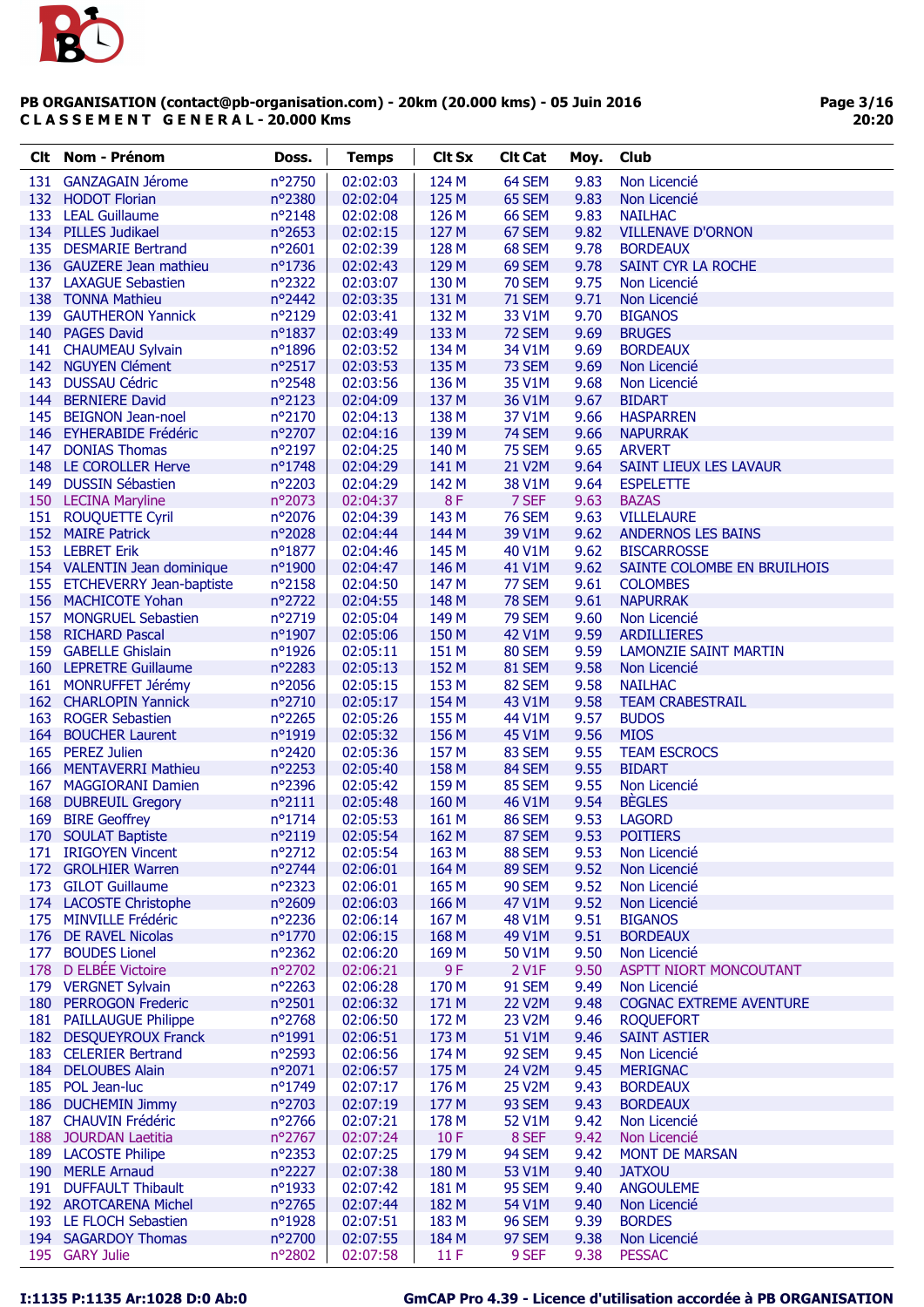

| Clt.       | Nom - Prénom                              | Doss.            | <b>Temps</b>         | <b>Clt Sx</b>  | <b>Clt Cat</b>          | Moy.         | Club                                             |
|------------|-------------------------------------------|------------------|----------------------|----------------|-------------------------|--------------|--------------------------------------------------|
| 196        | DE MONLEON Jean-hugues                    | nº2607           | 02:07:59             | 185 M          | 55 V1M                  | 9.38         | Non Licencié                                     |
| 197        | <b>PRIM Andrè</b>                         | nº2095           | 02:08:00             | 186 M          | 26 V2M                  | 9.38         | <b>USTARITZ</b>                                  |
|            | 198 LE GALL Romain                        | nº2615           | 02:08:06             | 187 M          | 98 SEM                  | 9.37         | Non Licencié                                     |
|            | 199 RAMBERT Benoit                        | nº2378           | 02:08:07             | 188 M          | 5 ESM                   | 9.37         | Pac Crazy Crew                                   |
|            | 200 VIALA Aurelie                         | nº2008           | 02:08:14             | 12F            | <b>10 SEF</b>           | 9.36         | <b>CADILLAC EN FRONSADAIS</b>                    |
|            | 201 DAVID Fabien                          | n°2011           | 02:08:15             | 189 M          | <b>99 SEM</b>           | 9.36         | <b>RIOMS</b>                                     |
|            | 202 VIDEIRA Benoit                        | nº2417           | 02:08:15             | 190 M          | <b>100 SEM</b>          | 9.36         | <b>EYSINES</b>                                   |
|            | 203 SALGUES Julien                        | nº2183           | 02:08:16             | 191 M          | <b>101 SEM</b>          | 9.36         | LE TAILLAN MEDOC                                 |
|            | 204 VIALA Karine                          | nº2342           | 02:08:22             | 13F            | <b>11 SEF</b>           | 9.35         | <b>AUCH</b>                                      |
|            | 205 MERLIOT Maxime                        | nº2217           | 02:08:25             | 192 M          | 6 ESM                   | 9.35         | <b>USTARITZE</b>                                 |
|            | 206 SENTUCQ Jean pierre                   | nº1742           | 02:08:26             | 193 M          | 27 V2M                  | 9.34         | <b>BLANQUEFORT</b>                               |
|            | 207 MOLINIER Gérald                       | $n^{\circ}1897$  | 02:08:27             | 194 M          | <b>102 SEM</b>          | 9.34         | <b>BEGLES</b>                                    |
|            | 208 GALINIER Anthony                      | nº1924           | 02:08:28             | 195 M          | <b>103 SEM</b>          | 9.34         | <b>SAINT-EMILION</b>                             |
|            | 209 JULLIEN Jean-baptiste                 | $n^{\circ}2556$  | 02:08:38             | 196 M          | <b>104 SEM</b>          | 9.33         | <b>IDRON</b>                                     |
|            | 210 ANDURAN Alain                         | nº2030           | 02:08:42             | 197 M          | 1 V3M                   | 9.32         | <b>BORDEAUX</b>                                  |
|            | 211 CASET Cédric                          | nº2695           | 02:08:54             | 198 M          | <b>105 SEM</b>          | 9.31         | Non Licencié                                     |
|            | 212 SAUNE Nicolas                         | nº2108           | 02:08:54             | 199 M          | <b>106 SEM</b>          | 9.31         | <b>ESPELETTE</b>                                 |
|            | 213 FARBOS DE LUZAN Guillaume             | nº1992           | 02:08:57             | 200 M          | <b>107 SEM</b>          | 9.31         | <b>SOUSTONS</b>                                  |
|            | 214 PEJENAUTE Oier                        | nº2598           | 02:08:58             | 201 M          | <b>108 SEM</b>          | 9.30         | Non Licencié                                     |
|            | 215 MIKEL Arza mozo                       | nº2373           | 02:08:59             | 202 M          | <b>109 SEM</b>          | 9.30         | ALTZA HERRIA K.T.                                |
|            | 216 DASQUE Christophe                     | nº2732           | 02:09:04             | 203 M          | <b>110 SEM</b>          | 9.30         | Non Licencié                                     |
|            | 217 TAPPARO Benoit                        | nº1880           | 02:09:14             | 204 M          | <b>111 SEM</b>          | 9.29         | <b>BRUGES</b>                                    |
|            | 218 RICHARDAUD Bruno<br>219 ROSE Pauline  | nº2678<br>nº2238 | 02:09:22<br>02:09:24 | 205 M<br>14F   | 28 V2M<br>12 SEF        | 9.28<br>9.27 | <b>COGNAC EXTREME AVENTURE</b><br><b>SEILHAC</b> |
|            | 220 BOUTES Maxime                         | $n^{\circ}2117$  | 02:09:26             | 206 M          | 56 V1M                  | 9.27         | <b>ESPELETTE</b>                                 |
|            | 221 BAQUE Guillaume                       | n°1908           | 02:09:32             | 207 M          | <b>112 SEM</b>          | 9.26         | <b>CALAIS</b>                                    |
|            | 222 CUCURULL Jean-francois                | nº2397           | 02:09:32             | 208 M          | 57 V1M                  | 9.26         | Non Licencié                                     |
|            | 223 CROGUENNEC Jean-luc                   | nº1727           | 02:09:33             | 209 M          | 58 V1M                  | 9.26         | LA ROCHELLE                                      |
|            | 224 BAUZOU Michel                         | nº1753           | 02:09:34             | 210 M          | 2 V3M                   | 9.26         | <b>PERIGNY</b>                                   |
|            | 225 NOUSSITOU Maddy                       | nº2402           | 02:09:37             | 15F            | 13 SEF                  | 9.26         | <b>COB</b>                                       |
|            | 226 PECATTE Alice                         | nº2390           | 02:09:38             | 16F            | 14 SEF                  | 9.26         | <b>COB</b>                                       |
|            | 227 LACROIX Frederic                      | $n^o$ 1713       | 02:09:56             | 211 M          | 59 V1M                  | 9.24         | <b>ANZIN</b>                                     |
|            | 228 ARRIZABALAGA Imanol                   | nº2738           | 02:10:00             | 212 M          | <b>113 SEM</b>          | 9.23         | <b>COB</b>                                       |
|            | 229 MUNOZ Julien                          | nº2447           | 02:10:07             | 213 M          | <b>114 SEM</b>          | 9.22         | Non Licencié                                     |
|            | 230 DUPIN Alexia                          | n°2258           | 02:10:16             | 17F            | 15 SEF                  | 9.21         | <b>DOURDAN</b>                                   |
|            | 231 LE COZ Mathieu                        | nº2255           | 02:10:16             | 214 M          | <b>115 SEM</b>          | 9.21         | Non Licencié                                     |
|            | 232 SERRU Jean noel                       | n°2065           | 02:10:18             | 215 M          | 60 V1M                  | 9.21         | <b>BISCARROSSE</b>                               |
|            | 233 MARC Noelle                           | nº1785           | 02:10:22             | 18F            | <b>16 SEF</b>           | 9.21         | <b>BUZET SUR TARN</b>                            |
|            | 234 LE DU Laure                           | nº2737           | 02:10:23             | 19F            | 3 V1F                   | 9.20         | Non Licencié                                     |
|            | 235 RICHARD Alain                         | nº1873           | 02:10:25             | 216 M          | 3 V3M                   | 9.20         | <b>SAINT VITE</b>                                |
|            | 236 DUTRIEUX Pierre                       | nº1843           | 02:10:25             | 217 M          | 61 V1M                  | 9.20         | LE BARP                                          |
| 237        | <b>MOULINIER Hugo</b>                     | nº2724           | 02:10:26             | 218 M          | <b>116 SEM</b>          | 9.20         | <b>MENDIONDE</b>                                 |
|            | 238 FORTASSIN Thomas                      | nº2149           | 02:10:29             | 219 M          | <b>117 SEM</b>          | 9.20         | <b>PERIGUEUX</b>                                 |
| 239        | <b>ROUFFIGNAT Bertrand</b>                | nº1994           | 02:10:37             | 220 M          | 62 V1M                  | 9.19         | <b>BIAUDOS</b>                                   |
|            | 240 KING Mathieu                          | nº2680           | 02:10:39             | 221 M          | <b>118 SEM</b>          | 9.19         | Non Licencié                                     |
|            | 241 LARIVE René                           | nº2384           | 02:10:43             | 222 M          | 29 V2M                  | 9.18         | Non Licencié                                     |
|            | 242 DESCAT Jonathan                       | $n^{\circ}2421$  | 02:10:48             | 223 M          | <b>119 SEM</b>          | 9.17         | Non Licencié                                     |
| 243<br>244 | ?Dossard #2823<br><b>BRASSEUR Charles</b> | nº2823           | 02:10:50<br>02:10:51 | 224 M          | <b>120 SEM</b>          | 9.17         | Non Licencié<br><b>SARPOURENX</b>                |
|            | 245 CASTAING Alain                        | nº2344<br>nº2495 | 02:10:56             | 225 M<br>226 M | <b>121 SEM</b><br>7 ESM | 9.17<br>9.17 | <b>FRANCE BLEU PAYS BASQUE</b>                   |
|            | 246 LHOMME Adrien                         | nº2445           | 02:11:01             | 227 M          | <b>122 SEM</b>          | 9.16         | Non Licencié                                     |
| 247        | <b>LECLERC Benjamin</b>                   | nº2696           | 02:11:06             | 228 M          | <b>123 SEM</b>          | 9.15         | Non Licencié                                     |
|            | 248 BARGETON Etienne                      | nº2287           | 02:11:11             | 229 M          | <b>124 SEM</b>          | 9.15         | Non Licencié                                     |
|            | 249 POULAIN Xavier                        | nº1978           | 02:11:12             | 230 M          | <b>125 SEM</b>          | 9.15         | <b>ANGLET</b>                                    |
|            | 250 DANTONNY Ludovic                      | nº1786           | 02:11:14             | 231 M          | 63 V1M                  | 9.14         | LE TAILLAN MEDOC                                 |
|            | 251 HAU Alexandre                         | nº2369           | 02:11:16             | 232 M          | 64 V1M                  | 9.14         | <b>ANGLET</b>                                    |
|            | 252 LAUNAY Antoine                        | nº1819           | 02:11:19             | 233 M          | <b>126 SEM</b>          | 9.14         | <b>ANGOULEME</b>                                 |
| 253        | <b>BRUNET Pierre</b>                      | nº1941           | 02:11:41             | 234 M          | 5 JUM                   | 9.11         | SAINT ANDRÉ DE CUBZAC                            |
|            | 254 ESTOP LOPEZ Manuel                    | n°2319           | 02:11:41             | 235 M          | 65 V1M                  | 9.11         | <b>STADE MONT DE MARSAN</b>                      |
|            | 255 LAHERRERE Jean-françois               | nº2585           | 02:11:49             | 236 M          | 30 V2M                  | 9.10         | <b>CAMBO LES BAINS</b>                           |
|            | 256 ?Dossard #2826                        | nº2826           | 02:11:57             | 237 M          | <b>127 SEM</b>          | 9.09         | Non Licencié                                     |
| 257        | <b>LEYSSALLES Renaud</b>                  | nº2425           | 02:12:02             | 238 M          | <b>128 SEM</b>          | 9.09         | Non Licencié                                     |
|            | 258 ?Dossard #2810                        | nº2810           | 02:12:02             | 239 M          | <b>129 SEM</b>          | 9.09         | Non Licencié                                     |
|            | 259 FERRAND Aurelien                      | nº2454           | 02:12:07             | 240 M          | <b>130 SEM</b>          | 9.08         | Non Licencié                                     |
|            | 260 VICHIER-GUERRE François               | nº2126           | 02:12:08             | 241 M          | <b>131 SEM</b>          | 9.08         | <b>TOULOUSE</b>                                  |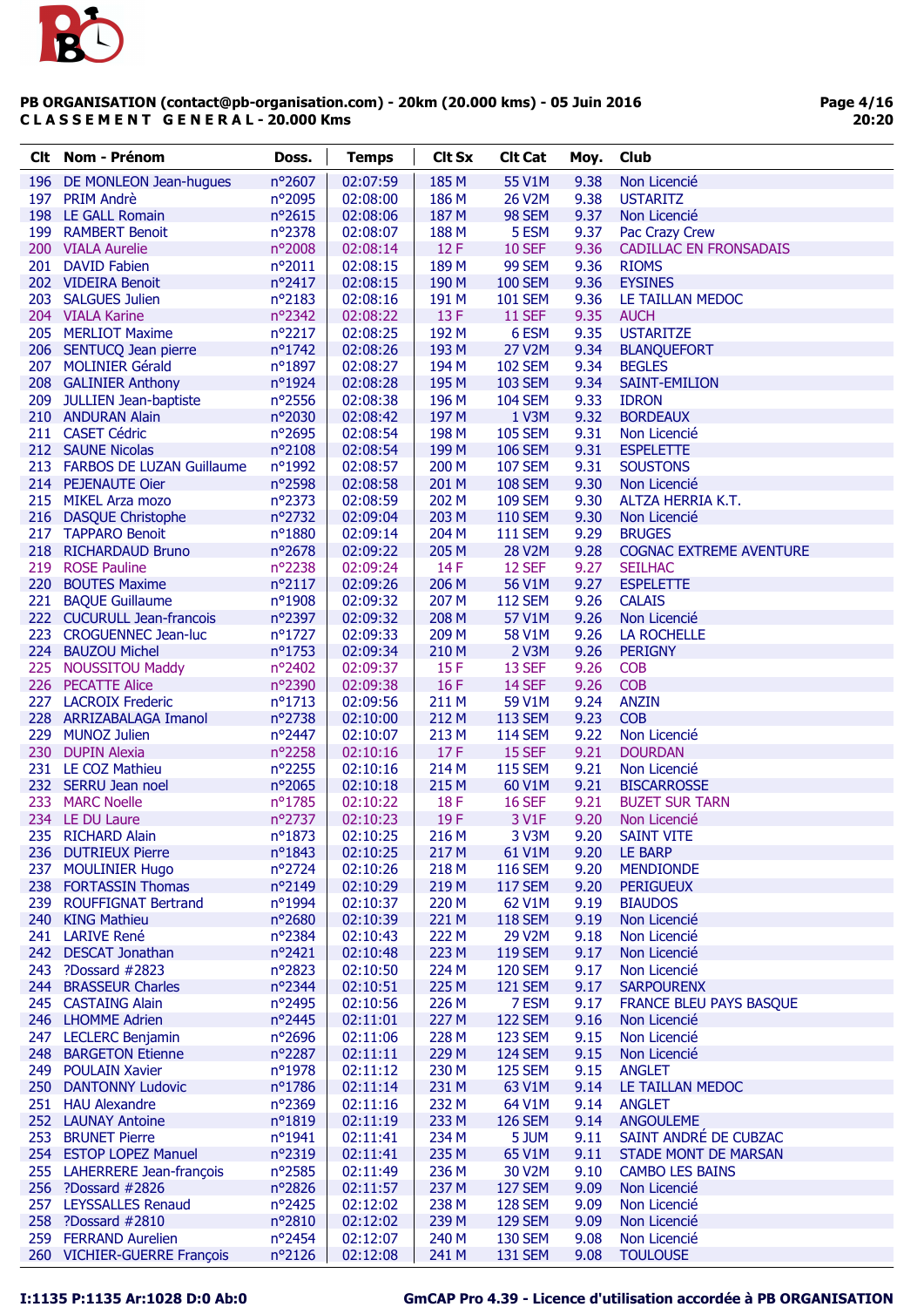

| Clt. | Nom - Prénom                  | Doss.            | <b>Temps</b> | <b>Clt Sx</b> | <b>Clt Cat</b>     | Moy. | Club                       |
|------|-------------------------------|------------------|--------------|---------------|--------------------|------|----------------------------|
| 261  | <b>GESTAS Jean claude</b>     | nº2068           | 02:12:11     | 242 M         | <b>4 V3M</b>       | 9.08 | <b>BISCARROSSE</b>         |
|      | 262 CHAUVEAU Fabien           | nº2361           | 02:12:22     | 243 M         | <b>132 SEM</b>     | 9.07 | <b>AUSSONNE</b>            |
|      | 263 FARBOS Matthieu           | nº2711           | 02:12:24     | 244 M         | <b>133 SEM</b>     | 9.06 | Non Licencié               |
|      | 264 BURELOUT Nicolas          | nº2143           | 02:12:26     | 245 M         | 66 V1M             | 9.06 | PAU                        |
|      | 265 MENDÉS DA SILVA Francisco | nº2175           | 02:12:28     | 246 M         | 31 V2M             | 9.06 | <b>ANGLET</b>              |
|      | 266 DAILLAC Nicolas           | n°2699           | 02:12:32     | 247 M         | <b>134 SEM</b>     | 9.05 | <b>EGGER</b>               |
| 267  | <b>DUPONT Romain</b>          | nº2242           | 02:12:38     | 248 M         | <b>135 SEM</b>     | 9.05 | <b>ST PIERRE D OLERON</b>  |
|      | 268 FREMY Sylvain             | nº1817           | 02:12:39     | 249 M         | <b>136 SEM</b>     | 9.05 | <b>VERINES</b>             |
| 269  | <b>OGOR Laetitia</b>          | n°2259           | 02:13:01     | 20F           | 17 SEF             | 9.02 | SA TOULOUSE UC             |
|      | 270 MARGARITI Olivier         | nº2726           | 02:13:05     | 250 M         | <b>137 SEM</b>     | 9.02 | <b>LOS ASTIAUS</b>         |
|      | 271 VIDAL David               | $n^o$ 1711       | 02:13:05     | 251 M         | <b>138 SEM</b>     | 9.02 | <b>PESSAC</b>              |
|      | 272 BARON Lucas               | n°2663           | 02:13:08     | 252 M         | 6 JUM              | 9.01 | <b>LILLE</b>               |
| 273  | <b>BARON Thierry</b>          | nº2664           | 02:13:10     | 253 M         | 32 V2M             | 9.01 | <b>GAILLAN MEDOC</b>       |
|      | 274 TROISFONTAINE Luc         | nº2775           | 02:13:19     | 254 M         | 33 V2M             | 9.00 | Non Licencié               |
|      | 275 VAILLANT Jérémie          | nº2276           | 02:13:28     | 255 M         | <b>139 SEM</b>     | 8.99 | Non Licencié               |
|      | 276 LESPIAUCQ Matthieu        | nº2554           | 02:13:29     | 256 M         | <b>140 SEM</b>     | 8.99 | Non Licencié               |
|      | 277 DAYRAUT Laurent           | nº2676           | 02:13:30     | 257 M         | 67 V1M             | 8.99 | <b>LE BARP</b>             |
|      | 278 SOUQUES Jean-pierre       | n°2809           | 02:13:38     | 258 M         | 68 V1M             | 8.98 | <b>AC POUILLON</b>         |
|      | 279 CHIOROZAS Emeline         | nº2528           | 02:13:40     | 21F           | 18 SEF             | 8.98 | Non Licencié               |
|      | 280 LANGLADE Stephane         | nº2153           | 02:13:40     | 259 M         | 69 V1M             | 8.98 | <b>LA VERRIERE</b>         |
|      | 281 MONRUFFET Yannick         | nº1985           | 02:13:50     | 260 M         | 34 V2M             | 8.97 | <b>LE TUZAN</b>            |
|      | 282 BILLAUD Fabien            | nº1972           | 02:13:52     | 261 M         | <b>141 SEM</b>     | 8.96 | <b>VILLENAVE D'ORNON</b>   |
|      | 283 HUBER Laurent             | n°1939           | 02:13:52     | 262 M         | <b>142 SEM</b>     | 8.96 | <b>BORDEAUX</b>            |
|      | 284 DEJEAN Julien             | nº2415           | 02:13:56     | 263 M         | <b>143 SEM</b>     | 8.96 | <b>A2RUNNING</b>           |
|      | 285 TREBESSES Thomas          | nº2687           | 02:13:56     | 264 M         | <b>144 SEM</b>     | 8.96 | Non Licencié               |
|      | 286 GALVANY Jean francois     | $n^{\circ}$ 1772 | 02:14:04     | 265 M         | <b>5 V3M</b>       | 8.95 | <b>SEMENS</b>              |
|      | 287 FABRES Jerome             | nº2398           | 02:14:05     | 266 M         | 70 V1M             | 8.95 | Non Licencié               |
|      | 288 ROLAIT Julien             | nº2336           | 02:14:07     | 267 M         | <b>145 SEM</b>     | 8.95 | <b>ESCOURCE</b>            |
|      | 289 MIAILHE Pascale           | nº2146           | 02:14:12     | 22F           | 4 V1F              | 8.94 | <b>MAC 47</b>              |
|      | 290 LASSERRE Bertrand         | nº2586           | 02:14:19     | 268 M         | <b>146 SEM</b>     | 8.93 | LES COUREURS DU SOUBESTRE  |
|      | 291 LARD Didier               | nº2401           | 02:14:22     | 269 M         | 71 V1M             | 8.93 | <b>AC POUILLON</b>         |
|      | 292 ?Dossard #2811            | n°2811           | 02:14:32     | 270 M         | <b>147 SEM</b>     | 8.92 | Non Licencié               |
| 293  | <b>GEORGES Annabelle</b>      | n°1881           | 02:14:36     | 23 F          | 5 V1F              | 8.92 | <b>BARBAZAN DEBAT</b>      |
|      | 294 MILAN Jodic               | n°2190           | 02:14:42     | 271 M         | 8 ESM              | 8.91 | <b>BARBAZAN DEBAT</b>      |
|      | 295 LAURENT Guy               | nº2794           | 02:14:43     | 272 M         | 35 V2M             | 8.91 | <b>ASM PAU</b>             |
|      | 296 BAYLE Pascal              | nº1704           | 02:14:54     | 273 M         | 72 V1M             | 8.90 | <b>LANGON</b>              |
| 297  | <b>RUBIO David</b>            | nº2354           | 02:14:54     | 274 M         | <b>148 SEM</b>     | 8.90 | LE TAILLAN MEDOC           |
| 298  | <b>PINEAU Julien</b>          | nº2229           | 02:14:57     | 275 M         | <b>149 SEM</b>     | 8.89 | <b>TRIATHLON SAINTES</b>   |
| 299  | <b>KHOURY Anthony</b>         | nº2136           | 02:14:59     | 276 M         | <b>150 SEM</b>     | 8.89 | <b>PAU</b>                 |
| 300  | <b>MAUMONT Jacques</b>        | nº2330           | 02:15:00     | 277 M         | 6 V3M              | 8.89 | Non Licencié               |
| 301  | <b>TOUYAROU Tiphaine</b>      | nº1998           | 02:15:03     | 24 F          | <b>19 SEF</b>      | 8.89 | <b>GASTES</b>              |
|      | 302 JARNAC Lydie              | nº2463           | 02:15:03     | 25F           | 1 V <sub>2</sub> F | 8.89 | <b>COURIR EN AQUITAINE</b> |
|      | 303 LAFON Yannick             | nº2468           | 02:15:03     | 278 M         | 73 V1M             | 8.89 | <b>COURIR EN AQUITAINE</b> |
|      | 304 LAURENS Emilie            | nº2520           | 02:15:05     | 26F           | <b>20 SEF</b>      | 8.88 | Non Licencié               |
|      | 305 GAUTIER Gregory           | nº2502           | 02:15:15     | 279 M         | 74 V1M             | 8.87 | <b>AMPA</b>                |
|      | 306 EMAZABEL Jonathan         | n°2791           | 02:15:15     | 280 M         | <b>151 SEM</b>     | 8.87 | <b>SAINT SELVE</b>         |
|      | 307 PINAUD Pascal             | $n^{\circ}2608$  | 02:15:21     | 281 M         | 36 V2M             | 8.87 | Non Licencié               |
|      | 308 PHILIPPERIE Alexandre     | $n^o$ 1814       | 02:15:27     | 282 M         | <b>152 SEM</b>     | 8.86 | LE PIAN SUR GARONNE        |
|      | 309 CONTIM Michel             | $n^{\circ}$ 1762 | 02:15:33     | 283 M         | <b>153 SEM</b>     | 8.85 | Non Licencié               |
|      | 310 ?Dossard #2812            | n°2812           | 02:15:37     | 284 M         | <b>154 SEM</b>     | 8.85 | Non Licencié               |
|      | 311 VINCENT Claire            | n°2599           | 02:15:55     | 27F           | 6 V1F              | 8.83 | <b>KOSTABERDE</b>          |
|      | 312 BERSOULT Yohann           | nº2456           | 02:16:00     | 285 M         | <b>155 SEM</b>     | 8.82 | Non Licencié               |
|      | 313 TEREYGEOL Laurent         | nº1997           | 02:16:04     | 286 M         | <b>156 SEM</b>     | 8.82 | <b>BORDEAUX</b>            |
|      | 314 DOS SANTOS Paul           | nº2570           | 02:16:04     | 287 M         | 75 V1M             | 8.82 | Non Licencié               |
|      | 315 PEDROSA Laurent           | nº2180           | 02:16:06     | 288 M         | 76 V1M             | 8.82 | Non Licencié               |
|      | 316 BALLARIN Christophe       | nº2270           | 02:16:10     | 289 M         | 77 V1M             | 8.81 | <b>BORDEAUX</b>            |
|      | 317 LE HUI Yann               | nº2273           | 02:16:11     | 290 M         | <b>157 SEM</b>     | 8.81 | Non Licencié               |
|      | 318 PLANCHAIS Guillaume       | nº1828           | 02:16:16     | 291 M         | <b>158 SEM</b>     | 8.81 | LA SALVETAT SAINT GILLES   |
|      | 319 BERTRAND Guillaume        | nº2168           | 02:16:18     | 292 M         | 78 V1M             | 8.80 | ST JEAN DE LUZ             |
|      | 320 MARTIN Jean-charles       | nº2527           | 02:16:22     | 293 M         | 37 V2M             | 8.80 | COGNAC EXTRÊME AVENTURE    |
|      | 321 DODY Loïc                 | $n^o$ 1751       | 02:16:31     | 294 M         | <b>159 SEM</b>     | 8.79 | SAINT MÉDARD EN JALLES     |
|      | 322 ECHEVESTE Peio            | n°2555           | 02:16:32     | 295 M         | <b>160 SEM</b>     | 8.79 | Non Licencié               |
|      | 323 BELLECAVE Jean laurent    | nº2686           | 02:16:33     | 296 M         | 38 V2M             | 8.79 | Non Licencié               |
|      | 324 CHAMPEL Sylvain           | nº2649           | 02:16:35     | 297 M         | <b>161 SEM</b>     | 8.79 | <b>CHATELLERAULT</b>       |
|      | 325 SOUDAN Henri              | nº2751           | 02:16:38     | 298 M         | 39 V2M             | 8.78 | Non Licencié               |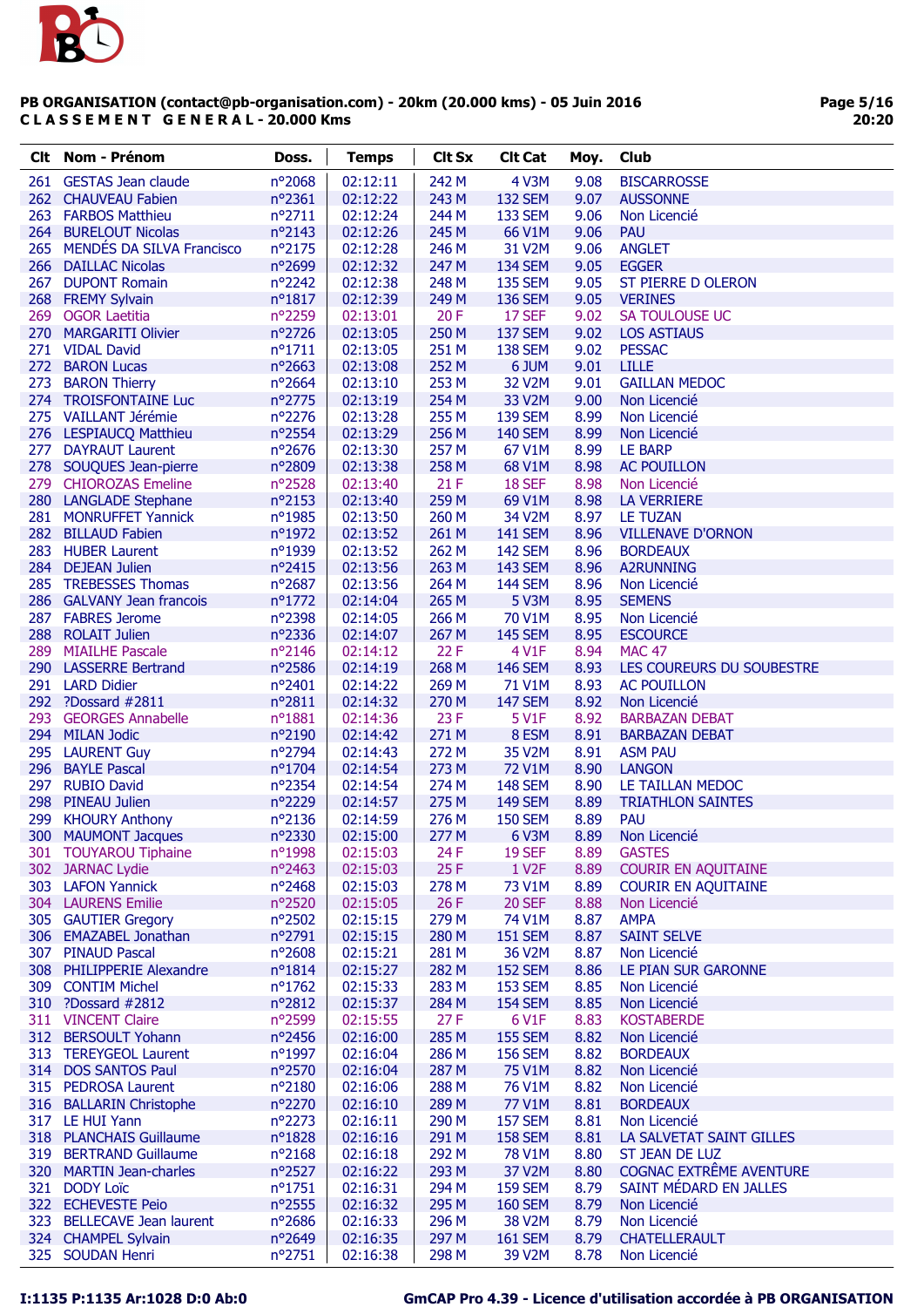

| Clt | <b>Nom - Prénom</b>                         | Doss.                     | <b>Temps</b>         | <b>Clt Sx</b>  | <b>Clt Cat</b>           | Moy.         | Club                                  |
|-----|---------------------------------------------|---------------------------|----------------------|----------------|--------------------------|--------------|---------------------------------------|
|     | 326 QUEYRON Guillaume                       | nº2081                    | 02:16:40             | 299 M          | 79 V1M                   | 8.78         | <b>BLANQUEFORT</b>                    |
|     | 327 GENEZE Sébastien                        | nº2579                    | 02:16:42             | 300 M          | <b>162 SEM</b>           | 8.78         | Non Licencié                          |
|     | 328 LANDREAU Ludovic                        | $n^o$ 1816                | 02:16:43             | 301 M          | <b>163 SEM</b>           | 8.78         | LE BOUSCAT                            |
|     | 329 KEMPF Virginie                          | $n^{\circ}1741$           | 02:16:43             | 28F            | 7 V1F                    | 8.78         | <b>CARIGNAN DE BORDEAUX</b>           |
|     | 330 LAMOUROUX Maxime                        | n°2806                    | 02:16:46             | 302 M          | <b>164 SEM</b>           | 8.77         | <b>BILLERE</b>                        |
|     | 331 SOUBIELLE David                         | nº2658                    | 02:16:47             | 303 M          | 80 V1M                   | 8.77         | Non Licencié                          |
|     | 332 MAGNIN Didier                           | nº1734                    | 02:16:47             | 304 M          | <b>40 V2M</b>            | 8.77         | <b>AVENSAN</b>                        |
|     | 333 HEINTZ Rene                             | nº3447                    | 02:16:51             | 305 M          | 1 V4M                    | 8.77         | <b>RSC76</b>                          |
|     | 334 BRISSON Etienne                         | nº2205                    | 02:16:53             | 306 M          | <b>165 SEM</b>           | 8.77         | SAINT-TROJAN-LES-BAINS                |
|     | 335 SUHAS Eric                              | nº2729                    | 02:16:55             | 307 M          | 81 V1M                   | 8.76         | <b>NAPURRAK</b>                       |
|     | 336 ?Dossard #2829                          | nº2829                    | 02:16:56             | 308 M          | <b>166 SEM</b>           | 8.76         | Non Licencié                          |
|     | 337 TIGNOL Elisa                            | nº2583                    | 02:16:57             | 29F            | <b>21 SEF</b>            | 8.76         | <b>CAF 47</b>                         |
|     | 338 CARON Christophe                        | $n^{\circ}2121$           | 02:17:07             | 309 M          | 82 V1M                   | 8.75         | <b>GAJAC</b>                          |
|     | 339 PERRIN William                          | nº2709                    | 02:17:07             | 310 M          | <b>167 SEM</b>           | 8.75         | Non Licencié                          |
|     | 340 PEROLLE Stephane<br>341 GARDES Laurent  | n°1878<br>nº2072          | 02:17:20<br>02:17:25 | 311 M          | 83 V1M                   | 8.74<br>8.73 | <b>SOURAÏDE</b><br><b>BISCARROSSE</b> |
|     | 342 DENOS Eric                              | n°2596                    | 02:17:28             | 312 M<br>313 M | 41 V2M<br>84 V1M         | 8.73         | APA JOGGING ST SEVER                  |
| 343 | <b>MARTIN Williams</b>                      | nº1974                    | 02:17:34             | 314 M          | 85 V1M                   | 8.72         | <b>PERIGUEUX</b>                      |
|     | 344 YANNICK Pain                            | $n^{\circ}2177$           | 02:17:34             | 315 M          | 86 V1M                   | 8.72         | <b>NAILHAC</b>                        |
|     | 345 GAUVRIT Antoine                         | nº2130                    | 02:17:40             | 316 M          | 42 V2M                   | 8.72         | <b>ANGLET</b>                         |
|     | 346 CUGERONE Alexandre                      | $n^{\circ}2163$           | 02:17:49             | 317 M          | <b>168 SEM</b>           | 8.71         | <b>MORAINVILLIERS</b>                 |
|     | 347 DUTERDE Nicolas                         | nº2329                    | 02:17:53             | 318 M          | 87 V1M                   | 8.70         | Non Licencié                          |
|     | 348 AGARD Jean - pascal                     | nº1963                    | 02:17:58             | 319 M          | 43 V2M                   | 8.70         | <b>MOUGUERRE</b>                      |
| 349 | <b>ROGER Benoit</b>                         | nº2550                    | 02:18:07             | 320 M          | <b>169 SEM</b>           | 8.69         | <b>RUEIL MALMAISON</b>                |
|     | 350 LACROUTS Cyril                          | nº2763                    | 02:18:12             | 321 M          | 88 V1M                   | 8.68         | Non Licencié                          |
|     | 351 SAINT MARC Helene                       | nº2476                    | 02:18:15             | 30 F           | 22 SEF                   | 8.68         | <b>TOULOUSE</b>                       |
|     | 352 LEGLISE Julien                          | nº2474                    | 02:18:16             | 322 M          | <b>170 SEM</b>           | 8.68         | <b>USTARITZ</b>                       |
| 353 | <b>DUBES Aurelien</b>                       | nº2257                    | 02:18:22             | 323 M          | <b>171 SEM</b>           | 8.67         | Non Licencié                          |
|     | 354 BALLANGER Jean-daniel                   | nº2142                    | 02:18:22             | 324 M          | <b>172 SEM</b>           | 8.67         | <b>BORDEAUX</b>                       |
|     | 355 PAVIE Sylvain                           | $n^o$ 1818                | 02:18:26             | 325 M          | <b>173 SEM</b>           | 8.67         | <b>SENLIS</b>                         |
|     | 356 BELAUD Didier                           | nº1906                    | 02:18:27             | 326 M          | 44 V2M                   | 8.67         | <b>BLANQUEFORT</b>                    |
| 357 | PESME Marie stephane                        | $n^{\circ}2590$           | 02:18:29             | 31 F           | <b>8 V1F</b>             | 8.67         | Non Licencié                          |
|     | 358 GLIKMAN Benjamin                        | nº2022                    | 02:18:36             | 327 M          | <b>174 SEM</b>           | 8.66         | <b>BORDEAUX</b>                       |
|     | 359 DUBOIS François                         | nº1787                    | 02:18:39             | 328 M          | 89 V1M                   | 8.66         | <b>BERNAC</b>                         |
|     | 360 CHAIGNON Séverine                       | nº2648                    | 02:18:44             | 32 F           | 9 V1F                    | 8.65         | <b>NAPURRAK</b>                       |
|     | 361 CADENE Christophe                       | nº2186                    | 02:18:45             | 329 M          | 90 V1M                   | 8.65         | Non Licencié                          |
|     | 362 LAROCHE Yann                            | n°2009                    | 02:18:48             | 330 M          | 91 V1M                   | 8.65         | <b>GIROUSSENS</b>                     |
|     | 363 ARSICAUD Angelique                      | nº2106                    | 02:18:54             | 33 F           | 23 SEF                   | 8.64         | <b>EYSINES</b>                        |
| 364 | <b>BÉDORA Lucie</b>                         | n°2105                    | 02:19:04             | 34 F           | 24 SEF                   | 8.63         | <b>VILLEGOUGE</b>                     |
| 365 | PHILIPPE Jean lou                           | nº1976                    | 02:19:17             | 331 M          | 45 V2M                   | 8.62         | <b>FRANCE BLEU PAYS BASQUE</b>        |
|     | 366 RODRIGUEZ Jean-philippe                 | nº2302                    | 02:19:37             | 332 M          | <b>175 SEM</b>           | 8.60         | <b>BAM MIMIZAN</b>                    |
|     | 367 FAVREAU Alain                           | nº2088                    | 02:19:38             | 333 M          | <b>46 V2M</b>            | 8.59         | <b>CHAILLEVETTE</b>                   |
|     | 368 GEOFFROY Fabien<br><b>ROGET Nicolas</b> | $n^{\circ}2110$<br>nº2210 | 02:19:42             | 334 M<br>335 M | <b>176 SEM</b>           | 8.59         | SAINT AUBIN DE MÉDOC                  |
| 369 | 370 GAILLARD Ambre                          | nº1902                    | 02:19:46<br>02:19:48 | 35F            | <b>177 SEM</b><br>25 SEF | 8.59<br>8.58 | Non Licencié<br><b>TOULOUSE</b>       |
|     | 371 BALLENGHIEN David                       | nº1929                    | 02:19:49             | 336 M          | <b>178 SEM</b>           | 8.58         | <b>VOUNEUIL SOUS BIARD</b>            |
|     | 372 CHAGHIL Driss                           | $n^{\circ}$ 2247          | 02:19:50             | 337 M          | 92 V1M                   | 8.58         | <b>BORDEAUX</b>                       |
| 373 | <b>BRAUD Gilles</b>                         | nº2478                    | 02:19:52             | 338 M          | <b>7 V3M</b>             | 8.58         | <b>USA AIGREFEUILLE</b>               |
| 374 | <b>BOUSQUET Thierry</b>                     | nº2659                    | 02:19:56             | 339 M          | 47 V2M                   | 8.58         | Non Licencié                          |
|     | 375 PHELIPPEAU Laurent                      | nº2441                    | 02:20:00             | 340 M          | 93 V1M                   | 8.57         | Non Licencié                          |
|     | 376 BRISSON Jean yves                       | nº1965                    | 02:20:04             | 341 M          | 94 V1M                   | 8.57         | ANGEAC-CHAMPAGNE                      |
|     | 377 LE BRIGAND Gilles                       | $n^{\circ}$ 2796          | 02:20:09             | 342 M          | <b>48 V2M</b>            | 8.56         | <b>ESB BLANQUEFORT</b>                |
|     | 378 DUMERCQ Fabrice                         | $n^{\circ}2522$           | 02:20:16             | 343 M          | <b>179 SEM</b>           | 8.56         | Non Licencié                          |
| 379 | <b>BOUGON Cyrille</b>                       | n°2178                    | 02:20:17             | 344 M          | 49 V2M                   | 8.55         | LE TAILLAN MEDOC                      |
|     | 380 ?Dossard #2819                          | n°2819                    | 02:20:23             | 345 M          | <b>180 SEM</b>           | 8.55         | Non Licencié                          |
|     | 381 DE OLIVEIRA Joao carlos                 | $n^{\circ}2725$           | 02:20:26             | 346 M          | <b>181 SEM</b>           | 8.55         | <b>ESMAN</b>                          |
|     | 382 CHABOT Vincent                          | nº2779                    | 02:20:27             | 347 M          | 95 V1M                   | 8.54         | Non Licencié                          |
|     | 383 CUYEU Julien                            | $n^{\circ}2716$           | 02:20:36             | 348 M          | <b>182 SEM</b>           | 8.54         | Non Licencié                          |
|     | 384 RABATE Philippe                         | $n^{\circ}$ 1765          | 02:20:44             | 349 M          | 50 V2M                   | 8.53         | <b>GEMOZAC</b>                        |
|     | 385 VEYRAC Vincent                          | nº1730                    | 02:20:53             | 350 M          | 96 V1M                   | 8.52         | <b>BORDEAUX</b>                       |
|     | 386 MAHE David                              | $n^{\circ}2671$           | 02:21:01             | 351 M          | 97 V1M                   | 8.51         | Non Licencié                          |
|     | 387 SALLABERRY Michel                       | $n^{\circ}2691$           | 02:21:12             | 352 M          | 51 V2M                   | 8.50         | Non Licencié                          |
|     | 388 MAMER Severine                          | $n^{\circ}2351$           | 02:21:15             | 36 F           | 10 V1F                   | 8.50         | Non Licencié                          |
|     | 389 SAINTE-CROIX Claude                     | nº2477                    | 02:21:16             | 353 M          | 8 V3M                    | 8.49         | <b>SJLCA</b>                          |
|     | 390 FALCHI Andre                            | nº2742                    | 02:21:44             | 354 M          | 52 V2M                   | 8.47         | Non Licencié                          |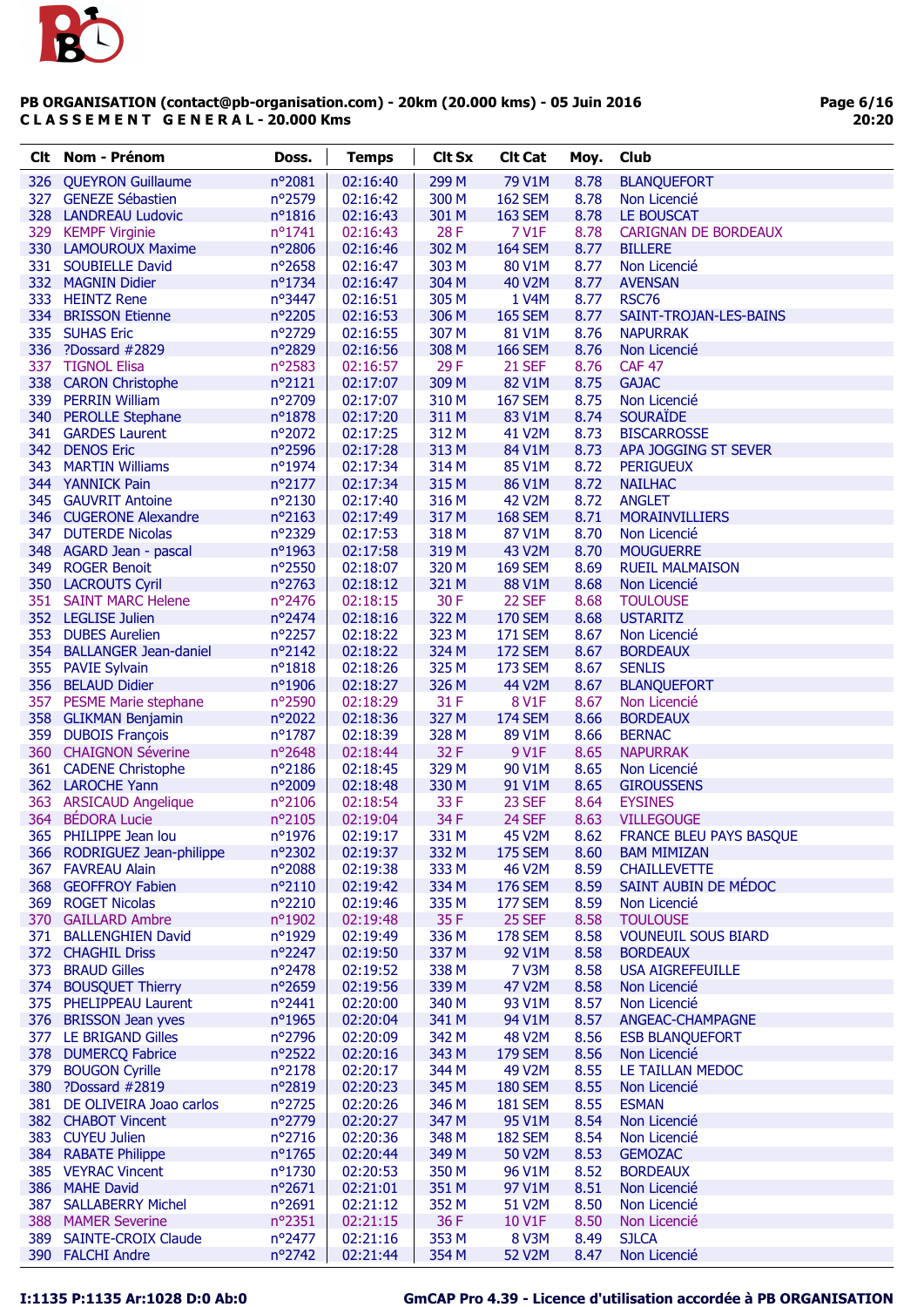

Page 7/16 20:20

| <b>Clt</b> | <b>Nom - Prénom</b>                           | Doss.                     | <b>Temps</b>         | <b>Clt Sx</b>  | <b>Clt Cat</b>                   | Moy.         | Club                                              |
|------------|-----------------------------------------------|---------------------------|----------------------|----------------|----------------------------------|--------------|---------------------------------------------------|
| 391        | ?Dossard #3000                                | nº3000                    | 02:21:47             | 355 M          | <b>183 SEM</b>                   | 8.46         | Non Licencié                                      |
| 392        | <b>MORIHAIN Marc</b>                          | n°2395                    | 02:21:47             | 356 M          | <b>184 SEM</b>                   | 8.46         | Non Licencié                                      |
| 393        | CARASSOU Jérémy                               | $n^{\circ}2801$           | 02:21:48             | 357 M          | <b>185 SEM</b>                   | 8.46         | Non Licencié                                      |
| 394        | <b>PELLETIER Alain</b>                        | n°1869                    | 02:21:49             | 358 M          | 9 V3M                            | 8.46         | <b>CAPTIEUX</b>                                   |
| 395        | <b>LAYGUE Pierre</b>                          | nº2274                    | 02:21:53             | 359 M          | <b>186 SEM</b>                   | 8.46         | <b>A2 RUNNING</b>                                 |
|            | 396 ?Dossard #2828                            | nº2828                    | 02:21:59             | 360 M          | <b>187 SEM</b>                   | 8.45         | Non Licencié                                      |
| 397        | <b>DUPRAT Vincent</b>                         | nº1705                    | 02:22:11             | 361 M          | <b>188 SEM</b>                   | 8.44         | <b>VILLEDIEU SUR INDRE</b>                        |
|            | 398 FIRMIGIER Damien                          | nº2370                    | 02:22:14             | 362 M          | <b>189 SEM</b>                   | 8.44         | <b>URRUGNE</b>                                    |
| 399        | <b>MARTINEZ Guillaume</b>                     | nº2673                    | 02:22:14             | 363 M          | <b>190 SEM</b>                   | 8.44         | <b>GAN</b>                                        |
|            | 400 BLANCHARD Pierre                          | nº2103                    | 02:22:15             | 364 M          | <b>191 SEM</b>                   | 8.44         | <b>ESNANDES</b>                                   |
|            | 401 PORTE Frederic                            | nº2503                    | 02:22:22             | 365 M          | 98 V1M                           | 8.43         | <b>AIR CUBE BORDEAUX</b>                          |
|            | 402 DUBERNET Yves                             | nº2349                    | 02:22:34             | 366 M          | 53 V2M                           | 8.42         | Non Licencié                                      |
| 403        | <b>CAZAUMAYOU Marie christine</b>             | nº2308                    | 02:22:39             | 37 F           | 11 V1F                           | 8.41         | LES GIVRES DE NAY                                 |
|            | 404 LABESQUE David                            | nº1737                    | 02:22:39             | 367 M          | 99 V1M                           | 8.41         | <b>FLOIRAC</b>                                    |
| 405        | <b>PERRIER Patrick</b>                        | nº2262                    | 02:22:39             | 368 M          | 100 V1M                          | 8.41         | <b>SCAP CADAUJAC</b>                              |
|            | 406 BIROT Frederic                            | nº2303                    | 02:22:40             | 369 M          | 101 V1M                          | 8.41         | <b>SCAP CADAUJAC</b>                              |
| 407        | <b>TUAL Jean michel</b>                       | nº2296                    | 02:22:45             | 370 M          | 54 V2M                           | 8.41         | <b>AIR CUBE BORDEAUX</b>                          |
|            | 408 FERRET Jean-marc                          | nº2208                    | 02:22:46             | 371 M          | 102 V1M                          | 8.41         | <b>BASSUSSARY</b>                                 |
| 409        | <b>BEIS Christian</b>                         | nº2439                    | 02:22:55             | 372 M          | <b>10 V3M</b>                    | 8.40         | Non Licencié                                      |
|            | 410 MILAN Bruno                               | nº2188                    | 02:22:55             | 373 M          | 55 V2M                           | 8.40         | <b>BASSUSSARRY</b>                                |
|            | 411 JOURNOU Olivier                           | nº2120                    | 02:22:57             | 374 M          | 103 V1M                          | 8.40         | <b>AHETZE</b>                                     |
|            | 412 RITTER Claudine                           | nº2424                    | 02:23:02             | 38F            | 12 V1F                           | 8.39         | <b>CAC COGNAC</b>                                 |
|            | 413 CAPDEVILLE Romain                         | nº2718                    | 02:23:19             | 375 M          | <b>192 SEM</b>                   | 8.37         | Non Licencié                                      |
|            | 414 MESPOULEDE Nicolas                        | nº1999                    | 02:23:20             | 376 M          | 104 V1M                          | 8.37         | <b>BISCARROSSE</b>                                |
| 415        | BRÉMAUD Jérémy                                | nº2013                    | 02:23:24             | 377 M          | <b>193 SEM</b>                   | 8.37         | <b>TOULOUSE</b>                                   |
|            | 416 COLOSIO Alexandre                         | nº2448                    | 02:23:32             | 378 M          | 105 V1M                          | 8.36         | Non Licencié                                      |
|            | 417 GERVY Florine                             | nº2460                    | 02:23:32             | 39F            | <b>26 SEF</b>                    | 8.36         | TRIATHLON TOULOUSE METROPOLE                      |
|            | 418 MARTRES Sébastien                         | $n^o$ 1841                | 02:23:33             | 379 M          | 106 V1M                          | 8.36         | <b>MONTAUBAN</b>                                  |
|            | 419 SOUMIREU-LARTIGUE Loic                    | nº2252                    | 02:23:33             | 380 M          | <b>194 SEM</b>                   | 8.36         | <b>BIARRITZ</b>                                   |
|            | 420 SEGUELA Jerome                            | n°1931                    | 02:23:39             | 381 M          | <b>195 SEM</b>                   | 8.35         | <b>ESNANDES</b>                                   |
|            | 421 BOUCHET Patrick                           | nº2317                    | 02:23:43             | 382 M          | 56 V2M                           | 8.35         | Non Licencié                                      |
| 422        | <b>DUBOY CALBETTE Philippe</b>                | nº2564                    | 02:23:44             | 383 M          | 107 V1M                          | 8.35         | <b>FRANCE BLEU PAYS BASQUE</b>                    |
| 423        | <b>BERHONDO Romain</b>                        | nº1922                    | 02:23:49             | 384 M          | <b>196 SEM</b>                   | 8.34         | <b>CADILLAC</b>                                   |
|            | 424 GRAULET Veronique                         | nº1712                    | 02:23:56             | 40 F           | 13 V1F                           | 8.34         | <b>CREON</b>                                      |
|            | 425 RAMOND Jean-luc                           | nº2443                    | 02:23:58             | 385 M          | 108 V1M                          | 8.34         | <b>ASAP</b>                                       |
|            | 426 BALESTIE Sandrine                         | nº1707                    | 02:23:58             | 41 F           | 14 V1F                           | 8.34         | <b>IGNY</b>                                       |
| 427        | <b>PLAS Stephane</b>                          | nº1719                    | 02:23:59             | 386 M          | 109 V1M                          | 8.34         | <b>IGNY</b>                                       |
| 428        | <b>FELLONNEAU Lise</b>                        | nº2453                    | 02:24:02             | 42 F           | 27 SEF                           | 8.33         | <b>BLACK RUNNERS DE SADIRAC</b>                   |
| 429        | LE MEHAUTE Felix                              | n°2216                    | 02:24:08             | 387 M          | <b>197 SEM</b>                   | 8.33         | <b>SAINT LOUBERT</b>                              |
|            | 430 PROUX Elise                               | n°2199                    | 02:24:19             | 43 F           | <b>28 SEF</b>                    | 8.32         | <b>PAC CRAZY CREW</b>                             |
|            | 431 ?Dossard #2813                            | n°2813                    | 02:24:21             | 388 M          | <b>198 SEM</b>                   | 8.31         | Non Licencié                                      |
|            | 432 MARION Guillaume                          | nº2054                    | 02:24:21             | 389 M          | <b>199 SEM</b>                   | 8.31         | <b>XAINTRAILLES</b>                               |
| 433        | <b>DOS SANTOS Cyril</b>                       | nº2407                    | 02:24:32             | 390 M          | <b>200 SEM</b>                   | 8.30         | <b>GIVRÉS DE NAY</b>                              |
|            | 434 GARCIA Thomas                             | n°2012                    | 02:24:32             | 391 M          | <b>201 SEM</b>                   | 8.30         | <b>LONS</b>                                       |
|            | 435 GROUSSARD Christophe<br>436 MANESCAU Élie | nº2059                    | 02:24:32             | 392 M          | 57 V2M                           | 8.30         | <b>BOUCAU</b>                                     |
|            |                                               | nº2010                    | 02:24:32             | 393 M          | 110 V1M                          | 8.30         | <b>LARRESSORE</b>                                 |
|            | 437 VALIÈRES Justine                          | nº1921                    | 02:24:33             | 44 F           | <b>29 SEF</b>                    | 8.30         | <b>VIVONNE</b>                                    |
|            | 438 ARMELLINI Anne laure                      | nº2730                    | 02:24:34             | 45F            | <b>30 SEF</b>                    | 8.30         | LE PIAN MEDOC                                     |
|            | 439 VILLENAVE Denis                           | nº2786                    | 02:24:38             | 394 M<br>395 M | 111 V1M                          | 8.30         | <b>BORN AVENTURE MULTISPORTS</b><br><b>TARNOS</b> |
|            | 440 GROUSSIN Jeremy                           | nº2805<br>nº2804          | 02:24:40             | 396 M          | <b>202 SEM</b>                   | 8.30<br>8.29 |                                                   |
|            | 441 PEYRADE Vincent                           |                           | 02:24:44             | 397 M          | <b>203 SEM</b>                   | 8.29         | <b>BAYONNE</b>                                    |
|            | 442 ?Dossard #2818<br>443 PATEAU Julien       | $n^{\circ}2818$<br>nº2027 | 02:24:47<br>02:24:56 | 398 M          | <b>204 SEM</b><br><b>205 SEM</b> | 8.28         | Non Licencié<br><b>ALFORTVILLE</b>                |
|            | 444 SCHULTEISS Laurent                        | nº2646                    |                      | 399 M          | <b>206 SEM</b>                   | 8.28         | <b>NAPURRAK</b>                                   |
|            | 445 RENAUD David                              | nº2154                    | 02:24:56<br>02:24:58 | 400 M          | 112 V1M                          | 8.28         | <b>HENDAYE</b>                                    |
|            | 446 ANDRAUD Philippe                          | nº1834                    | 02:24:58             | 401 M          | <b>207 SEM</b>                   | 8.28         |                                                   |
|            | 447 AMBAL Thierry                             | $n^{\circ}2573$           | 02:24:59             | 402 M          | 58 V2M                           | 8.28         | Non Licencié<br>Non Licencié                      |
| 448        | ?Dossard #2821                                | nº2821                    | 02:25:01             | 403 M          | <b>208 SEM</b>                   | 8.28         | Non Licencié                                      |
| 449        | <b>BARREAUD Pierre</b>                        | nº2569                    | 02:25:01             | 404 M          | <b>209 SEM</b>                   | 8.28         | Non Licencié                                      |
|            | 450 DARDE Mathieu                             | nº2521                    | 02:25:02             | 405 M          | <b>210 SEM</b>                   | 8.27         | Non Licencié                                      |
|            | 451 LIGEN Elsa                                | nº2693                    | 02:25:02             | 46 F           | <b>31 SEF</b>                    | 8.27         | <b>PBA</b>                                        |
|            | 452 GADOIS Fabien                             | $n^{\circ}$ 1757          | 02:25:11             | 406 M          | 113 V1M                          | 8.27         | <b>DONDAS</b>                                     |
|            | 453 RITTER Annelise                           | $n^{\circ}$ 1773          | 02:25:16             | 47 F           | 32 SEF                           | 8.26         | LE HAILLAN                                        |
|            | 454 LAFITTE Sabine                            | nº2559                    | 02:25:21             | 48 F           | <b>15 V1F</b>                    | 8.26         | Non Licencié                                      |
| 455        | <b>BERTIN Manuel</b>                          | nº2539                    | 02:25:25             | 407 M          | <b>211 SEM</b>                   | 8.25         | Non Licencié                                      |
|            |                                               |                           |                      |                |                                  |              |                                                   |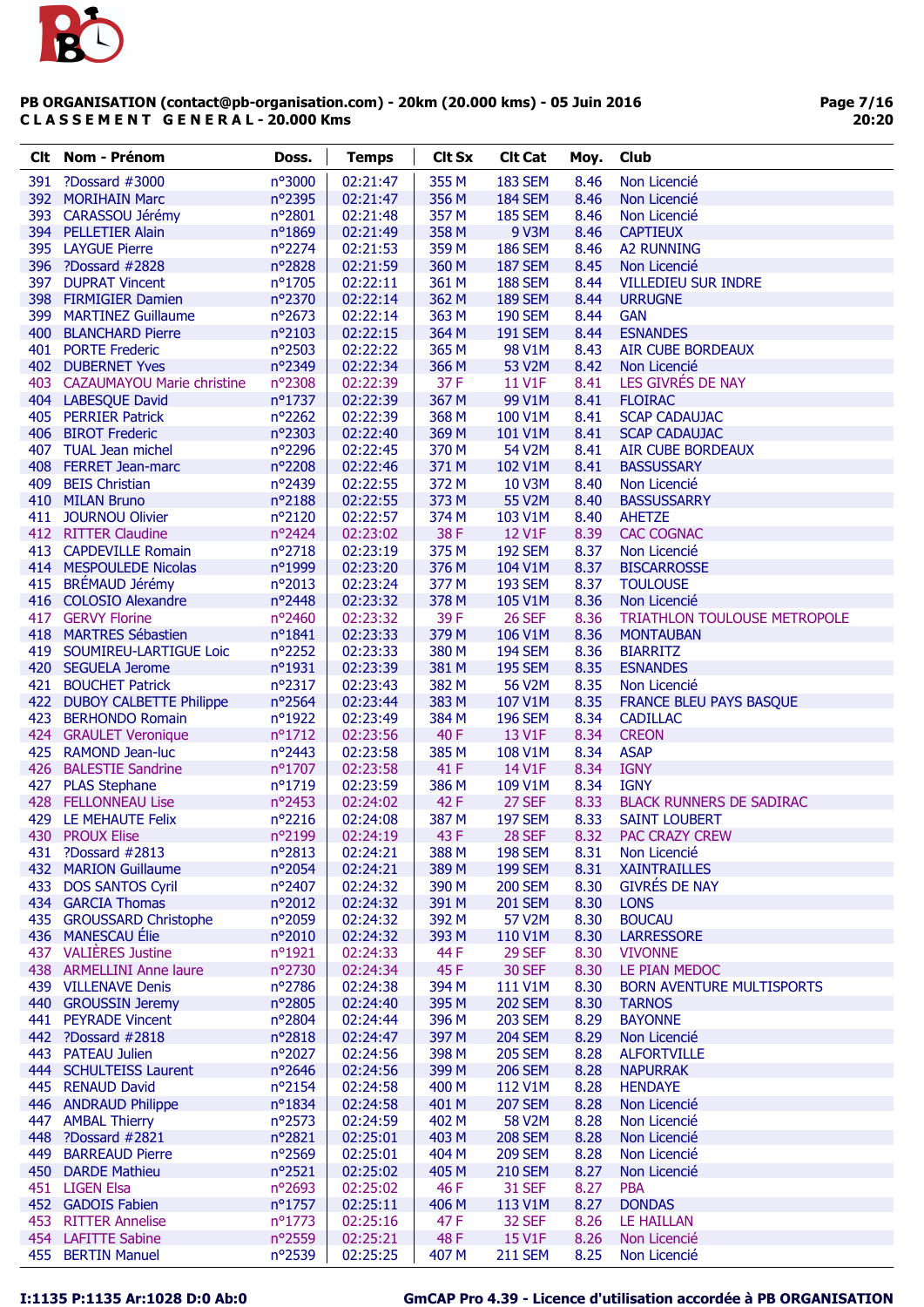

|     | <b>Clt</b> Nom - Prénom                      | Doss.                     | <b>Temps</b>         | <b>Clt Sx</b>  | <b>Clt Cat</b>                  | Moy.         | <b>Club</b>                                    |
|-----|----------------------------------------------|---------------------------|----------------------|----------------|---------------------------------|--------------|------------------------------------------------|
|     | 456 FOUQUERAY Noémie                         | nº2014                    | 02:25:30             | 49F            | 33 SEF                          | 8.25         | <b>AUREILHAN</b>                               |
|     | 457 REBINGUET Nadja                          | nº1840                    | 02:25:31             | 50 F           | 16 V1F                          | 8.25         | <b>PESSAC</b>                                  |
|     | 458 BERNES Romain                            | nº1968                    | 02:25:38             | 408 M          | <b>212 SEM</b>                  | 8.24         | <b>FOURQUES S GARONNE</b>                      |
|     | 459 DERREY Mathilde                          | nº1903                    | 02:25:38             | 51 F           | 34 SEF                          | 8.24         | LE BARP                                        |
|     | 460 BALLANGER Christophe                     | $n^{\circ}2161$           | 02:25:39             | 409 M          | 114 V1M                         | 8.24         | SAINT FRONT DE PRADOUX                         |
|     | 461 LAGISQUET Laurence                       | nº2409                    | 02:25:42             | 52 F           | 17 V1F                          | 8.24         | ASEATCREDITMUTUEL                              |
|     | 462 LOPES Mathieu                            | nº2338                    | 02:25:48             | 410 M          | 7 JUM                           | 8.23         | <b>CASEDAN</b>                                 |
|     | 463 MELONIO Claire                           | nº1844                    | 02:25:48             | 53 F           | 35 SEF                          | 8.23         | <b>ESPELETTE</b>                               |
|     | 464 ROUSSEAUX Thomas                         | nº1845                    | 02:25:49             | 411 M          | <b>213 SEM</b>                  | 8.23         | <b>SAINTE HELENE</b>                           |
|     | 465 SERNOT Valerie<br>466 DURAND Marion      | nº2021<br>n°2509          | 02:25:50<br>02:25:50 | 54 F<br>55F    | 18 V1F<br><b>36 SEF</b>         | 8.23<br>8.23 | <b>NANTES</b><br>BIARRITZ OLYMPIQUE ATHLÉTISME |
|     | 467 CRETON Coralie                           | nº1795                    | 02:25:51             | 56 F           | 37 SEF                          | 8.23         | <b>LA ROCHELLE</b>                             |
|     | 468 LEFORT Coline                            | $n^o$ 1847                | 02:25:51             | 57 F           | 38 SEF                          | 8.23         | <b>BORDEAUX</b>                                |
|     | 469 DENOIS Sandrine                          | n°1838                    | 02:26:03             | 58F            | 19 V1F                          | 8.22         | PLAISANCE DU TOUCH                             |
|     | 470 HENRY Xavier                             | $n^{\circ}2411$           | 02:26:07             | 412 M          | <b>214 SEM</b>                  | 8.21         | Non Licencié                                   |
|     | 471 MERLIOT Vincent                          | nº2576                    | 02:26:12             | 413 M          | 59 V2M                          | 8.21         | <b>LAHONCE</b>                                 |
|     | 472 DUPOUY Laurent                           | nº2145                    | 02:26:12             | 414 M          | 115 V1M                         | 8.21         | <b>ST GEOURS DE MAREMNE</b>                    |
|     | 473 THIMON Thomas                            | nº2086                    | 02:26:18             | 415 M          | <b>215 SEM</b>                  | 8.20         | <b>TOULON</b>                                  |
|     | 474 CARASSOU Patrick                         | nº2492                    | 02:26:19             | 416 M          | 11 V3M                          | 8.20         | LES VAUTOURS DE PEDEHOURAT                     |
|     | 475 SOARES Mickael                           | nº2697                    | 02:26:20             | 417 M          | <b>216 SEM</b>                  | 8.20         | Non Licencié                                   |
|     | 476 GASTAL Edouard                           | nº2472                    | 02:26:22             | 418 M          | <b>217 SEM</b>                  | 8.20         | Non Licencié                                   |
|     | 477 DUBOURG Arnaud                           | nº1794                    | 02:26:31             | 419 M          | <b>218 SEM</b>                  | 8.19         | <b>NANTES</b>                                  |
|     | 478 GOISET Laurent                           | nº1898                    | 02:26:33             | 420 M          | 116 V1M                         | 8.19         | <b>AUREILHAN</b>                               |
|     | 479 DESURMONT Thomas<br>480 CAPDEVILLE Denis | nº2743<br>n°2215          | 02:26:38<br>02:26:44 | 421 M<br>422 M | <b>219 SEM</b><br>60 V2M        | 8.18         | Non Licencié<br><b>ANGLET</b>                  |
|     | 481 CESSAL Véronique                         | nº1754                    | 02:26:46             | 59F            | 20 V1F                          | 8.18<br>8.18 | <b>BORDEAUX</b>                                |
|     | 482 GOBIER Christine                         | nº1995                    | 02:26:59             | 60F            | 21 V1F                          | 8.16         | <b>TARGON</b>                                  |
|     | 483 GERMES Boris                             | nº2254                    | 02:26:59             | 423 M          | 117 V1M                         | 8.16         | <b>RÉGADES</b>                                 |
|     | 484 THOMAS Thierry                           | nº2795                    | 02:27:00             | 424 M          | 61 V2M                          | 8.16         | Non Licencié                                   |
|     | 485 ICIAGA Peio                              | nº2542                    | 02:27:03             | 425 M          | <b>220 SEM</b>                  | 8.16         | Non Licencié                                   |
|     | 486 MARQUE Gerard                            | nº2683                    | 02:27:05             | 426 M          | 62 V2M                          | 8.16         | Non Licencié                                   |
| 487 | <b>RÉAU Patricia</b>                         | nº2541                    | 02:27:07             | 61F            | 22 V1F                          | 8.16         | Non Licencié                                   |
|     | 488 LUCAS Franck                             | nº2020                    | 02:27:08             | 427 M          | 118 V1M                         | 8.16         | <b>BISCARROSSE</b>                             |
|     | 489 DOMERC Patrick                           | n°2591                    | 02:27:10             | 428 M          | 119 V1M                         | 8.15         | Non Licencié                                   |
|     | 490 GIRAUD Alexia                            | nº2300                    | 02:27:20             | 62 F           | <b>39 SEF</b>                   | 8.15         | <b>VILLEPREUX</b>                              |
|     | 491 ALMENDROS Philippe                       | $n^{\circ}2226$           | 02:27:21             | 429 M          | 120 V1M                         | 8.14         | SAINT-AUBIN-DE-MEDOC                           |
|     | 492 DUCOURT Olivier                          | nº2467                    | 02:27:24             | 430 M          | 121 V1M                         | 8.14         | A.S.AMBARES                                    |
| 493 | <b>BALLON Maxime</b><br>494 PRUIM Margje     | nº2172<br>nº1774          | 02:27:25<br>02:27:25 | 431 M<br>63 F  | <b>221 SEM</b><br><b>40 SEF</b> | 8.14<br>8.14 | <b>LABENNE</b><br>LE POUT                      |
|     | 495 LEFEVRE Yan                              | nº2807                    | 02:27:30             | 432 M          | 122 V1M                         |              | 8.14 SOUMOULOU                                 |
|     | 496 JOVENET David                            | n°2213                    | 02:27:45             | 433 M          | 123 V1M                         | 8.12         | <b>ESPELETTE</b>                               |
| 497 | ?Dossard #2830                               | nº2830                    | 02:27:48             | 434 M          | <b>222 SEM</b>                  | 8.12         | Non Licencié                                   |
|     | 498 GARMENDIA Matthieu                       | nº2212                    | 02:27:54             | 435 M          | <b>223 SEM</b>                  | 8.11         | Non Licencié                                   |
|     | 499 PLATON Bérangère                         | nº2234                    | 02:27:54             | 64F            | 41 SEF                          | 8.11         | <b>DASSAULT DBS</b>                            |
|     | 500 DENIZET Frederic                         | nº1768                    | 02:27:57             | 436 M          | 124 V1M                         | 8.11         | <b>NERSAC</b>                                  |
|     | 501 CORNUAU Corinne                          | nº1740                    | 02:28:10             | 65F            | 23 V1F                          | 8.10         | <b>BORDEAUX</b>                                |
|     | 502 GRANIER Stéphanie                        | nº2403                    | 02:28:10             | 66 F           | 42 SEF                          | 8.10         | <b>ASSPCU BORDEAUX</b>                         |
|     | 503 HARIGNORDOQUY Daniel                     | nº2284                    | 02:28:13             | 437 M          | 63 V2M                          | 8.10         | Non Licencié                                   |
|     | 504 POUGHEON André                           | nº2406                    | 02:28:13             | 438 M          | 64 V2M                          | 8.10         | <b>RAMONVILLE ST AGNE</b>                      |
|     | 505 BERNARD Jérémy                           | nº2459                    | 02:28:14             | 439 M          | <b>224 SEM</b>                  | 8.10         | Non Licencié                                   |
|     | 506 DIRAT Stéphane                           | $n^o$ 1733                | 02:28:27             | 440 M          | 125 V1M                         | 8.08         | <b>GRADIGNAN</b>                               |
|     | 507 GODET Karine<br>508 BAREILLE Laurent     | $n^{\circ}2159$<br>nº2000 | 02:28:31<br>02:28:49 | 67 F<br>441 M  | 24 V1F<br>126 V1M               | 8.08<br>8.06 | <b>AMBARES ET LAGRAVE</b><br><b>GASTES</b>     |
|     | 509 CARCEL Michel                            | nº2670                    | 02:28:53             | 442 M          | 65 V2M                          | 8.06         | <b>TYROSSE</b>                                 |
|     | 510 BARBREAU Yves                            | nº2024                    | 02:29:08             | 443 M          | 66 V2M                          | 8.05         | Non Licencié                                   |
|     | 511 KLEIN Valentin                           | nº2321                    | 02:29:09             | 444 M          | <b>225 SEM</b>                  | 8.05         | <b>POMPIGNAC</b>                               |
|     | 512 BACONNIER Jeremie                        | nº2250                    | 02:29:15             | 445 M          | <b>226 SEM</b>                  | 8.04         | <b>ESCA</b>                                    |
|     | 513 BONNET Mathieu                           | n°2799                    | 02:29:17             | 446 M          | 67 V2M                          | 8.04         | Non Licencié                                   |
|     | 514 DE BORTOLI Cedric                        | nº2584                    | 02:29:34             | 447 M          | <b>227 SEM</b>                  | 8.02         | LACANAU-OCEAN                                  |
|     | 515 ANTOINE Kevin                            | $n^{\circ}2383$           | 02:29:39             | 448 M          | <b>228 SEM</b>                  | 8.02         | Non Licencié                                   |
|     | 516 BRUNET Thibaud                           | nº2774                    | 02:29:39             | 449 M          | <b>229 SEM</b>                  | 8.02         | Non Licencié                                   |
| 517 | <b>DURAND Jerome</b>                         | $n^{\circ}2031$           | 02:29:39             | 450 M          | 127 V1M                         | 8.02         | <b>SAINT SOULAN</b>                            |
|     | 518 SURVILA Emmanuel                         | nº1953                    | 02:29:49             | 451 M          | 128 V1M                         | 8.01         | <b>TOURNEFEUILLE</b>                           |
|     | 519 ETAVE Franck                             | nº2529                    | 02:29:50             | 452 M          | <b>230 SEM</b>                  | 8.01         | <b>SMBS</b>                                    |
|     | 520 AUDOIRE Matthieu                         | nº1798                    | 02:29:51             | 453 M          | <b>231 SEM</b>                  | 8.01         | <b>LAVERNOSE</b>                               |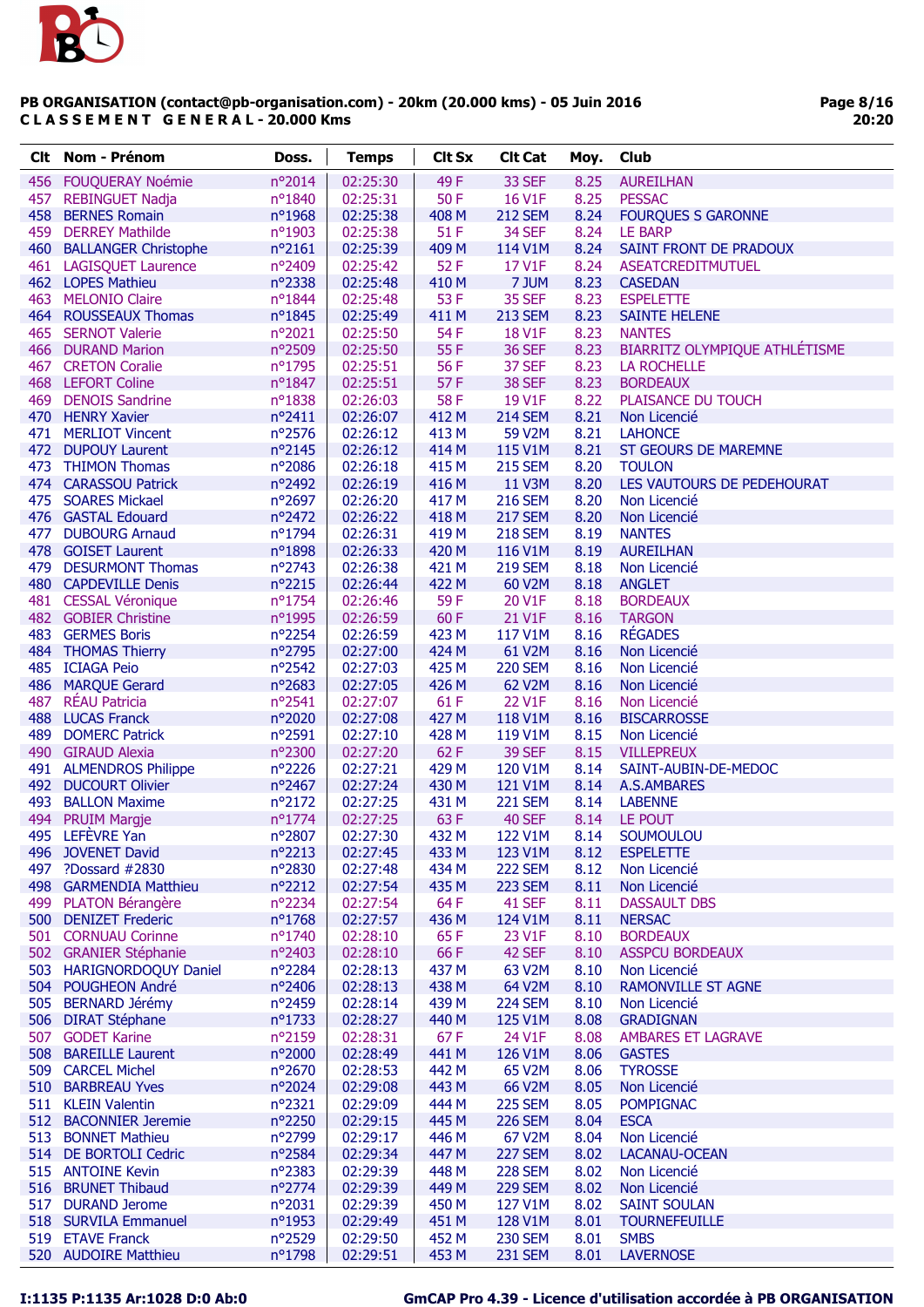

Page 9/16 20:20

| Clt i | Nom - Prénom                                                      | Doss.                     | <b>Temps</b>         | <b>Clt Sx</b>  | <b>Clt Cat</b>                   | Moy.         | <b>Club</b>                                       |
|-------|-------------------------------------------------------------------|---------------------------|----------------------|----------------|----------------------------------|--------------|---------------------------------------------------|
| 521   | <b>RIBOULET Fabrice</b>                                           | nº2138                    | 02:29:57             | 454 M          | 129 V1M                          | 8.00         | <b>SALLES</b>                                     |
|       | 522 FRASQUILHO Valerie                                            | nº2560                    | 02:29:59             | 68F            | 25 V1F                           | 8.00         | <b>JARNAC ATHLETISME</b>                          |
| 523   | <b>SENES Stella</b>                                               | $n^o$ 2118                | 02:29:59             | 69F            | 2 V <sub>2</sub> F               | 8.00         | <b>ARNÉGUY</b>                                    |
|       | 524 DASQUE Solene                                                 | $n^o$ 1861                | 02:30:07             | 70F            | 43 SEF                           | 7.99         | <b>HINX</b>                                       |
|       | 525 LOUBIERE Florence                                             | nº2440                    | 02:30:08             | 71 F           | 3 V <sub>2</sub> F               | 7.99         | <b>ASEAT TOULOUSE</b>                             |
|       | 526 BRANA Karine                                                  | $n^o2112$                 | 02:30:08             | 72F            | 44 SEF                           | 7.99         | <b>TOULOUSE</b>                                   |
|       | 527 DUPUY Laurent                                                 | nº1989                    | 02:30:15             | 455 M          | 68 V2M                           | 7.99         | <b>BISCARROSSE</b>                                |
|       | 528 CHAYETTE Monique                                              | nº1792                    | 02:30:18             | 73 F           | 4 V <sub>2</sub> F               | 7.98         | <b>TRESSES</b>                                    |
|       | 529 VIGUIER Laurent                                               | nº2674                    | 02:30:18             | 456 M          | 130 V1M                          | 7.98         | LES CHACUNS POUR SOI                              |
|       | 530 REBEL Stephane                                                | nº2341                    | 02:30:23             | 457 M          | 131 V1M                          | 7.98         | <b>TEAM OVS HOSSEGOR</b>                          |
|       | 531 LAPLAGNE Benjamin                                             | nº2379                    | 02:30:28             | 458 M          | <b>232 SEM</b>                   | 7.98         | <b>BORDEAUX</b>                                   |
|       | 532 RECURT Myriam                                                 | nº2268                    | 02:30:29             | 74 F           | 26 V1F                           | 7.97         | LES BOURRASQUES BAROUSSAISES                      |
| 533   | <b>BAROZZI Laetitia</b>                                           | nº1894                    | 02:30:36             | 75 F           | 45 SEF                           | 7.97         | <b>TALENCE</b>                                    |
|       | 534 DESPOUYS Kevin                                                | $n^{\circ}2552$           | 02:30:36             | 459 M          | <b>233 SEM</b>                   | 7.97         | Non Licencié                                      |
|       | 535 LOPES Pascal                                                  | nº2339                    | 02:30:36             | 460 M          | 69 V2M                           | 7.97         | <b>CASEDAN</b>                                    |
|       | 536 BORDA Nathalie                                                | nº2350                    | 02:30:37             | 76 F           | <b>46 SEF</b>                    | 7.97         | <b>SCAP CADAUJAC</b>                              |
|       | 537 ?Dossard #2817                                                | nº2817                    | 02:30:46             | 461 M          | <b>234 SEM</b>                   | 7.96         | Non Licencié                                      |
|       | 538 ANIESA Alberto                                                | nº2488                    | 02:30:51             | 462 M          | 70 V2M                           | 7.96         | Non Licencié                                      |
|       | 539 VILLENAVE Nadege                                              | nº2788                    | 02:31:01             | 77 F           | 27 V1F                           | 7.95         | Non Licencié                                      |
|       | 540 TERRAIL Valérie                                               | nº2310                    | 02:31:07             | 78F            | 28 V1F                           | 7.94         | LES GIVRÉS DE NAY                                 |
|       | 541 JOSCHT Bernard                                                | nº2277                    | 02:31:10             | 463 M          | 71 V2M                           | 7.94         | LA FOULÉE DES JALLES                              |
|       | 542 THOMAS Michel                                                 | nº2167                    | 02:31:14             | 464 M          | <b>12 V3M</b>                    | 7.94         | <b>BLOIS</b>                                      |
| 543   | <b>PIERRE Marcel</b>                                              | nº1859                    | 02:31:24             | 465 M          | 13 V3M                           | 7.93         | <b>TALENCE</b>                                    |
|       | 544 ROQUES LASALDE Nathalie                                       | nº2582                    | 02:31:24             | 79F            | 29 V1F                           | 7.93         | Non Licencié                                      |
|       | 545 PASCAL Antoine                                                | n°2803                    | 02:31:37             | 466 M          | 132 V1M                          | 7.92         | Non Licencié                                      |
|       | 546 LEGRAND Maxime                                                | nº2772                    | 02:31:40             | 467 M          | <b>235 SEM</b>                   | 7.91         | Non Licencié                                      |
| 547   | <b>MAGGIORANI Nicolas</b>                                         | nº1846<br>nº2357          | 02:31:42             | 468 M          | <b>236 SEM</b>                   | 7.91<br>7.91 | <b>BORDEAUX</b>                                   |
|       | 548 SCHNEIDER Frederic<br>549 MERCIER DES ROCHETTES Guilla nº1936 |                           | 02:31:49<br>02:31:50 | 469 M<br>470 M | <b>237 SEM</b><br><b>238 SEM</b> | 7.90         | ST JEAN D'ILLAC<br><b>LA COURONNE</b>             |
|       | 550 DES ROCHETTES Emmanuel                                        | nº1952                    | 02:31:50             | 471 M          | 133 V1M                          | 7.90         | <b>USTARITZ</b>                                   |
|       | 551 SALIÈRES Patrick                                              | n°2181                    | 02:31:59             | 472 M          | 134 V1M                          | 7.90         | Non Licencié                                      |
|       | 552 FARGETAS Cedric                                               | nº2733                    | 02:32:00             | 473 M          | 135 V1M                          | 7.90         | Non Licencié                                      |
| 553   | <b>BARES Gerald</b>                                               | nº2399                    | 02:32:00             | 474 M          | 136 V1M                          | 7.90         | Non Licencié                                      |
|       | 554 CARDOSO Mickael                                               | nº2198                    | 02:32:10             | 475 M          | <b>239 SEM</b>                   | 7.89         | <b>VIRSON</b>                                     |
| 555   | <b>BAGNAUD Sylvain</b>                                            | nº2266                    | 02:32:10             | 476 M          | <b>240 SEM</b>                   | 7.89         | AS DES BLEUETS LABATUTOIS                         |
|       | 556 CHAMAGNE Bastien                                              | nº2051                    | 02:32:17             | 477 M          | <b>241 SEM</b>                   | 7.88         | <b>HORGUES</b>                                    |
| 557   | PAQUIN Jessika                                                    | nº2049                    | 02:32:21             | 80F            | 47 SEF                           | 7.88         | <b>HORGUES</b>                                    |
|       | 558 POTTIER Jérémie                                               | $n^{\circ}2684$           | 02:32:25             | 478 M          | <b>242 SEM</b>                   | 7.87         | Non Licencié                                      |
| 559   | <b>CHARPENTIER Jimmy</b>                                          | nº2500                    | 02:32:26             | 479 M          | <b>243 SEM</b>                   | 7.87         | Non Licencié                                      |
| 560   | <b>MARCOS Thomas</b>                                              | nº2650                    | 02:32:27             | 480 M          | <b>244 SEM</b>                   | 7.87         | Non Licencié                                      |
|       | 561 BESNARD Denis                                                 | nº2299                    | 02:32:39             | 481 M          | <b>72 V2M</b>                    | 7.86         | <b>BLANQUEFORT</b>                                |
|       | 562 SALMON Elodie                                                 | $n^{\circ}2515$           | 02:32:39             | 81F            | 48 SEF                           | 7.86         | <b>BAYONNE</b>                                    |
|       | 563 ARBURUA Pantxika                                              | nº2169                    | 02:32:40             | 82F            | 49 SEF                           | 7.86         | <b>MARENNES</b>                                   |
|       | 564 CUZZUBBO Evelyne                                              | nº1860                    | 02:32:42             | 83F            | 30 V1F                           | 7.86         | <b>SAINT CYR L'ECOLE</b>                          |
|       | 565 LACFOURNIER Elodie                                            | nº2785                    | 02:32:42             | 84F            | <b>50 SEF</b>                    | 7.86         | <b>BAM MIMIZAN</b>                                |
|       | 566 TARADE Cyril                                                  | $n^{\circ}1914$           | 02:32:44             | 482 M          | <b>245 SEM</b>                   | 7.86         | <b>BILLERE</b>                                    |
|       | 567 VESCHAMBRE Philippe                                           | nº1960                    | 02:32:46             | 483 M          | 73 V2M                           | 7.86         | <b>ANGLET</b>                                     |
|       | 568 ETCHEPARE Beatrice                                            | nº1848                    | 02:32:57             | 85F            | 31 V1F                           | 7.85         | <b>CASTELMAUROU</b>                               |
|       | 569 COCHARD Pauline                                               | nº1863                    | 02:32:57             | 86F            | 32 V1F                           | 7.85         | <b>BOUCAU</b>                                     |
|       | 570 PAILLAUGUE Myriam                                             | nº2043                    | 02:32:57             | 87F            | 33 V1F                           | 7.85         | <b>ANGLET</b>                                     |
|       | 571 FEBRER Amaury                                                 | nº2705                    | 02:33:01             | 484 M          | <b>246 SEM</b>                   | 7.84         | <b>GRADIGNAN</b>                                  |
|       | 572 VINCENDEAU Sandrine                                           | nº1769                    | 02:33:20             | 88F            | 34 V1F                           | 7.83         | <b>BOUTIERS ST TROJAN</b>                         |
|       | 573 SOM Sébastien                                                 | $n^{\circ}2613$           | 02:33:23             | 485 M          | <b>247 SEM</b>                   | 7.82         | Non Licencié                                      |
|       | 574 VIALA Jean jacques<br>575 CAULE Stephanie                     | nº2165<br>nº2792          | 02:33:24<br>02:33:29 | 486 M<br>89F   | 74 V2M<br><b>51 SEF</b>          | 7.82<br>7.82 | <b>DOMPIERRE SUR MER</b><br><b>BAM</b>            |
|       | 576 ANDUEZA Chloé                                                 |                           |                      | 90F            | 52 SEF                           |              |                                                   |
|       | 577 TREMY Florian                                                 | nº2446<br>$n^{\circ}2381$ | 02:33:30<br>02:33:31 | 487 M          | <b>248 SEM</b>                   | 7.82<br>7.82 | <b>BORN AVENTURES MULTISPORTS</b><br>Non Licencié |
| 578   | <b>MARCHETTO Rossano</b>                                          | $n^{\circ}2471$           | 02:33:32             | 488 M          | 137 V1M                          | 7.82         | Non Licencié                                      |
|       | 579 FAIX Dominique                                                | $n^{\circ}2513$           | 02:33:35             | 489 M          | 138 V1M                          | 7.81         | Non Licencié                                      |
|       | 580 FONADE Philippe                                               | nº2122                    | 02:33:35             | 490 M          | <b>249 SEM</b>                   | 7.81         | <b>BORDEAUX</b>                                   |
|       | 581 LAMOUROUX Franck                                              | nº1957                    | 02:33:38             | 491 M          | 75 V2M                           | 7.81         | <b>SALLES</b>                                     |
|       | 582 BEGUE Philippe                                                | nº2524                    | 02:33:50             | 492 M          | 139 V1M                          | 7.80         | Non Licencié                                      |
| 583   | <b>BRULAY LOUSTAUNAU Anne</b>                                     | $n^{\circ}2518$           | 02:33:51             | 91 F           | <b>53 SEF</b>                    | 7.80         | <b>TALENCE</b>                                    |
|       | 584 MANZINELLO Patrick                                            | n°2100                    | 02:33:51             | 493 M          | 140 V1M                          | 7.80         | <b>PUYOÔ</b>                                      |
|       | 585 MANZINELLO Thomas                                             | nº2224                    | 02:33:51             | 494 M          | 9 ESM                            | 7.80         | <b>NANTES</b>                                     |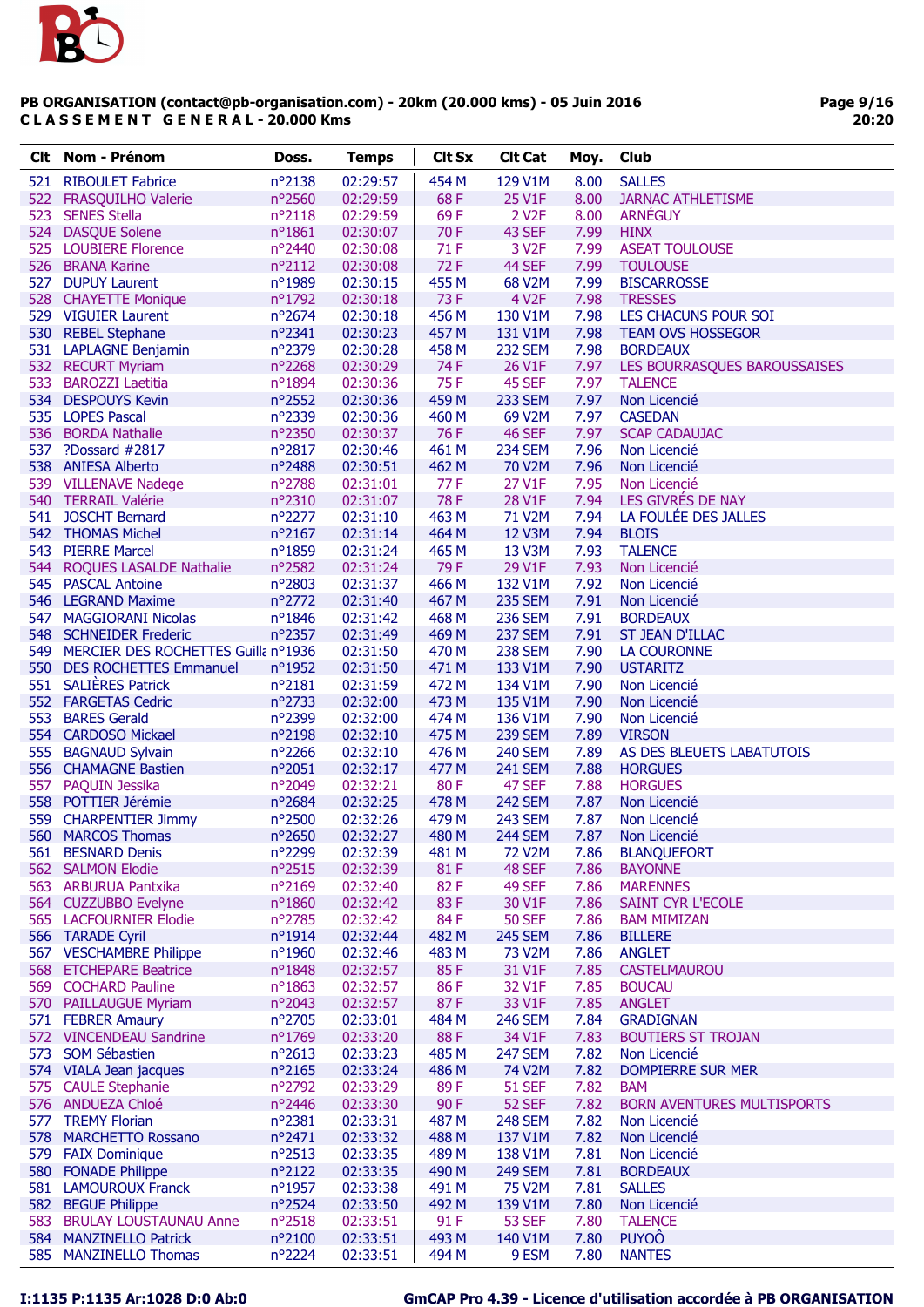

| Clt | Nom - Prénom                  | Doss.            | <b>Temps</b> | <b>Clt Sx</b> | <b>Clt Cat</b>     | Moy. | Club                       |
|-----|-------------------------------|------------------|--------------|---------------|--------------------|------|----------------------------|
| 586 | <b>ETOC Franck</b>            | nº1796           | 02:34:02     | 495 M         | 141 V1M            | 7.79 | <b>CLERMONT FERRAND</b>    |
| 587 | <b>DUBOIS Jérome</b>          | nº2494           | 02:34:08     | 496 M         | 76 V2M             | 7.79 | FRANCE BLEU PAYS BASQUE    |
| 588 | <b>BAILLES Patrick</b>        | nº2328           | 02:34:17     | 497 M         | <b>77 V2M</b>      | 7.78 | Non Licencié               |
|     | 589 BERTHOME Isabelle         | nº2783           | 02:34:17     | 92F           | 5 V <sub>2</sub> F | 7.78 | Non Licencié               |
|     | 590 CAPELLI Jean-luc          | nº2260           | 02:34:18     | 498 M         | <b>78 V2M</b>      | 7.78 | Non Licencié               |
|     | 591 HANSSENS Pauline          | nº2438           | 02:34:18     | 93F           | <b>54 SEF</b>      | 7.78 | <b>LIMBRETS</b>            |
|     | 592 CARRER Michel             | nº2058           | 02:34:21     | 499 M         | 14 V3M             | 7.77 | <b>CORNEBARRIEU</b>        |
|     | 593 MAULER Anne-frederique    | nº1743           | 02:34:27     | 94 F          | 35 V1F             | 7.77 | <b>TONNEINS</b>            |
|     | 594 DOIT Ludovic              | nº2244           | 02:34:29     | 500 M         | 142 V1M            | 7.77 | Non Licencié               |
|     | 595 MARCOU Monique            | nº1709           | 02:34:29     | 95F           | 36 V1F             | 7.77 | <b>LA ROCHELLE</b>         |
|     | 596 MAURICE Leslie            | $n^{\circ}$ 1723 | 02:34:30     | 96F           | <b>55 SEF</b>      | 7.77 | <b>TOULOUSE</b>            |
|     | 597 LOUARN Franca             | nº2157           | 02:34:31     | 97F           | <b>56 SEF</b>      | 7.77 | <b>BLOIS</b>               |
|     | 598 LOUARN Stephane           | nº2164           | 02:34:32     | 501 M         | 143 V1M            | 7.77 | <b>RUEIL MALMAISON</b>     |
|     | 599 AUGUSTIN Loriane          | nº2694           | 02:34:33     | 98F           | 57 SEF             | 7.76 | Non Licencié               |
|     | 600 JAY Jean pierre           | nº1885           | 02:34:34     | 502 M         | 15 V3M             | 7.76 | <b>BEGLES</b>              |
|     | 601 BECK Philippe             | nº2753           | 02:34:34     | 503 M         | 144 V1M            | 7.76 | Non Licencié               |
|     | 602 MAO Amandine              | nº1951           | 02:34:45     | 99F           | <b>58 SEF</b>      | 7.76 | <b>BUZET</b>               |
|     | 603 WALINE Patrick            | $n^{\circ}$ 1937 | 02:34:51     | 504 M         | 79 V2M             | 7.75 | <b>ANGLET</b>              |
|     | 604 LASCUBE Joseph            | nº2643           | 02:34:57     | 505 M         | 80 V2M             | 7.74 | <b>NAPURRAK</b>            |
|     | 605 LACHARTRE Guy             | nº1883           | 02:35:00     | 506 M         | 16 V3M             | 7.74 | <b>BARON</b>               |
|     | 606 ALEXANDRE Fabrice         | $n^{\circ}2162$  | 02:35:02     | 507 M         | 145 V1M            | 7.74 | <b>MIMIZAN</b>             |
|     | 607 PIOUCEAU Patrick          | nº2017           | 02:35:03     | 508 M         | 81 V2M             | 7.74 | <b>GAN</b>                 |
|     | 608 CANTIN Christian          | $n^o$ 1813       | 02:35:08     | 509 M         | 82 V2M             | 7.74 | <b>ANTONY</b>              |
|     | 609 SELME DE MONDINI Benoît   | nº1701           | 02:35:15     | 510 M         | <b>250 SEM</b>     | 7.73 | <b>LIMOGES</b>             |
|     | 610 SAGOT Bertrand            | nº2140           | 02:35:16     | 511 M         | 83 V2M             | 7.73 | <b>BEGLES</b>              |
|     | 611 COUREAU Patrick           | nº1728           | 02:35:20     | 512 M         | 146 V1M            | 7.73 | <b>MONTROUGE</b>           |
|     | 612 LECERF Cédric             | nº2418           | 02:35:24     | 513 M         | <b>251 SEM</b>     | 7.72 | <b>ST MEDARD EN JALLES</b> |
| 613 | ?Dossard #2999                | n°2999           | 02:35:26     | 514 M         | <b>252 SEM</b>     | 7.72 | Non Licencié               |
|     | 614 ?Dossard #2998            | n°2998           | 02:35:27     | 515 M         | <b>253 SEM</b>     | 7.72 | Non Licencié               |
|     | 615 BOUBE Guillaume           | nº2444           | 02:35:33     | 516 M         | <b>254 SEM</b>     | 7.71 | Non Licencié               |
|     | 616 ABRAHAM Nathalie          | nº1706           | 02:35:41     | 100F          | 6 V <sub>2</sub> F | 7.71 | CASTELNAU DE MÉDOC         |
|     | 617 FENARD Anais              | nº2469           | 02:35:41     | 101F          | <b>59 SEF</b>      | 7.71 | <b>COURIR EN AQUITAINE</b> |
|     | 618 CHAUDRON CAILLET Nathalie | nº1850           | 02:35:41     | 102F          | 37 V1F             | 7.71 | <b>BEAUZELLE</b>           |
|     | 619 BOUYSSOU Cédric           | n°1979           | 02:35:42     | 517 M         | <b>255 SEM</b>     | 7.71 | <b>SAINTE EULALIE</b>      |
|     | 620 DESMASSIAS Nicolas        | nº2288           | 02:35:42     | 518 M         | <b>256 SEM</b>     | 7.71 | <b>ASSAT</b>               |
|     | 621 CHEVALLEY Carol           | nº2036           | 02:35:43     | 103 F         | 38 V1F             | 7.71 | <b>CHAGNOLET</b>           |
|     | 622 DE SOUSA Catherine        | nº2039           | 02:35:43     | 104F          | 39 V1F             | 7.71 | <b>BEGLES</b>              |
|     | 623 TILLOS Marie              | nº2327           | 02:35:43     | 105F          | <b>60 SEF</b>      | 7.71 | <b>ESPELETTE</b>           |
|     | 624 GOMEZ Laurent             | nº1975           | 02:35:47     | 519 M         | 147 V1M            | 7.70 | Non Licencié               |
| 625 | <b>BOURON Frederic</b>        | nº2293           | 02:35:52     | 520 M         | <b>257 SEM</b>     | 7.70 | <b>BORDEAUX</b>            |
|     | 626 CURUTCHET Jerome          | nº2366           | 02:35:54     | 521 M         | <b>258 SEM</b>     | 7.70 | LA FOUILLOUSE              |
| 627 | <b>BESOLI Michel</b>          | nº2249           | 02:35:59     | 522 M         | 17 V3M             | 7.69 | ESCA ST MEDARD DE MUSSIDAN |
|     | 628 PAILLARD Raphael          | nº2773           | 02:35:59     | 523 M         | <b>259 SEM</b>     | 7.69 | Non Licencié               |
|     | 629 JEAN Audrey               | nº2301           | 02:36:01     | 106 F         | 61 SEF             | 7.69 | <b>ESPELETTE</b>           |
|     | 630 RENOUX Sophie             | nº1958           | 02:36:02     | 107F          | 40 V1F             | 7.69 | <b>LA ROCHELLE</b>         |
|     | 631 LARTIGAU Michel           | $n^{\circ}2311$  | 02:36:05     | 524 M         | <b>18 V3M</b>      | 7.69 | Non Licencié               |
|     | 632 WILLEM Laurianne          | nº2038           | 02:36:05     | 108F          | 62 SEF             | 7.69 | <b>ST MEDARD EN JALLES</b> |
|     | 633 ELIES Elsa                | nº2099           | 02:36:08     | 109F          | 63 SEF             | 7.69 | <b>NANTES</b>              |
|     | 634 BRUN Philippe             | n°2016           | 02:36:17     | 525 M         | 84 V2M             | 7.68 | AIGREFEUILLE D'AUNIS       |
| 635 | <b>DANIGO Thierry</b>         | n°2015           | 02:36:17     | 526 M         | 85 V2M             | 7.68 | AIGREFEUILLE D'AUNIS       |
|     | 636 DUBLANC Francis           | nº2578           | 02:36:20     | 527 M         | <b>260 SEM</b>     | 7.68 | Non Licencié               |
|     | 637 CASTETS Veronique         | $n^o$ 1858       | 02:36:26     | 110F          | 41 V1F             | 7.67 | <b>LESPARRE</b>            |
|     | 638 RACE Regis                | nº1820           | 02:36:27     | 528 M         | 86 V2M             | 7.67 | <b>LA ROCHELLE</b>         |
|     | 639 CESARINE Audrey           | nº1964           | 02:36:30     | 111 F         | 64 SEF             | 7.67 | <b>MÉRIGNAC</b>            |
|     | <b>640 LACARCE Olivier</b>    | nº1726           | 02:36:31     | 529 M         | <b>261 SEM</b>     | 7.67 | <b>TOULOUSE</b>            |
|     | <b>641 LACARCE Vincent</b>    | $n^o$ 1761       | 02:36:31     | 530 M         | <b>262 SEM</b>     | 7.67 | LE BOUSCAT                 |
|     | 642 PALACIN Ghislaine         | nº2720           | 02:36:32     | 112F          | 7 V <sub>2</sub> F | 7.67 | Non Licencié               |
|     | 643 REY Bernard               | nº1839           | 02:36:32     | 531 M         | 87 V2M             | 7.67 | <b>CASTANET TOLOSAN</b>    |
|     | 644 LAURENT Christophe        | nº1925           | 02:36:36     | 532 M         | 148 V1M            | 7.66 | <b>BORDEAUX</b>            |
|     | 645 BARBREAU Emmanuel         | nº1750           | 02:36:36     | 533 M         | <b>263 SEM</b>     | 7.66 | Non Licencié               |
|     | 646 YVANEZ Vincent            | n°2789           | 02:36:36     | 534 M         | <b>264 SEM</b>     | 7.66 | <b>URCUIT</b>              |
|     | 647 FAUTHOUX Olivier          | nº2207           | 02:36:50     | 535 M         | 149 V1M            | 7.65 | <b>SAMES</b>               |
|     | 648 GREZES Geoffrey           | $n^{\circ}2150$  | 02:36:50     | 536 M         | <b>265 SEM</b>     | 7.65 | <b>ST MARCEL PAULEL</b>    |
| 649 | <b>DA CUNHA Daniel</b>        | nº1984           | 02:36:51     | 537 M         | 150 V1M            | 7.65 | LUXÉ                       |
|     | 650 MAURIN Liesel             | nº1973           | 02:36:51     | 113F          | 42 V1F             | 7.65 | <b>LORMONT</b>             |
|     |                               |                  |              |               |                    |      |                            |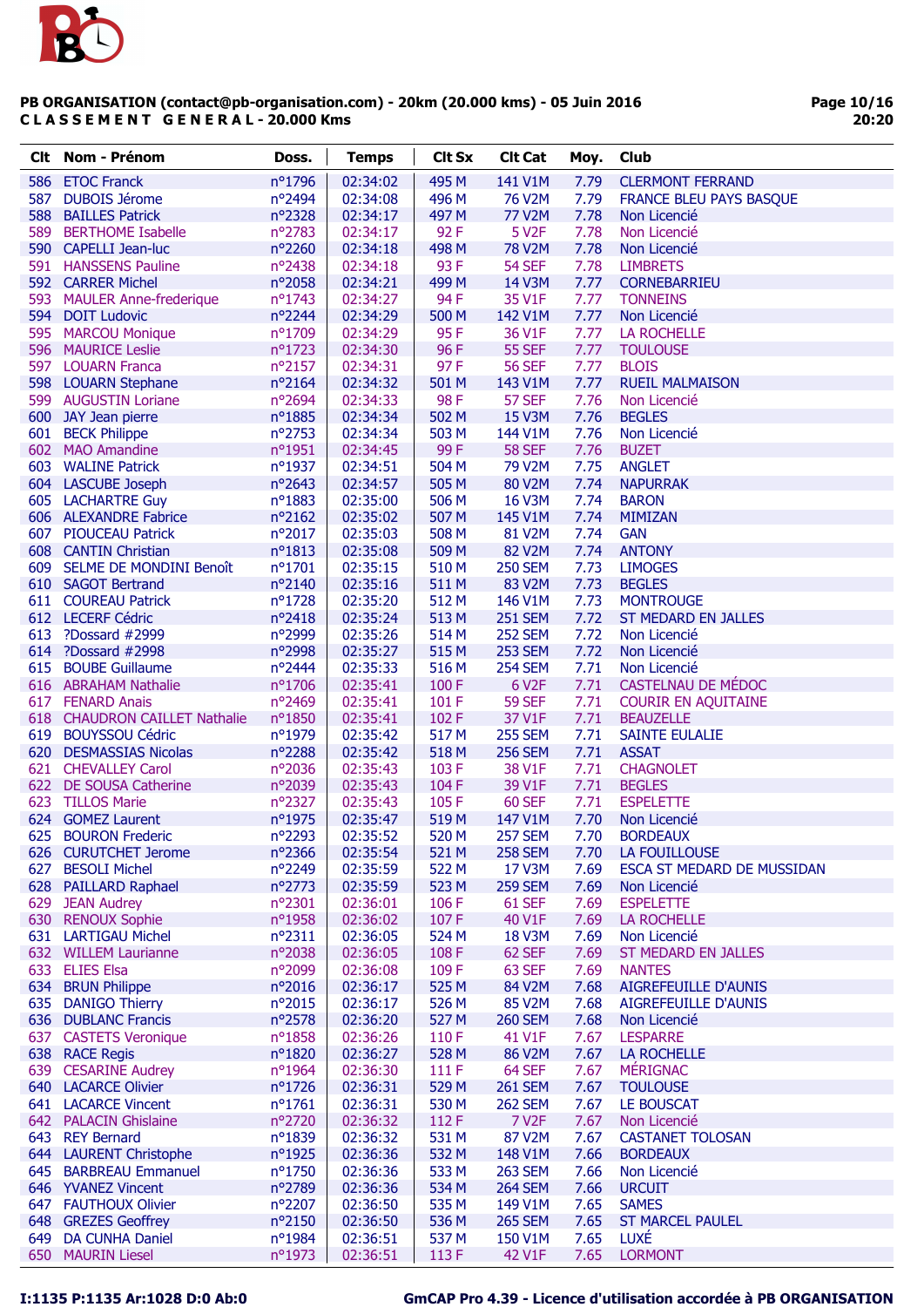

| Clt. | Nom - Prénom              | Doss.           | <b>Temps</b> | <b>Clt Sx</b> | <b>Clt Cat</b>     | Moy. | Club                         |
|------|---------------------------|-----------------|--------------|---------------|--------------------|------|------------------------------|
|      | 651 NGUYEN Dan-phuong     | nº1948          | 02:36:52     | 114 F         | 65 SEF             | 7.65 | <b>CARBON-BLANC</b>          |
|      | 652 DRUART Pierre         | nº1942          | 02:36:54     | 538 M         | <b>266 SEM</b>     | 7.65 | <b>MERIGNAC</b>              |
| 653  | <b>MENARD Hélène</b>      | nº1777          | 02:36:55     | 115 F         | 43 V1F             | 7.65 | <b>USTARITZ</b>              |
|      | 654 RAPITEAU Thierry      | $n^o$ 2116      | 02:37:00     | 539 M         | 88 V2M             | 7.64 | <b>BORDEAUX</b>              |
|      | 655 COUDRIN Laure         | nº1771          | 02:37:02     | 116F          | <b>66 SEF</b>      | 7.64 | <b>AUSSONNE</b>              |
|      | 656 SEGOUFFIN Nelly       | nº2561          | 02:37:02     | 117F          | 67 SEF             | 7.64 | Non Licencié                 |
|      | 657 BALLOT Marc           | nº2530          | 02:37:03     | 540 M         | 151 V1M            | 7.64 | Non Licencié                 |
|      | 658 SAUTREAU Jérôme       | $n^{\circ}2131$ | 02:37:06     | 541 M         | <b>267 SEM</b>     | 7.64 | <b>BIGANOS</b>               |
|      | 659 ALAMAN Bixente        | nº2752          | 02:37:07     | 542 M         | <b>268 SEM</b>     | 7.64 | Non Licencié                 |
|      | 660 DUBREUIL Antoine      | nº2098          | 02:37:09     | 543 M         | <b>269 SEM</b>     | 7.64 | <b>HASPARREN</b>             |
|      | 661 SOUBERCAZE Romain     | n°1889          | 02:37:09     | 544 M         | <b>270 SEM</b>     | 7.64 | <b>CAMIAC ET ST DENIS</b>    |
|      | 662 NICOLLE Vincent       | n°1909          | 02:37:10     | 545 M         | 152 V1M            | 7.64 | <b>BORDEAUX</b>              |
|      | 663 DUMONT Jean philippe  | $n^o$ 1832      | 02:37:16     | 546 M         | 89 V2M             | 7.63 | <b>BOURLENS</b>              |
|      | 664 CHERMAT Soazig        | nº2458          | 02:37:21     | 118 F         | 68 SEF             | 7.63 | <b>BORDEAUX</b>              |
|      | 665 PLANTE Guillaume      | nº2682          | 02:37:21     | 547 M         | 153 V1M            | 7.63 | Non Licencié                 |
|      | 666 VERDIER Florent       | nº2533          | 02:37:23     | 548 M         | 154 V1M            | 7.62 | Non Licencié                 |
|      | 667 FERY Marc             | $n^o$ 1716      | 02:37:29     | 549 M         | 155 V1M            | 7.62 | <b>PAU</b>                   |
|      | 668 COULON Fanny          | nº2057          | 02:37:33     | 119F          | 69 SEF             | 7.62 | <b>ESPELETTE</b>             |
|      | 669 LAFAURIE Yann         | $n^{\circ}2543$ | 02:37:37     | 550 M         | <b>271 SEM</b>     | 7.61 | <b>SMBS</b>                  |
|      | 670 BEUGNET Thierry       | nº2307          | 02:37:38     | 551 M         | 156 V1M            | 7.61 | <b>SAINT BRICE</b>           |
|      | 671 IKEZAWA Kenji         | nº2657          | 02:37:47     | 552 M         | <b>272 SEM</b>     | 7.61 | <b>BOULIAC</b>               |
|      | 672 FRULIO Jacqueline     | nº2066          | 02:37:49     | 120 F         | 1 V3F              | 7.60 | <b>CAMBO LES BAINS</b>       |
|      | 673 PAOLANTONI Stephane   | $n^{\circ}2312$ | 02:37:52     | 553 M         | 157 V1M            | 7.60 | Non Licencié                 |
|      | 674 CALYSTE Sandrine      | nº2343          | 02:37:57     | 121 F         | 44 V1F             | 7.60 | <b>SAINT-SAUVEUR</b>         |
|      | 675 NERAUD Christelle     | nº1912          | 02:38:01     | 122 F         | 45 V1F             | 7.59 | <b>BORDERES SUR ECHEZ</b>    |
|      | 676 CADENE Cécile         | nº2187          | 02:38:06     | 123F          | 46 V1F             | 7.59 | Non Licencié                 |
|      | 677 GOULLEY Alexandre     | nº2193          | 02:38:13     | 554 M         | <b>273 SEM</b>     | 7.59 | <b>BIRAC SUR TREC</b>        |
|      | 678 DURAND Jean-michel    | nº2717          | 02:38:13     | 555 M         | 19 V3M             | 7.58 | Non Licencié                 |
|      | 679 COSTE Pierre-xavier   | nº2575          | 02:38:17     | 556 M         | 90 V2M             | 7.58 | Non Licencié                 |
|      | 680 SOTTOCASA Laurent     | nº2413          | 02:38:30     | 557 M         | 91 V2M             | 7.57 | <b>REALTOR</b>               |
|      | 681 LENDRES Christophe    | nº2587          | 02:38:30     | 558 M         | 92 V2M             | 7.57 | Non Licencié                 |
|      | 682 PERRIER Chtistophe    | nº1746          | 02:38:31     | 559 M         | 158 V1M            | 7.57 | Non Licencié                 |
| 683  | <b>BLANCHARD Claire</b>   | $n^{\circ}2104$ | 02:38:41     | 124 F         | <b>70 SEF</b>      | 7.56 | <b>SADIRAC</b>               |
|      | 684 FONTAGNOL Hervé       | nº1893          | 02:38:51     | 560 M         | 159 V1M            | 7.55 | <b>AIGREFEUILLE</b>          |
|      | 685 CARIVEN Philippe      | nº2235          | 02:38:52     | 561 M         | 93 V2M             | 7.55 | <b>VENDAYS MONTALIVET</b>    |
|      | 686 MAURIAL Florence      | nº1982          | 02:38:53     | 125F          | <b>71 SEF</b>      | 7.55 | <b>FORGES</b>                |
| 687  | <b>DARDERES Eric</b>      | $n^o$ 1835      | 02:39:19     | 562 M         | 94 V2M             | 7.53 | <b>CORNEBARRIEU</b>          |
|      | 688 JAMAIS Marie          | nº2510          | 02:39:21     | 126 F         | 47 V1F             | 7.53 | <b>PARIS</b>                 |
| 689  | <b>ALEXANDRE Babeth</b>   | nº2675          | 02:39:27     | 127 F         | 48 V1F             | 7.53 | Non Licencié                 |
|      | 690 SIMONPOLI Sylvie      | n°2519          | 02:39:28     | 128 F         | 49 V1F             | 7.53 | Non Licencié                 |
|      | 691 CUGGIA Eugenia        | nº2214          | 02:39:41     | 129 F         | 50 V1F             | 7.52 | <b>SCAP CADAUJAC</b>         |
|      | 692 BODIN Thomas          | nº1987          | 02:39:45     | 563 M         | <b>274 SEM</b>     | 7.51 | <b>BORDEAUX</b>              |
| 693  | <b>EYGUN-AUDAP Julie</b>  | $n^{\circ}2681$ | 02:39:55     | 130 F         | <b>72 SEF</b>      | 7.50 | Non Licencié                 |
|      | 694 ERRECART Nathalie     | nº2644          | 02:39:58     | 131 F         | 51 V1F             | 7.50 | <b>NAPURRAK</b>              |
|      | 695 SARDAIN Olivier       | nº1920          | 02:40:03     | 564 M         | 160 V1M            | 7.50 | <b>BOUCAU</b>                |
|      | 696 CAIRE Axel            | nº1864          | 02:40:04     | 565 M         | 161 V1M            | 7.50 | <b>AVENSAN</b>               |
|      | 697 LAMBROT Alain         | nº2549          | 02:40:07     | 566 M         | 162 V1M            | 7.50 | <b>BISCARROSSE OLYMPIQUE</b> |
|      | 698 VERDIER Laure         | nº2491          | 02:40:09     | 132 F         | <b>73 SEF</b>      | 7.49 | Non Licencié                 |
|      | 699 CHAUVET Cédric        | nº1788          | 02:40:23     | 567 M         | <b>275 SEM</b>     | 7.48 | <b>FLÉAC</b>                 |
|      | 700 VILLENAVE Francois    | nº2762          | 02:40:23     | 568 M         | 95 V2M             | 7.48 | Non Licencié                 |
|      | 701 VERLAINE Lilian       | nº1791          | 02:40:25     | 569 M         | 163 V1M            | 7.48 | <b>TOULOUSE</b>              |
|      | 702 VERLAINE Gislaine     | nº1790          | 02:40:26     | 133 F         | 52 V1F             | 7.48 | <b>PUYCORNET</b>             |
|      | 703 HUET Sandrine         | nº2347          | 02:40:27     | 134 F         | 53 V1F             | 7.48 | LA FOULÉE DES JALLES         |
|      | 704 AMAT Eric             | nº1996          | 02:40:27     | 570 M         | 164 V1M            | 7.48 | <b>LALANDE DE POMEROL</b>    |
|      | 705 BRIHAYE Emmanuelle    | nº2035          | 02:40:35     | 135F          | 54 V1F             | 7.47 | <b>BIDACHE</b>               |
|      | 706 ESPUNY Olivier        | nº2233          | 02:40:40     | 571 M         | <b>276 SEM</b>     | 7.47 | <b>SOUSTONS</b>              |
|      | 707 DESCACQ Magali        | $n^{\circ}2232$ | 02:40:40     | 136 F         | <b>74 SEF</b>      | 7.47 | SAINT AUBIN DE MÉDOC         |
|      | 708 COSTE-RATINAUD Annick | nº2285          | 02:40:42     | 137 F         | 8 V <sub>2</sub> F | 7.47 | SAINT-BARTHELEMY             |
|      | 709 VERGES Fabienne       | n°1857          | 02:40:42     | 138 F         | 55 V1F             | 7.47 | <b>BUZET SUR TARN</b>        |
|      | 710 MIALHE Sylvie         | nº1872          | 02:40:43     | 139F          | 9 V2F              | 7.47 | SAINT SEURIN DE CURSAC       |
|      | 711 LATHAM David          | nº2746          | 02:40:44     | 572 M         | 165 V1M            | 7.47 | <b>COGNAC</b>                |
|      | 712 MASETTI Philippe      | $n^{\circ}2672$ | 02:40:45     | 573 M         | 96 V2M             | 7.47 | Non Licencié                 |
|      | 713 ELMOSNINO Valerie     | nº2041          | 02:40:52     | 140 F         | <b>75 SEF</b>      | 7.46 | <b>ST PAUL EN BORN</b>       |
|      | 714 DUPRAT GUEGUEN Cathy  | nº2499          | 02:40:56     | 141 F         | 56 V1F             | 7.46 | FRANCE BLEU PAYS BASQUE      |
|      | 715 HAVRET Jean jacques   | nº2523          | 02:40:58     | 574 M         | 97 V2M             | 7.46 | Non Licencié                 |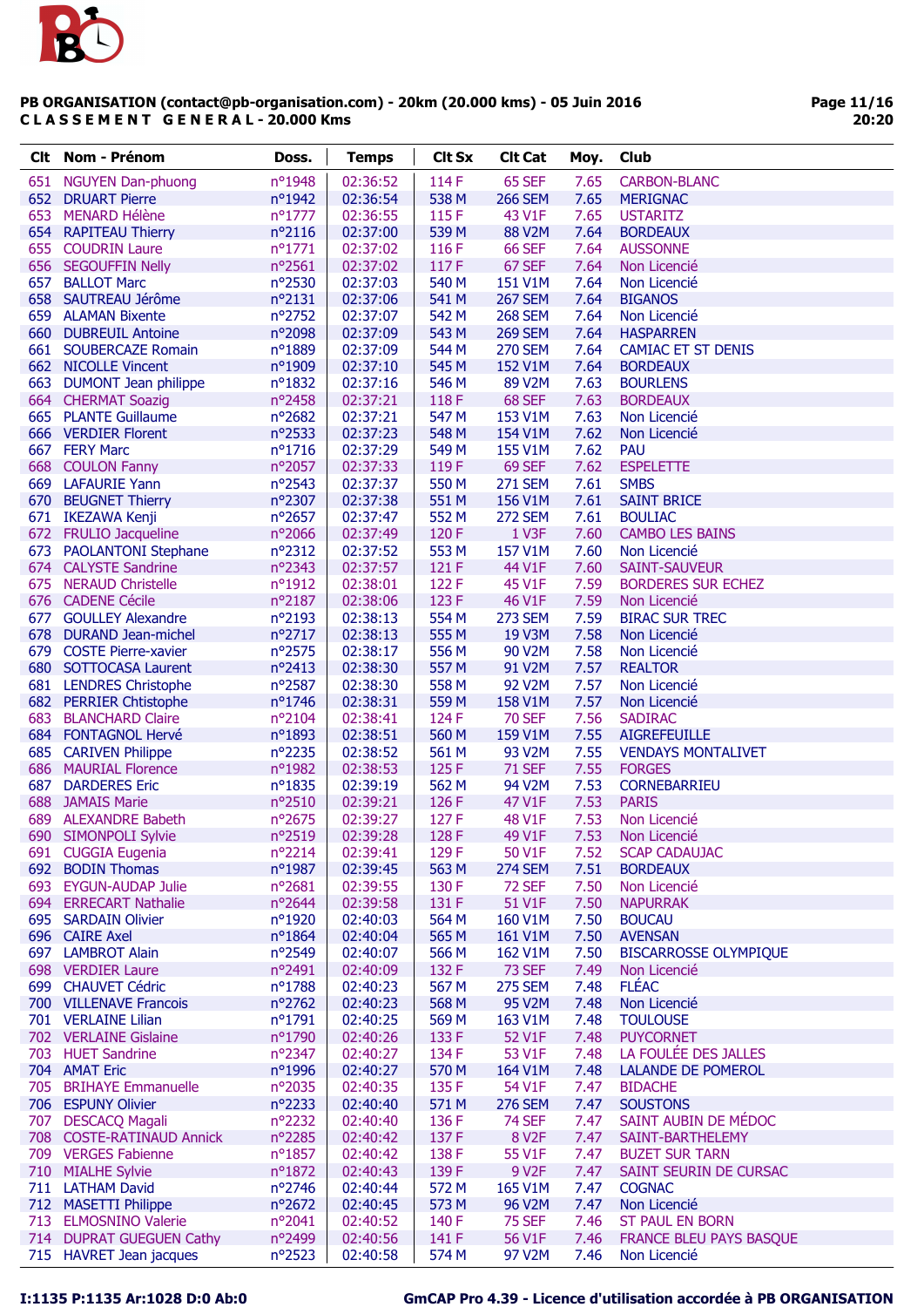

| Clt. | Nom - Prénom                                 | Doss.            | <b>Temps</b>         | <b>Clt Sx</b>  | <b>Clt Cat</b>                       | Moy.         | <b>Club</b>                              |
|------|----------------------------------------------|------------------|----------------------|----------------|--------------------------------------|--------------|------------------------------------------|
| 716  | <b>ERRAMUZPE Jean marie</b>                  | nº2497           | 02:40:59             | 575 M          | 98 V2M                               | 7.45         | <b>FRANCE BLEU PAYS BASQUE</b>           |
| 717  | <b>LEJAY Bruno</b>                           | $n^{\circ}1824$  | 02:41:00             | 576 M          | 99 V2M                               | 7.45         | <b>TARGON</b>                            |
|      | 718 TRUTET Estelle                           | nº2280           | 02:41:01             | 142 F          | 57 V1F                               | 7.45         | LE PIAN MEDOC                            |
| 719  | <b>BALAY Cedric</b>                          | nº2557           | 02:41:03             | 577 M          | 166 V1M                              | 7.45         | <b>GAZELEC</b>                           |
|      | 720 MARTELLI Bénédicte                       | nº1888           | 02:41:11             | 143 F          | 58 V1F                               | 7.45         | <b>GUJAN-MESTRAS</b>                     |
|      | 721 LAC Bernard                              | nº2692           | 02:41:13             | 578 M          | 100 V2M                              | 7.44         | PEÑA TRÉMÉ                               |
|      | 722 TOUQUET Cedric                           | nº2387           | 02:41:14             | 579 M          | <b>277 SEM</b>                       | 7.44         | Non Licencié                             |
|      | 723 COTTEVERTE Eric                          | nº2356           | 02:41:15             | 580 M          | 101 V2M                              | 7.44         | <b>LORMONT</b>                           |
|      | 724 MHADHBI Sonia                            | nº2777           | 02:41:23             | 144 F          | <b>76 SEF</b>                        | 7.44         | Non Licencié                             |
|      | 725 ?Dossard #2822                           | nº2822           | 02:41:28             | 581 M          | <b>278 SEM</b>                       | 7.43         | Non Licencié                             |
|      | 726 LEROY Sylvain                            | nº2084           | 02:41:33             | 582 M          | <b>279 SEM</b>                       | 7.43         | SAINT JEAN DE THURAC                     |
| 727  | <b>CASASSUS Patrice</b>                      | $n^{\circ}2032$  | 02:41:33             | 583 M          | 167 V1M                              | 7.43         | <b>ESPELETTE</b>                         |
|      | 728 MANUBIN Mickael                          | $n^{\circ}2602$  | 02:41:36             | 584 M          | <b>280 SEM</b>                       | 7.43         | <b>BIARRITZ</b>                          |
| 729  | <b>BAGNERES Eric</b>                         | nº1895           | 02:41:49             | 585 M          | 168 V1M                              | 7.42         | ST MEDARD DE BARBEZIEUX                  |
|      | 730 LE GARREC Emilie                         | nº2546           | 02:42:02             | 145F           | 77 SEF                               | 7.41         | <b>GAZELEC</b>                           |
|      | 731 MOREAU Stella                            | nº2558           | 02:42:03             | 146 F          | 59 V1F                               | 7.41         | <b>GAZELEC</b>                           |
|      | 732 NAJAR Jean claude                        | nº1884           | 02:42:04             | 586 M          | 102 V2M                              | 7.40         | <b>BOURGNEUF</b>                         |
|      | 733 CARLIER Maxime                           | $n^{\circ}2620$  | 02:42:05             | 587 M          | <b>281 SEM</b>                       | 7.40         | Non Licencié                             |
|      | 734 MASSIAS Cyrille                          | nº2405           | 02:42:05             | 588 M          | <b>282 SEM</b>                       | 7.40         | Non Licencié                             |
|      | 735 CHABAUTY Valérie                         | nº1830           | 02:42:06             | 147 F          | 10 V2F                               | 7.40         | <b>BAYONNE</b>                           |
|      | 736 LOLOM Jean claude                        | nº2331           | 02:42:06             | 589 M          | 103 V2M                              | 7.40         | <b>TYROSSE</b>                           |
| 737  | <b>SOEN Benjamin</b>                         | nº2305           | 02:42:20             | 590 M          | <b>283 SEM</b>                       | 7.39         | <b>FOREST (BELGIQUE)</b>                 |
|      | 738 PLOQUIN Florian                          | nº2124           | 02:42:22             | 591 M          | <b>284 SEM</b>                       | 7.39         | <b>BORDEAUX</b>                          |
|      | 739 SABALOT-JUNGALAS Fanny                   | nº1766           | 02:42:34             | 148 F          | <b>78 SEF</b>                        | 7.38         | <b>LA ROCHELLE</b>                       |
|      | 740 ELISSALDE Michel                         | n°2793           | 02:42:45             | 592 M          | 169 V1M                              | 7.37         | Non Licencié                             |
|      | 741 TAFERNABERRY Marc                        | nº2605           | 02:42:46             | 593 M          | <b>285 SEM</b>                       | 7.37         | <b>CARIGNAN DE BORDEAUX</b>              |
|      | 742 MORILLON Christelle                      | nº2096           | 02:42:52             | 149F           | 60 V1F                               | 7.37<br>7.37 | ST SIMON DE PELLOUAILLE<br><b>GENTÉ</b>  |
|      | 743 VADIER Stephanie<br>744 DUBOIS Dominique | nº2239<br>nº1910 | 02:42:53<br>02:42:54 | 150 F<br>594 M | 61 V1F<br>170 V1M                    | 7.37         | SAINT ORENS DE GAMEVILLE                 |
|      | 745 MUNOZ Eric                               | nº1758           | 02:42:54             | 595 M          | 104 V2M                              | 7.37         | <b>LYON</b>                              |
|      | 746 PARISIS Nicolas                          | nº2455           | 02:42:55             | 596 M          | 171 V1M                              | 7.37         | Non Licencié                             |
|      | 747 FERON Genevieve                          | n°2335           | 02:42:55             | 151 F          | 11 V <sub>2</sub> F                  | 7.37         | Non Licencié                             |
|      | 748 PARISIS Thomas                           | nº2574           | 02:42:55             | 597 M          | <b>286 SEM</b>                       | 7.37         | Non Licencié                             |
|      | 749 LA HUERTA Nicolas                        | nº1729           | 02:42:56             | 598 M          | <b>287 SEM</b>                       | 7.37         | <b>ANGLET</b>                            |
|      | 750 LABEYRIE Hélène                          | nº2689           | 02:42:58             | 152F           | 62 V1F                               | 7.36         | Non Licencié                             |
|      | 751 LECLAIRE Felix                           | nº2787           | 02:42:58             | 599 M          | <b>288 SEM</b>                       | 7.36         | Non Licencié                             |
|      | 752 DE MARCHI Simon                          | nº2389           | 02:42:59             | 600 M          | <b>289 SEM</b>                       | 7.36         | Non Licencié                             |
|      | 753 LARRIEU Jean marie                       | $n^{\circ}$ 1836 | 02:43:01             | 601 M          | 172 V1M                              | 7.36         | <b>MONTAGNE</b>                          |
|      | 754 CORBAL Dominique                         | nº2516           | 02:43:02             | 602 M          | 105 V2M                              | 7.36         | <b>ARSAC</b>                             |
| 755  | <b>LEMONNIER Solène</b>                      | nº2256           | 02:43:03             | 153 F          | <b>79 SEF</b>                        | 7.36         | LA DRUELLOISE                            |
|      | 756 MAURY Guillaume                          | nº1923           | 02:43:03             | 603 M          | <b>290 SEM</b>                       | 7.36         | <b>PREIGNAC</b>                          |
| 757  | <b>DUBOURG Christine</b>                     | nº2152           | 02:43:04             | 154 F          | 63 V1F                               | 7.36         | <b>GRADIGNAN</b>                         |
|      | 758 CAILLAULT Jennifer                       | nº2223           | 02:43:04             | 155F           | <b>80 SEF</b>                        | 7.36         | Non Licencié                             |
|      | 759 LARELLE Karine                           | nº1934           | 02:43:04             | 156 F          | 64 V1F                               | 7.36         | <b>ANGLET</b>                            |
|      | 760 JARDIN Carole                            | nº2222           | 02:43:06             | 157 F          | 65 V1F                               | 7.36         | Non Licencié                             |
|      | 761 BALLOT Sebastien                         | nº2531           | 02:43:06             | 604 M          | 173 V1M                              | 7.36         | Non Licencié                             |
|      | 762 DAGUERRE Eric                            | nº2394           | 02:43:12             | 605 M          | 174 V1M                              | 7.35         | Non Licencié                             |
| 763  | <b>JEANNEAU Pascal</b>                       | nº2632           | 02:43:14             | 606 M          | 106 V2M                              | 7.35         | <b>HANDI BO</b>                          |
|      | 764 BIAIS Sabine                             | nº2604           | 02:43:15             | 158F           | <b>81 SEF</b>                        | 7.35         | TRIATHLON TOULOUSE METROPOLE             |
|      | 765 LAFONT Laurent                           | nº2371           | 02:43:16             | 607 M          | 107 V2M                              | 7.35         | <b>BIARRITZ</b>                          |
|      | 766 GABORIT Didier                           | nº2633           | 02:43:16             | 608 M          | 108 V2M                              | 7.35         | <b>HANDI BO</b>                          |
| 767  | <b>GAHAT Cécile</b>                          | nº2627           | 02:43:16             | 159F           | 12 V <sub>2</sub> F                  | 7.35         | <b>HANDI BO</b>                          |
|      | 768 ALAMAN Polo                              | nº2634           | 02:43:17             | 609 M          | 109 V2M                              | 7.35         | <b>HANDI BO</b>                          |
|      | 769 HOUSSET Guy                              | nº2622           | 02:43:19             | 610 M          | 175 V1M                              | 7.35         | <b>HANDI BO</b>                          |
|      | 770 DESJOUIS Dominique                       | nº2623<br>nº2340 | 02:43:21             | 611 M<br>160F  | 176 V1M                              | 7.35<br>7.34 | <b>HANDI BO</b>                          |
|      | 771 NIVELLE Veronique<br>772 MONNIER Julien  | $n^{\circ}2538$  | 02:43:27<br>02:43:27 | 612 M          | 13 V <sub>2F</sub><br><b>291 SEM</b> | 7.34         | <b>JARNAC ATHLETISME</b><br>Non Licencié |
|      |                                              |                  |                      |                |                                      |              |                                          |
|      | 773 VILLENAVE Mady<br>774 SOUCHET Helene     | nº2246<br>nº1800 | 02:43:27<br>02:43:27 | 161 F<br>162 F | 2 V3F<br><b>82 SEF</b>               | 7.34<br>7.34 | <b>GUETHARY</b><br><b>LANGON</b>         |
|      | 775 DELLION Jacques                          | nº2433           | 02:43:28             | 613 M          | <b>20 V3M</b>                        | 7.34         | Non Licencié                             |
|      | 776 MICHEL Sébastien                         | nº2430           | 02:43:28             | 614 M          | <b>292 SEM</b>                       | 7.34         | Non Licencié                             |
| 777  | <b>DAGUERRE Pascal</b>                       | nº2624           | 02:43:29             | 615 M          | 177 V1M                              | 7.34         | <b>HANDI BO</b>                          |
|      | 778 DE ALMEIDA Franklin                      | nº2630           | 02:43:29             | 616 M          | 110 V2M                              | 7.34         | <b>HANDI BO</b>                          |
| 779  | <b>GAHAT Jean-pierre</b>                     | nº2626           | 02:43:29             | 617 M          | 111 V2M                              | 7.34         | <b>HANDI BO</b>                          |
|      | 780 GABORI Youri                             | nº2639           | 02:43:29             | 618 M          | <b>293 SEM</b>                       | 7.34         | <b>HANDI BO</b>                          |
|      |                                              |                  |                      |                |                                      |              |                                          |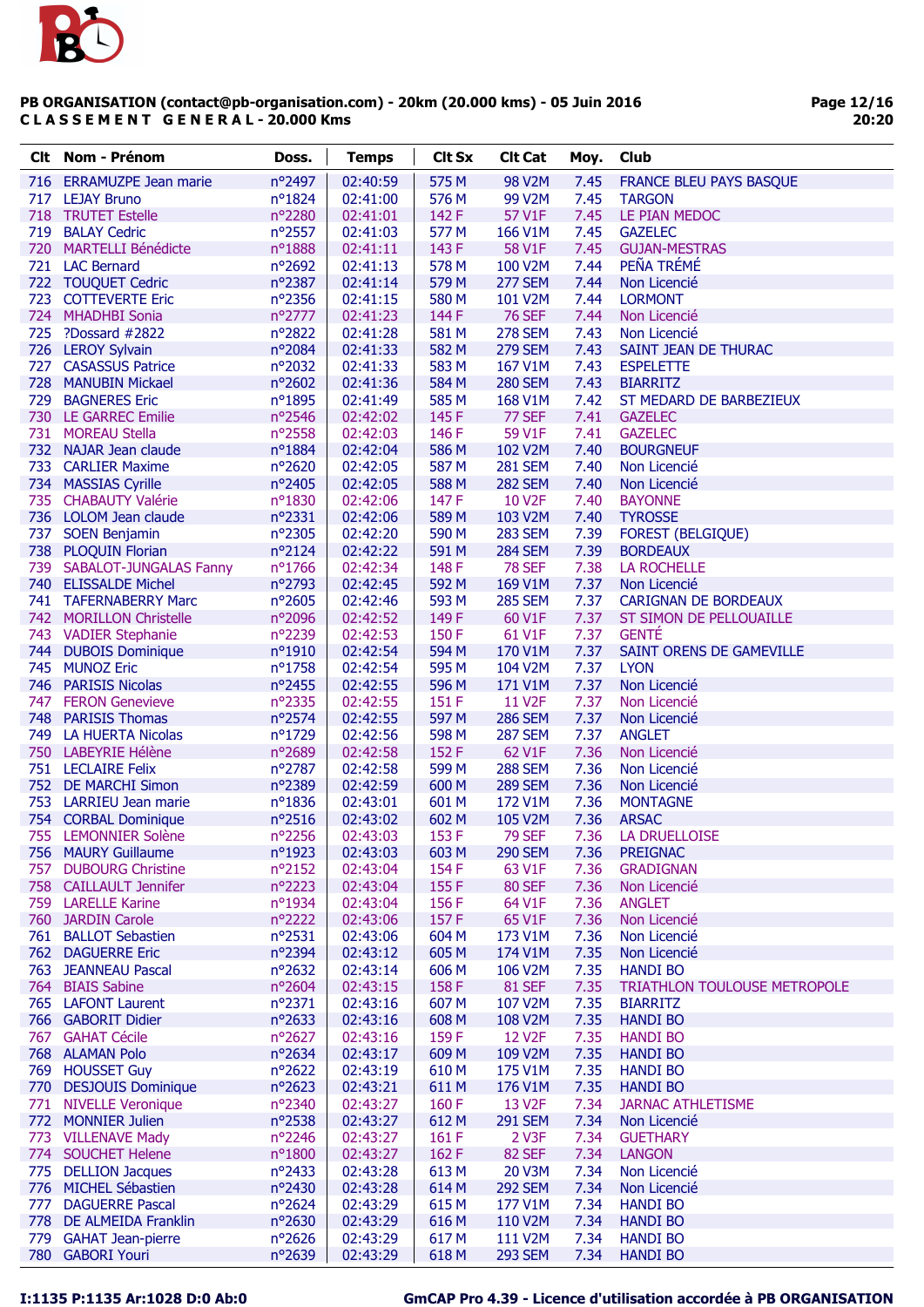

Page 13/16 20:20

| nº2631<br>02:43:29<br>619 <sub>M</sub><br>112 V2M<br>7.34<br>781<br><b>HARAN Christian</b><br><b>HANDI BO</b><br>782<br>nº2640<br>620 M<br>7.34<br><b>MASSONDE Julien</b><br>02:43:29<br><b>294 SEM</b><br><b>HANDI BO</b><br>783<br><b>MOURGUIART Serge</b><br>nº2629<br>02:43:29<br>621 M<br>113 V2M<br>7.34<br><b>HANDI BO</b><br>784 VARGAS Edouard<br>nº2638<br>02:43:29<br>622 M<br>7.34<br>178 V1M<br><b>HANDI BO</b><br>785 CHAUMETTE Philippe<br>nº2133<br>02:43:31<br>623 M<br>7.34<br>114 V2M<br>LE TAILLAN MEDOC<br>786 DUJARDIN Christian<br>nº2434<br>02:43:31<br>624 M<br>115 V2M<br>7.34<br>Non Licencié<br>787 LINARD Joseph<br>nº2432<br>02:43:31<br>625 M<br>7.34<br>21 V3M<br>Non Licencié<br>n°2594<br>626 M<br><b>295 SEM</b><br>7.34<br>788 LOPISTEGUY Alexandre<br>02:43:31<br>Non Licencié<br>nº2641<br>02:43:31<br>627 M<br>7.34<br>789 MOURGUIART Alain<br>116 V2M<br><b>HANDI BO</b><br>790 TAVARES Nicolas<br>nº2431<br>02:43:31<br>628 M<br><b>296 SEM</b><br>7.34<br>Non Licencié<br>791 VINCENT Cantone<br>nº2435<br>02:43:31<br>629 M<br>179 V1M<br>7.34<br>Non Licencié<br>163F<br>792<br>nº2429<br>02:43:31<br>83 SEF<br>7.34<br><b>DURIEUX Carine</b><br>Non Licencié<br>793<br><b>BARATON Florent</b><br>$n^{\circ}2107$<br>02:43:33<br>630 M<br>180 V1M<br>7.34<br><b>BORDEAUX</b><br>794 SANFILIPPO Magalie<br>02:43:33<br>164F<br>84 SEF<br>7.34<br>nº2436<br>Non Licencié<br>795 PORTAL Carole<br>nº2115<br>02:43:33<br>165F<br>66 V1F<br>7.34<br><b>LÉOGNAN</b><br>nº2537<br>7.33<br>796 ALMEIDA Michele<br>02:43:44<br>166 F<br>14 V2F<br>SAINT SEURIN DE CURSAC<br>797<br>n°1891<br>631 M<br>117 V2M<br>7.32<br><b>MARTELLI Richard</b><br>02:43:53<br><b>OZOIR LA FERRIERE</b><br>798 DIRAT Jean-marc<br>nº1756<br>632 M<br><b>297 SEM</b><br>7.32<br>02:43:54<br><b>DOURDAN</b><br>nº2325<br>167F<br>799 SEBBANE Virginie<br>02:43:58<br>67 V1F<br>7.32<br><b>ASL LIBOURNE</b><br>800 TERLES Celine<br>nº1874<br>168F<br>68 V1F<br>7.31<br>02:44:08<br><b>SAINT VITE</b><br>801 RICAUD Jean noel<br>nº1875<br>633 M<br>7.31<br>02:44:08<br>181 V1M<br>SAINT-PAUL-LES DAX<br>802 MAIZY Olivier<br>n°2079<br>634 M<br>182 V1M<br>7.31<br>02:44:11<br><b>TOULOUSE</b><br>803<br>nº2080<br>169F<br>7.31<br><b>BRONSIN Nathalie</b><br>02:44:11<br>69 V1F<br><b>PAU</b><br>nº2173<br>02:44:21<br>170 F<br>70 V1F<br>7.30<br>804<br><b>BANT Sophie</b><br><b>VILLEFRANQUE</b><br>805 MOREIRA Aurelie<br>nº2029<br>171 F<br>71 V1F<br>7.30<br><b>PAU</b><br>02:44:21<br>806 ARMARY Frédéric<br>nº1946<br>02:44:25<br>635 M<br>183 V1M<br>7.30<br>POINTIS INARD<br>807<br><b>DUBOIS Hélène</b><br>nº2147<br>172 F<br>72 V1F<br>7.30<br><b>HÉLETTE</b><br>02:44:27<br>n°2279<br>636 M<br><b>298 SEM</b><br>7.30<br><b>TRELISSAC</b><br>808 PASTOURELY Olivier<br>02:44:28<br>nº2544<br>637 M<br>7.29<br>809 POMMIES Guillaume<br>02:44:33<br><b>299 SEM</b><br><b>MONTBETON</b><br>810 ROBERT DE BEAUCHAMP Florent nº2326<br>638 M<br>7.28<br>02:44:48<br><b>300 SEM</b><br>Non Licencié<br>811 ZUBELZU Yulen<br>nº2577<br>639 M<br>7.28<br>02:44:48<br><b>301 SEM</b><br>Non Licencié<br>812 ROLLET Corinne<br>nº2470<br>173 F<br><b>15 V2F</b><br>7.28<br>02:44:50<br><b>TOULOUSE</b><br>7.28<br>813<br><b>ROLLET Vincent</b><br>nº2484<br>02:44:53<br>640 M<br><b>302 SEM</b><br><b>TALENCE</b><br>nº2358<br>641 M<br>7.27<br>814 CHASSAIGNE Jean pierre<br>02:45:06<br>22 V3M<br><b>JATXOU</b><br>815 LABARTHE Marlène<br>nº2721<br>174 F<br><b>85 SEF</b><br>7.27<br>02:45:07<br>Non Licencié<br>816 BRÉTHOUS Corinne<br>nº2562<br>175F<br>73 V1F<br>7.27<br>02:45:07<br>Non Licencié<br>nº2714<br>642 M<br>7.27<br>817<br><b>CHEVALIER Fabien</b><br>02:45:07<br>184 V1M<br><b>EGGER</b><br>nº1882<br>7.27<br>818 PISKURSKI Marianne<br>02:45:08<br>176 F<br>74 V1F<br><b>BAYONNE</b><br>819<br>nº2525<br>7.26<br><b>FRANCO Jessica</b><br>02:45:13<br>177 F<br><b>86 SEF</b><br>Non Licencié<br>n°2581<br>7.26<br>820 COMBES Julien<br>02:45:14<br>643 M<br><b>303 SEM</b><br>Non Licencié<br>821 PADOIS Marc<br>nº2375<br>02:45:22<br><b>COURIR EN AQUITAINE</b><br>644 M<br>118 V2M<br>7.26<br>n°2313<br>645 M<br>822 DULAC Hervé<br>02:45:25<br>185 V1M<br>7.25<br><b>VOUZAN</b><br>823 VEYRAC Christine<br>nº2048<br>02:45:26<br>178 F<br>75 V1F<br>7.25<br><b>TESSON</b><br>n°2083<br>179F<br>16 V2F<br>824 BOULIERE Helene<br>02:45:30<br>7.25<br><b>BOURCEFRANC</b><br>825 IPARRAGUIRRE Serge<br>$n^{\circ}2241$<br>02:45:30<br>646 M<br>119 V2M<br>7.25<br><b>TARNOS</b><br>nº2419<br>180F<br>7.25<br>826 MARIN Sophie<br>02:45:32<br>76 V1F<br><b>ESB OXYGENE</b><br>827<br><b>BRAJON</b> Eric<br>SAINT-MÉDARD-EN-JALLES<br>nº1943<br>02:45:33<br>647 M<br>120 V2M<br>7.25<br>7.24<br>828<br><b>BRACHET Bruno</b><br>nº1879<br>02:45:42<br>648 M<br>121 V2M<br><b>TARBES</b><br>829 SALLAN Pascal<br>nº2237<br>649 M<br>02:45:42<br>186 V1M<br>7.24<br><b>BIGANOS</b><br>nº2240<br>181 F<br>7.24<br>830 GEMARD Dolores<br>02:45:43<br>77 V1F<br><b>BIARRITZ</b><br>nº2635<br>650 M<br>7.23<br>831 MAYSONNAVE Jean-pierre<br>02:45:53<br>23 V3M<br><b>HANDI BO</b><br>832 BRIAUD Audrey<br>182F<br><b>87 SEF</b><br>7.23<br>PLAISANCE DU TOUCH<br>nº1779<br>02:46:00<br><b>BERRE L'ÉTANG</b><br>833 LOMBARDO Patrick<br>nº1887<br>02:46:01<br>651 M<br>122 V2M<br>7.23<br>nº1722<br>652 M<br>834 TARADE Thierry<br>02:46:01<br>187 V1M<br>7.23<br><b>BORDEAUX</b><br>835 BEILLEVERT Karine<br>nº2046<br>183F<br>17 V2F<br><b>LE TAILLAN</b><br>02:46:13<br>7.22<br>836 CHEVÉ Sylvain<br>nº2388<br>653 M<br>02:46:15<br>123 V2M<br>7.22<br>POEY DE LESCAR<br>837 CHORT Christine<br>nº2333<br>02:46:15<br>184 F<br>78 V1F<br>7.22<br><b>CAUVIGNAC</b><br>7.21<br>838 RACE Odile<br>nº1826<br>02:46:20<br>185F<br>18 V <sub>2</sub> F<br><b>ST LOUBES</b><br>839 REY Emeric<br>nº2677<br>02:46:44<br>654 M<br><b>304 SEM</b><br>7.20<br><b>BIARRITZ</b><br>186F<br>840 FLORENCIE Sophie<br>nº2800<br>02:46:58<br>19 V2F<br>7.19<br><b>SCAP CADAUJAC</b><br>655 M<br>841 DUBOIS Jean-christophe<br>nº2052<br><b>305 SEM</b><br>7.19<br>02:47:00<br><b>COMMENSACQ</b><br>187F<br>7.19<br>842 ARANGOIS Vanessa<br>nº2320<br>02:47:01<br><b>88 SEF</b><br><b>BOOS</b><br>843 GIBARROUX Veronique<br>$n^o$ 1852<br>02:47:12<br>188 F<br>20 V2F<br>7.18<br>AMBARES ET LAGRAVE<br>nº2093<br>656 M<br>844 HARRAULT Julien<br>02:47:28<br><b>306 SEM</b><br>7.17<br><b>ST MARTIN</b> | Clt | <b>Nom - Prénom</b> | Doss.  | <b>Temps</b> | <b>Clt Sx</b> | <b>Clt Cat</b> | Moy. | Club                      |
|-------------------------------------------------------------------------------------------------------------------------------------------------------------------------------------------------------------------------------------------------------------------------------------------------------------------------------------------------------------------------------------------------------------------------------------------------------------------------------------------------------------------------------------------------------------------------------------------------------------------------------------------------------------------------------------------------------------------------------------------------------------------------------------------------------------------------------------------------------------------------------------------------------------------------------------------------------------------------------------------------------------------------------------------------------------------------------------------------------------------------------------------------------------------------------------------------------------------------------------------------------------------------------------------------------------------------------------------------------------------------------------------------------------------------------------------------------------------------------------------------------------------------------------------------------------------------------------------------------------------------------------------------------------------------------------------------------------------------------------------------------------------------------------------------------------------------------------------------------------------------------------------------------------------------------------------------------------------------------------------------------------------------------------------------------------------------------------------------------------------------------------------------------------------------------------------------------------------------------------------------------------------------------------------------------------------------------------------------------------------------------------------------------------------------------------------------------------------------------------------------------------------------------------------------------------------------------------------------------------------------------------------------------------------------------------------------------------------------------------------------------------------------------------------------------------------------------------------------------------------------------------------------------------------------------------------------------------------------------------------------------------------------------------------------------------------------------------------------------------------------------------------------------------------------------------------------------------------------------------------------------------------------------------------------------------------------------------------------------------------------------------------------------------------------------------------------------------------------------------------------------------------------------------------------------------------------------------------------------------------------------------------------------------------------------------------------------------------------------------------------------------------------------------------------------------------------------------------------------------------------------------------------------------------------------------------------------------------------------------------------------------------------------------------------------------------------------------------------------------------------------------------------------------------------------------------------------------------------------------------------------------------------------------------------------------------------------------------------------------------------------------------------------------------------------------------------------------------------------------------------------------------------------------------------------------------------------------------------------------------------------------------------------------------------------------------------------------------------------------------------------------------------------------------------------------------------------------------------------------------------------------------------------------------------------------------------------------------------------------------------------------------------------------------------------------------------------------------------------------------------------------------------------------------------------------------------------------------------------------------------------------------------------------------------------------------------------------------------------------------------------------------------------------------------------------------------------------------------------------------------------------------------------------------------------------------------------------------------------------------------------------------------------------------------------------------------------------------------------------------------------------------------------------------------------------------------------------------------------------------------------------------------------------------------------------------------------------------------------------------------------------------------------------------------------------------------------------------------------------------------------------------------------------------------------------------------------------------------------------------------------------------------------------------------------------------------------------------------------------------------------------------------------------------------------|-----|---------------------|--------|--------------|---------------|----------------|------|---------------------------|
|                                                                                                                                                                                                                                                                                                                                                                                                                                                                                                                                                                                                                                                                                                                                                                                                                                                                                                                                                                                                                                                                                                                                                                                                                                                                                                                                                                                                                                                                                                                                                                                                                                                                                                                                                                                                                                                                                                                                                                                                                                                                                                                                                                                                                                                                                                                                                                                                                                                                                                                                                                                                                                                                                                                                                                                                                                                                                                                                                                                                                                                                                                                                                                                                                                                                                                                                                                                                                                                                                                                                                                                                                                                                                                                                                                                                                                                                                                                                                                                                                                                                                                                                                                                                                                                                                                                                                                                                                                                                                                                                                                                                                                                                                                                                                                                                                                                                                                                                                                                                                                                                                                                                                                                                                                                                                                                                                                                                                                                                                                                                                                                                                                                                                                                                                                                                                                                                                                                                                                                                                                                                                                                                                                                                                                                                                                                                                                                                                               |     |                     |        |              |               |                |      |                           |
|                                                                                                                                                                                                                                                                                                                                                                                                                                                                                                                                                                                                                                                                                                                                                                                                                                                                                                                                                                                                                                                                                                                                                                                                                                                                                                                                                                                                                                                                                                                                                                                                                                                                                                                                                                                                                                                                                                                                                                                                                                                                                                                                                                                                                                                                                                                                                                                                                                                                                                                                                                                                                                                                                                                                                                                                                                                                                                                                                                                                                                                                                                                                                                                                                                                                                                                                                                                                                                                                                                                                                                                                                                                                                                                                                                                                                                                                                                                                                                                                                                                                                                                                                                                                                                                                                                                                                                                                                                                                                                                                                                                                                                                                                                                                                                                                                                                                                                                                                                                                                                                                                                                                                                                                                                                                                                                                                                                                                                                                                                                                                                                                                                                                                                                                                                                                                                                                                                                                                                                                                                                                                                                                                                                                                                                                                                                                                                                                                               |     |                     |        |              |               |                |      |                           |
|                                                                                                                                                                                                                                                                                                                                                                                                                                                                                                                                                                                                                                                                                                                                                                                                                                                                                                                                                                                                                                                                                                                                                                                                                                                                                                                                                                                                                                                                                                                                                                                                                                                                                                                                                                                                                                                                                                                                                                                                                                                                                                                                                                                                                                                                                                                                                                                                                                                                                                                                                                                                                                                                                                                                                                                                                                                                                                                                                                                                                                                                                                                                                                                                                                                                                                                                                                                                                                                                                                                                                                                                                                                                                                                                                                                                                                                                                                                                                                                                                                                                                                                                                                                                                                                                                                                                                                                                                                                                                                                                                                                                                                                                                                                                                                                                                                                                                                                                                                                                                                                                                                                                                                                                                                                                                                                                                                                                                                                                                                                                                                                                                                                                                                                                                                                                                                                                                                                                                                                                                                                                                                                                                                                                                                                                                                                                                                                                                               |     |                     |        |              |               |                |      |                           |
|                                                                                                                                                                                                                                                                                                                                                                                                                                                                                                                                                                                                                                                                                                                                                                                                                                                                                                                                                                                                                                                                                                                                                                                                                                                                                                                                                                                                                                                                                                                                                                                                                                                                                                                                                                                                                                                                                                                                                                                                                                                                                                                                                                                                                                                                                                                                                                                                                                                                                                                                                                                                                                                                                                                                                                                                                                                                                                                                                                                                                                                                                                                                                                                                                                                                                                                                                                                                                                                                                                                                                                                                                                                                                                                                                                                                                                                                                                                                                                                                                                                                                                                                                                                                                                                                                                                                                                                                                                                                                                                                                                                                                                                                                                                                                                                                                                                                                                                                                                                                                                                                                                                                                                                                                                                                                                                                                                                                                                                                                                                                                                                                                                                                                                                                                                                                                                                                                                                                                                                                                                                                                                                                                                                                                                                                                                                                                                                                                               |     |                     |        |              |               |                |      |                           |
|                                                                                                                                                                                                                                                                                                                                                                                                                                                                                                                                                                                                                                                                                                                                                                                                                                                                                                                                                                                                                                                                                                                                                                                                                                                                                                                                                                                                                                                                                                                                                                                                                                                                                                                                                                                                                                                                                                                                                                                                                                                                                                                                                                                                                                                                                                                                                                                                                                                                                                                                                                                                                                                                                                                                                                                                                                                                                                                                                                                                                                                                                                                                                                                                                                                                                                                                                                                                                                                                                                                                                                                                                                                                                                                                                                                                                                                                                                                                                                                                                                                                                                                                                                                                                                                                                                                                                                                                                                                                                                                                                                                                                                                                                                                                                                                                                                                                                                                                                                                                                                                                                                                                                                                                                                                                                                                                                                                                                                                                                                                                                                                                                                                                                                                                                                                                                                                                                                                                                                                                                                                                                                                                                                                                                                                                                                                                                                                                                               |     |                     |        |              |               |                |      |                           |
|                                                                                                                                                                                                                                                                                                                                                                                                                                                                                                                                                                                                                                                                                                                                                                                                                                                                                                                                                                                                                                                                                                                                                                                                                                                                                                                                                                                                                                                                                                                                                                                                                                                                                                                                                                                                                                                                                                                                                                                                                                                                                                                                                                                                                                                                                                                                                                                                                                                                                                                                                                                                                                                                                                                                                                                                                                                                                                                                                                                                                                                                                                                                                                                                                                                                                                                                                                                                                                                                                                                                                                                                                                                                                                                                                                                                                                                                                                                                                                                                                                                                                                                                                                                                                                                                                                                                                                                                                                                                                                                                                                                                                                                                                                                                                                                                                                                                                                                                                                                                                                                                                                                                                                                                                                                                                                                                                                                                                                                                                                                                                                                                                                                                                                                                                                                                                                                                                                                                                                                                                                                                                                                                                                                                                                                                                                                                                                                                                               |     |                     |        |              |               |                |      |                           |
|                                                                                                                                                                                                                                                                                                                                                                                                                                                                                                                                                                                                                                                                                                                                                                                                                                                                                                                                                                                                                                                                                                                                                                                                                                                                                                                                                                                                                                                                                                                                                                                                                                                                                                                                                                                                                                                                                                                                                                                                                                                                                                                                                                                                                                                                                                                                                                                                                                                                                                                                                                                                                                                                                                                                                                                                                                                                                                                                                                                                                                                                                                                                                                                                                                                                                                                                                                                                                                                                                                                                                                                                                                                                                                                                                                                                                                                                                                                                                                                                                                                                                                                                                                                                                                                                                                                                                                                                                                                                                                                                                                                                                                                                                                                                                                                                                                                                                                                                                                                                                                                                                                                                                                                                                                                                                                                                                                                                                                                                                                                                                                                                                                                                                                                                                                                                                                                                                                                                                                                                                                                                                                                                                                                                                                                                                                                                                                                                                               |     |                     |        |              |               |                |      |                           |
|                                                                                                                                                                                                                                                                                                                                                                                                                                                                                                                                                                                                                                                                                                                                                                                                                                                                                                                                                                                                                                                                                                                                                                                                                                                                                                                                                                                                                                                                                                                                                                                                                                                                                                                                                                                                                                                                                                                                                                                                                                                                                                                                                                                                                                                                                                                                                                                                                                                                                                                                                                                                                                                                                                                                                                                                                                                                                                                                                                                                                                                                                                                                                                                                                                                                                                                                                                                                                                                                                                                                                                                                                                                                                                                                                                                                                                                                                                                                                                                                                                                                                                                                                                                                                                                                                                                                                                                                                                                                                                                                                                                                                                                                                                                                                                                                                                                                                                                                                                                                                                                                                                                                                                                                                                                                                                                                                                                                                                                                                                                                                                                                                                                                                                                                                                                                                                                                                                                                                                                                                                                                                                                                                                                                                                                                                                                                                                                                                               |     |                     |        |              |               |                |      |                           |
|                                                                                                                                                                                                                                                                                                                                                                                                                                                                                                                                                                                                                                                                                                                                                                                                                                                                                                                                                                                                                                                                                                                                                                                                                                                                                                                                                                                                                                                                                                                                                                                                                                                                                                                                                                                                                                                                                                                                                                                                                                                                                                                                                                                                                                                                                                                                                                                                                                                                                                                                                                                                                                                                                                                                                                                                                                                                                                                                                                                                                                                                                                                                                                                                                                                                                                                                                                                                                                                                                                                                                                                                                                                                                                                                                                                                                                                                                                                                                                                                                                                                                                                                                                                                                                                                                                                                                                                                                                                                                                                                                                                                                                                                                                                                                                                                                                                                                                                                                                                                                                                                                                                                                                                                                                                                                                                                                                                                                                                                                                                                                                                                                                                                                                                                                                                                                                                                                                                                                                                                                                                                                                                                                                                                                                                                                                                                                                                                                               |     |                     |        |              |               |                |      |                           |
|                                                                                                                                                                                                                                                                                                                                                                                                                                                                                                                                                                                                                                                                                                                                                                                                                                                                                                                                                                                                                                                                                                                                                                                                                                                                                                                                                                                                                                                                                                                                                                                                                                                                                                                                                                                                                                                                                                                                                                                                                                                                                                                                                                                                                                                                                                                                                                                                                                                                                                                                                                                                                                                                                                                                                                                                                                                                                                                                                                                                                                                                                                                                                                                                                                                                                                                                                                                                                                                                                                                                                                                                                                                                                                                                                                                                                                                                                                                                                                                                                                                                                                                                                                                                                                                                                                                                                                                                                                                                                                                                                                                                                                                                                                                                                                                                                                                                                                                                                                                                                                                                                                                                                                                                                                                                                                                                                                                                                                                                                                                                                                                                                                                                                                                                                                                                                                                                                                                                                                                                                                                                                                                                                                                                                                                                                                                                                                                                                               |     |                     |        |              |               |                |      |                           |
|                                                                                                                                                                                                                                                                                                                                                                                                                                                                                                                                                                                                                                                                                                                                                                                                                                                                                                                                                                                                                                                                                                                                                                                                                                                                                                                                                                                                                                                                                                                                                                                                                                                                                                                                                                                                                                                                                                                                                                                                                                                                                                                                                                                                                                                                                                                                                                                                                                                                                                                                                                                                                                                                                                                                                                                                                                                                                                                                                                                                                                                                                                                                                                                                                                                                                                                                                                                                                                                                                                                                                                                                                                                                                                                                                                                                                                                                                                                                                                                                                                                                                                                                                                                                                                                                                                                                                                                                                                                                                                                                                                                                                                                                                                                                                                                                                                                                                                                                                                                                                                                                                                                                                                                                                                                                                                                                                                                                                                                                                                                                                                                                                                                                                                                                                                                                                                                                                                                                                                                                                                                                                                                                                                                                                                                                                                                                                                                                                               |     |                     |        |              |               |                |      |                           |
|                                                                                                                                                                                                                                                                                                                                                                                                                                                                                                                                                                                                                                                                                                                                                                                                                                                                                                                                                                                                                                                                                                                                                                                                                                                                                                                                                                                                                                                                                                                                                                                                                                                                                                                                                                                                                                                                                                                                                                                                                                                                                                                                                                                                                                                                                                                                                                                                                                                                                                                                                                                                                                                                                                                                                                                                                                                                                                                                                                                                                                                                                                                                                                                                                                                                                                                                                                                                                                                                                                                                                                                                                                                                                                                                                                                                                                                                                                                                                                                                                                                                                                                                                                                                                                                                                                                                                                                                                                                                                                                                                                                                                                                                                                                                                                                                                                                                                                                                                                                                                                                                                                                                                                                                                                                                                                                                                                                                                                                                                                                                                                                                                                                                                                                                                                                                                                                                                                                                                                                                                                                                                                                                                                                                                                                                                                                                                                                                                               |     |                     |        |              |               |                |      |                           |
|                                                                                                                                                                                                                                                                                                                                                                                                                                                                                                                                                                                                                                                                                                                                                                                                                                                                                                                                                                                                                                                                                                                                                                                                                                                                                                                                                                                                                                                                                                                                                                                                                                                                                                                                                                                                                                                                                                                                                                                                                                                                                                                                                                                                                                                                                                                                                                                                                                                                                                                                                                                                                                                                                                                                                                                                                                                                                                                                                                                                                                                                                                                                                                                                                                                                                                                                                                                                                                                                                                                                                                                                                                                                                                                                                                                                                                                                                                                                                                                                                                                                                                                                                                                                                                                                                                                                                                                                                                                                                                                                                                                                                                                                                                                                                                                                                                                                                                                                                                                                                                                                                                                                                                                                                                                                                                                                                                                                                                                                                                                                                                                                                                                                                                                                                                                                                                                                                                                                                                                                                                                                                                                                                                                                                                                                                                                                                                                                                               |     |                     |        |              |               |                |      |                           |
|                                                                                                                                                                                                                                                                                                                                                                                                                                                                                                                                                                                                                                                                                                                                                                                                                                                                                                                                                                                                                                                                                                                                                                                                                                                                                                                                                                                                                                                                                                                                                                                                                                                                                                                                                                                                                                                                                                                                                                                                                                                                                                                                                                                                                                                                                                                                                                                                                                                                                                                                                                                                                                                                                                                                                                                                                                                                                                                                                                                                                                                                                                                                                                                                                                                                                                                                                                                                                                                                                                                                                                                                                                                                                                                                                                                                                                                                                                                                                                                                                                                                                                                                                                                                                                                                                                                                                                                                                                                                                                                                                                                                                                                                                                                                                                                                                                                                                                                                                                                                                                                                                                                                                                                                                                                                                                                                                                                                                                                                                                                                                                                                                                                                                                                                                                                                                                                                                                                                                                                                                                                                                                                                                                                                                                                                                                                                                                                                                               |     |                     |        |              |               |                |      |                           |
|                                                                                                                                                                                                                                                                                                                                                                                                                                                                                                                                                                                                                                                                                                                                                                                                                                                                                                                                                                                                                                                                                                                                                                                                                                                                                                                                                                                                                                                                                                                                                                                                                                                                                                                                                                                                                                                                                                                                                                                                                                                                                                                                                                                                                                                                                                                                                                                                                                                                                                                                                                                                                                                                                                                                                                                                                                                                                                                                                                                                                                                                                                                                                                                                                                                                                                                                                                                                                                                                                                                                                                                                                                                                                                                                                                                                                                                                                                                                                                                                                                                                                                                                                                                                                                                                                                                                                                                                                                                                                                                                                                                                                                                                                                                                                                                                                                                                                                                                                                                                                                                                                                                                                                                                                                                                                                                                                                                                                                                                                                                                                                                                                                                                                                                                                                                                                                                                                                                                                                                                                                                                                                                                                                                                                                                                                                                                                                                                                               |     |                     |        |              |               |                |      |                           |
|                                                                                                                                                                                                                                                                                                                                                                                                                                                                                                                                                                                                                                                                                                                                                                                                                                                                                                                                                                                                                                                                                                                                                                                                                                                                                                                                                                                                                                                                                                                                                                                                                                                                                                                                                                                                                                                                                                                                                                                                                                                                                                                                                                                                                                                                                                                                                                                                                                                                                                                                                                                                                                                                                                                                                                                                                                                                                                                                                                                                                                                                                                                                                                                                                                                                                                                                                                                                                                                                                                                                                                                                                                                                                                                                                                                                                                                                                                                                                                                                                                                                                                                                                                                                                                                                                                                                                                                                                                                                                                                                                                                                                                                                                                                                                                                                                                                                                                                                                                                                                                                                                                                                                                                                                                                                                                                                                                                                                                                                                                                                                                                                                                                                                                                                                                                                                                                                                                                                                                                                                                                                                                                                                                                                                                                                                                                                                                                                                               |     |                     |        |              |               |                |      |                           |
|                                                                                                                                                                                                                                                                                                                                                                                                                                                                                                                                                                                                                                                                                                                                                                                                                                                                                                                                                                                                                                                                                                                                                                                                                                                                                                                                                                                                                                                                                                                                                                                                                                                                                                                                                                                                                                                                                                                                                                                                                                                                                                                                                                                                                                                                                                                                                                                                                                                                                                                                                                                                                                                                                                                                                                                                                                                                                                                                                                                                                                                                                                                                                                                                                                                                                                                                                                                                                                                                                                                                                                                                                                                                                                                                                                                                                                                                                                                                                                                                                                                                                                                                                                                                                                                                                                                                                                                                                                                                                                                                                                                                                                                                                                                                                                                                                                                                                                                                                                                                                                                                                                                                                                                                                                                                                                                                                                                                                                                                                                                                                                                                                                                                                                                                                                                                                                                                                                                                                                                                                                                                                                                                                                                                                                                                                                                                                                                                                               |     |                     |        |              |               |                |      |                           |
|                                                                                                                                                                                                                                                                                                                                                                                                                                                                                                                                                                                                                                                                                                                                                                                                                                                                                                                                                                                                                                                                                                                                                                                                                                                                                                                                                                                                                                                                                                                                                                                                                                                                                                                                                                                                                                                                                                                                                                                                                                                                                                                                                                                                                                                                                                                                                                                                                                                                                                                                                                                                                                                                                                                                                                                                                                                                                                                                                                                                                                                                                                                                                                                                                                                                                                                                                                                                                                                                                                                                                                                                                                                                                                                                                                                                                                                                                                                                                                                                                                                                                                                                                                                                                                                                                                                                                                                                                                                                                                                                                                                                                                                                                                                                                                                                                                                                                                                                                                                                                                                                                                                                                                                                                                                                                                                                                                                                                                                                                                                                                                                                                                                                                                                                                                                                                                                                                                                                                                                                                                                                                                                                                                                                                                                                                                                                                                                                                               |     |                     |        |              |               |                |      |                           |
|                                                                                                                                                                                                                                                                                                                                                                                                                                                                                                                                                                                                                                                                                                                                                                                                                                                                                                                                                                                                                                                                                                                                                                                                                                                                                                                                                                                                                                                                                                                                                                                                                                                                                                                                                                                                                                                                                                                                                                                                                                                                                                                                                                                                                                                                                                                                                                                                                                                                                                                                                                                                                                                                                                                                                                                                                                                                                                                                                                                                                                                                                                                                                                                                                                                                                                                                                                                                                                                                                                                                                                                                                                                                                                                                                                                                                                                                                                                                                                                                                                                                                                                                                                                                                                                                                                                                                                                                                                                                                                                                                                                                                                                                                                                                                                                                                                                                                                                                                                                                                                                                                                                                                                                                                                                                                                                                                                                                                                                                                                                                                                                                                                                                                                                                                                                                                                                                                                                                                                                                                                                                                                                                                                                                                                                                                                                                                                                                                               |     |                     |        |              |               |                |      |                           |
|                                                                                                                                                                                                                                                                                                                                                                                                                                                                                                                                                                                                                                                                                                                                                                                                                                                                                                                                                                                                                                                                                                                                                                                                                                                                                                                                                                                                                                                                                                                                                                                                                                                                                                                                                                                                                                                                                                                                                                                                                                                                                                                                                                                                                                                                                                                                                                                                                                                                                                                                                                                                                                                                                                                                                                                                                                                                                                                                                                                                                                                                                                                                                                                                                                                                                                                                                                                                                                                                                                                                                                                                                                                                                                                                                                                                                                                                                                                                                                                                                                                                                                                                                                                                                                                                                                                                                                                                                                                                                                                                                                                                                                                                                                                                                                                                                                                                                                                                                                                                                                                                                                                                                                                                                                                                                                                                                                                                                                                                                                                                                                                                                                                                                                                                                                                                                                                                                                                                                                                                                                                                                                                                                                                                                                                                                                                                                                                                                               |     |                     |        |              |               |                |      |                           |
|                                                                                                                                                                                                                                                                                                                                                                                                                                                                                                                                                                                                                                                                                                                                                                                                                                                                                                                                                                                                                                                                                                                                                                                                                                                                                                                                                                                                                                                                                                                                                                                                                                                                                                                                                                                                                                                                                                                                                                                                                                                                                                                                                                                                                                                                                                                                                                                                                                                                                                                                                                                                                                                                                                                                                                                                                                                                                                                                                                                                                                                                                                                                                                                                                                                                                                                                                                                                                                                                                                                                                                                                                                                                                                                                                                                                                                                                                                                                                                                                                                                                                                                                                                                                                                                                                                                                                                                                                                                                                                                                                                                                                                                                                                                                                                                                                                                                                                                                                                                                                                                                                                                                                                                                                                                                                                                                                                                                                                                                                                                                                                                                                                                                                                                                                                                                                                                                                                                                                                                                                                                                                                                                                                                                                                                                                                                                                                                                                               |     |                     |        |              |               |                |      |                           |
|                                                                                                                                                                                                                                                                                                                                                                                                                                                                                                                                                                                                                                                                                                                                                                                                                                                                                                                                                                                                                                                                                                                                                                                                                                                                                                                                                                                                                                                                                                                                                                                                                                                                                                                                                                                                                                                                                                                                                                                                                                                                                                                                                                                                                                                                                                                                                                                                                                                                                                                                                                                                                                                                                                                                                                                                                                                                                                                                                                                                                                                                                                                                                                                                                                                                                                                                                                                                                                                                                                                                                                                                                                                                                                                                                                                                                                                                                                                                                                                                                                                                                                                                                                                                                                                                                                                                                                                                                                                                                                                                                                                                                                                                                                                                                                                                                                                                                                                                                                                                                                                                                                                                                                                                                                                                                                                                                                                                                                                                                                                                                                                                                                                                                                                                                                                                                                                                                                                                                                                                                                                                                                                                                                                                                                                                                                                                                                                                                               |     |                     |        |              |               |                |      |                           |
|                                                                                                                                                                                                                                                                                                                                                                                                                                                                                                                                                                                                                                                                                                                                                                                                                                                                                                                                                                                                                                                                                                                                                                                                                                                                                                                                                                                                                                                                                                                                                                                                                                                                                                                                                                                                                                                                                                                                                                                                                                                                                                                                                                                                                                                                                                                                                                                                                                                                                                                                                                                                                                                                                                                                                                                                                                                                                                                                                                                                                                                                                                                                                                                                                                                                                                                                                                                                                                                                                                                                                                                                                                                                                                                                                                                                                                                                                                                                                                                                                                                                                                                                                                                                                                                                                                                                                                                                                                                                                                                                                                                                                                                                                                                                                                                                                                                                                                                                                                                                                                                                                                                                                                                                                                                                                                                                                                                                                                                                                                                                                                                                                                                                                                                                                                                                                                                                                                                                                                                                                                                                                                                                                                                                                                                                                                                                                                                                                               |     |                     |        |              |               |                |      |                           |
|                                                                                                                                                                                                                                                                                                                                                                                                                                                                                                                                                                                                                                                                                                                                                                                                                                                                                                                                                                                                                                                                                                                                                                                                                                                                                                                                                                                                                                                                                                                                                                                                                                                                                                                                                                                                                                                                                                                                                                                                                                                                                                                                                                                                                                                                                                                                                                                                                                                                                                                                                                                                                                                                                                                                                                                                                                                                                                                                                                                                                                                                                                                                                                                                                                                                                                                                                                                                                                                                                                                                                                                                                                                                                                                                                                                                                                                                                                                                                                                                                                                                                                                                                                                                                                                                                                                                                                                                                                                                                                                                                                                                                                                                                                                                                                                                                                                                                                                                                                                                                                                                                                                                                                                                                                                                                                                                                                                                                                                                                                                                                                                                                                                                                                                                                                                                                                                                                                                                                                                                                                                                                                                                                                                                                                                                                                                                                                                                                               |     |                     |        |              |               |                |      |                           |
|                                                                                                                                                                                                                                                                                                                                                                                                                                                                                                                                                                                                                                                                                                                                                                                                                                                                                                                                                                                                                                                                                                                                                                                                                                                                                                                                                                                                                                                                                                                                                                                                                                                                                                                                                                                                                                                                                                                                                                                                                                                                                                                                                                                                                                                                                                                                                                                                                                                                                                                                                                                                                                                                                                                                                                                                                                                                                                                                                                                                                                                                                                                                                                                                                                                                                                                                                                                                                                                                                                                                                                                                                                                                                                                                                                                                                                                                                                                                                                                                                                                                                                                                                                                                                                                                                                                                                                                                                                                                                                                                                                                                                                                                                                                                                                                                                                                                                                                                                                                                                                                                                                                                                                                                                                                                                                                                                                                                                                                                                                                                                                                                                                                                                                                                                                                                                                                                                                                                                                                                                                                                                                                                                                                                                                                                                                                                                                                                                               |     |                     |        |              |               |                |      |                           |
|                                                                                                                                                                                                                                                                                                                                                                                                                                                                                                                                                                                                                                                                                                                                                                                                                                                                                                                                                                                                                                                                                                                                                                                                                                                                                                                                                                                                                                                                                                                                                                                                                                                                                                                                                                                                                                                                                                                                                                                                                                                                                                                                                                                                                                                                                                                                                                                                                                                                                                                                                                                                                                                                                                                                                                                                                                                                                                                                                                                                                                                                                                                                                                                                                                                                                                                                                                                                                                                                                                                                                                                                                                                                                                                                                                                                                                                                                                                                                                                                                                                                                                                                                                                                                                                                                                                                                                                                                                                                                                                                                                                                                                                                                                                                                                                                                                                                                                                                                                                                                                                                                                                                                                                                                                                                                                                                                                                                                                                                                                                                                                                                                                                                                                                                                                                                                                                                                                                                                                                                                                                                                                                                                                                                                                                                                                                                                                                                                               |     |                     |        |              |               |                |      |                           |
|                                                                                                                                                                                                                                                                                                                                                                                                                                                                                                                                                                                                                                                                                                                                                                                                                                                                                                                                                                                                                                                                                                                                                                                                                                                                                                                                                                                                                                                                                                                                                                                                                                                                                                                                                                                                                                                                                                                                                                                                                                                                                                                                                                                                                                                                                                                                                                                                                                                                                                                                                                                                                                                                                                                                                                                                                                                                                                                                                                                                                                                                                                                                                                                                                                                                                                                                                                                                                                                                                                                                                                                                                                                                                                                                                                                                                                                                                                                                                                                                                                                                                                                                                                                                                                                                                                                                                                                                                                                                                                                                                                                                                                                                                                                                                                                                                                                                                                                                                                                                                                                                                                                                                                                                                                                                                                                                                                                                                                                                                                                                                                                                                                                                                                                                                                                                                                                                                                                                                                                                                                                                                                                                                                                                                                                                                                                                                                                                                               |     |                     |        |              |               |                |      |                           |
|                                                                                                                                                                                                                                                                                                                                                                                                                                                                                                                                                                                                                                                                                                                                                                                                                                                                                                                                                                                                                                                                                                                                                                                                                                                                                                                                                                                                                                                                                                                                                                                                                                                                                                                                                                                                                                                                                                                                                                                                                                                                                                                                                                                                                                                                                                                                                                                                                                                                                                                                                                                                                                                                                                                                                                                                                                                                                                                                                                                                                                                                                                                                                                                                                                                                                                                                                                                                                                                                                                                                                                                                                                                                                                                                                                                                                                                                                                                                                                                                                                                                                                                                                                                                                                                                                                                                                                                                                                                                                                                                                                                                                                                                                                                                                                                                                                                                                                                                                                                                                                                                                                                                                                                                                                                                                                                                                                                                                                                                                                                                                                                                                                                                                                                                                                                                                                                                                                                                                                                                                                                                                                                                                                                                                                                                                                                                                                                                                               |     |                     |        |              |               |                |      |                           |
|                                                                                                                                                                                                                                                                                                                                                                                                                                                                                                                                                                                                                                                                                                                                                                                                                                                                                                                                                                                                                                                                                                                                                                                                                                                                                                                                                                                                                                                                                                                                                                                                                                                                                                                                                                                                                                                                                                                                                                                                                                                                                                                                                                                                                                                                                                                                                                                                                                                                                                                                                                                                                                                                                                                                                                                                                                                                                                                                                                                                                                                                                                                                                                                                                                                                                                                                                                                                                                                                                                                                                                                                                                                                                                                                                                                                                                                                                                                                                                                                                                                                                                                                                                                                                                                                                                                                                                                                                                                                                                                                                                                                                                                                                                                                                                                                                                                                                                                                                                                                                                                                                                                                                                                                                                                                                                                                                                                                                                                                                                                                                                                                                                                                                                                                                                                                                                                                                                                                                                                                                                                                                                                                                                                                                                                                                                                                                                                                                               |     |                     |        |              |               |                |      |                           |
|                                                                                                                                                                                                                                                                                                                                                                                                                                                                                                                                                                                                                                                                                                                                                                                                                                                                                                                                                                                                                                                                                                                                                                                                                                                                                                                                                                                                                                                                                                                                                                                                                                                                                                                                                                                                                                                                                                                                                                                                                                                                                                                                                                                                                                                                                                                                                                                                                                                                                                                                                                                                                                                                                                                                                                                                                                                                                                                                                                                                                                                                                                                                                                                                                                                                                                                                                                                                                                                                                                                                                                                                                                                                                                                                                                                                                                                                                                                                                                                                                                                                                                                                                                                                                                                                                                                                                                                                                                                                                                                                                                                                                                                                                                                                                                                                                                                                                                                                                                                                                                                                                                                                                                                                                                                                                                                                                                                                                                                                                                                                                                                                                                                                                                                                                                                                                                                                                                                                                                                                                                                                                                                                                                                                                                                                                                                                                                                                                               |     |                     |        |              |               |                |      |                           |
|                                                                                                                                                                                                                                                                                                                                                                                                                                                                                                                                                                                                                                                                                                                                                                                                                                                                                                                                                                                                                                                                                                                                                                                                                                                                                                                                                                                                                                                                                                                                                                                                                                                                                                                                                                                                                                                                                                                                                                                                                                                                                                                                                                                                                                                                                                                                                                                                                                                                                                                                                                                                                                                                                                                                                                                                                                                                                                                                                                                                                                                                                                                                                                                                                                                                                                                                                                                                                                                                                                                                                                                                                                                                                                                                                                                                                                                                                                                                                                                                                                                                                                                                                                                                                                                                                                                                                                                                                                                                                                                                                                                                                                                                                                                                                                                                                                                                                                                                                                                                                                                                                                                                                                                                                                                                                                                                                                                                                                                                                                                                                                                                                                                                                                                                                                                                                                                                                                                                                                                                                                                                                                                                                                                                                                                                                                                                                                                                                               |     |                     |        |              |               |                |      |                           |
|                                                                                                                                                                                                                                                                                                                                                                                                                                                                                                                                                                                                                                                                                                                                                                                                                                                                                                                                                                                                                                                                                                                                                                                                                                                                                                                                                                                                                                                                                                                                                                                                                                                                                                                                                                                                                                                                                                                                                                                                                                                                                                                                                                                                                                                                                                                                                                                                                                                                                                                                                                                                                                                                                                                                                                                                                                                                                                                                                                                                                                                                                                                                                                                                                                                                                                                                                                                                                                                                                                                                                                                                                                                                                                                                                                                                                                                                                                                                                                                                                                                                                                                                                                                                                                                                                                                                                                                                                                                                                                                                                                                                                                                                                                                                                                                                                                                                                                                                                                                                                                                                                                                                                                                                                                                                                                                                                                                                                                                                                                                                                                                                                                                                                                                                                                                                                                                                                                                                                                                                                                                                                                                                                                                                                                                                                                                                                                                                                               |     |                     |        |              |               |                |      |                           |
|                                                                                                                                                                                                                                                                                                                                                                                                                                                                                                                                                                                                                                                                                                                                                                                                                                                                                                                                                                                                                                                                                                                                                                                                                                                                                                                                                                                                                                                                                                                                                                                                                                                                                                                                                                                                                                                                                                                                                                                                                                                                                                                                                                                                                                                                                                                                                                                                                                                                                                                                                                                                                                                                                                                                                                                                                                                                                                                                                                                                                                                                                                                                                                                                                                                                                                                                                                                                                                                                                                                                                                                                                                                                                                                                                                                                                                                                                                                                                                                                                                                                                                                                                                                                                                                                                                                                                                                                                                                                                                                                                                                                                                                                                                                                                                                                                                                                                                                                                                                                                                                                                                                                                                                                                                                                                                                                                                                                                                                                                                                                                                                                                                                                                                                                                                                                                                                                                                                                                                                                                                                                                                                                                                                                                                                                                                                                                                                                                               |     |                     |        |              |               |                |      |                           |
|                                                                                                                                                                                                                                                                                                                                                                                                                                                                                                                                                                                                                                                                                                                                                                                                                                                                                                                                                                                                                                                                                                                                                                                                                                                                                                                                                                                                                                                                                                                                                                                                                                                                                                                                                                                                                                                                                                                                                                                                                                                                                                                                                                                                                                                                                                                                                                                                                                                                                                                                                                                                                                                                                                                                                                                                                                                                                                                                                                                                                                                                                                                                                                                                                                                                                                                                                                                                                                                                                                                                                                                                                                                                                                                                                                                                                                                                                                                                                                                                                                                                                                                                                                                                                                                                                                                                                                                                                                                                                                                                                                                                                                                                                                                                                                                                                                                                                                                                                                                                                                                                                                                                                                                                                                                                                                                                                                                                                                                                                                                                                                                                                                                                                                                                                                                                                                                                                                                                                                                                                                                                                                                                                                                                                                                                                                                                                                                                                               |     |                     |        |              |               |                |      |                           |
|                                                                                                                                                                                                                                                                                                                                                                                                                                                                                                                                                                                                                                                                                                                                                                                                                                                                                                                                                                                                                                                                                                                                                                                                                                                                                                                                                                                                                                                                                                                                                                                                                                                                                                                                                                                                                                                                                                                                                                                                                                                                                                                                                                                                                                                                                                                                                                                                                                                                                                                                                                                                                                                                                                                                                                                                                                                                                                                                                                                                                                                                                                                                                                                                                                                                                                                                                                                                                                                                                                                                                                                                                                                                                                                                                                                                                                                                                                                                                                                                                                                                                                                                                                                                                                                                                                                                                                                                                                                                                                                                                                                                                                                                                                                                                                                                                                                                                                                                                                                                                                                                                                                                                                                                                                                                                                                                                                                                                                                                                                                                                                                                                                                                                                                                                                                                                                                                                                                                                                                                                                                                                                                                                                                                                                                                                                                                                                                                                               |     |                     |        |              |               |                |      |                           |
|                                                                                                                                                                                                                                                                                                                                                                                                                                                                                                                                                                                                                                                                                                                                                                                                                                                                                                                                                                                                                                                                                                                                                                                                                                                                                                                                                                                                                                                                                                                                                                                                                                                                                                                                                                                                                                                                                                                                                                                                                                                                                                                                                                                                                                                                                                                                                                                                                                                                                                                                                                                                                                                                                                                                                                                                                                                                                                                                                                                                                                                                                                                                                                                                                                                                                                                                                                                                                                                                                                                                                                                                                                                                                                                                                                                                                                                                                                                                                                                                                                                                                                                                                                                                                                                                                                                                                                                                                                                                                                                                                                                                                                                                                                                                                                                                                                                                                                                                                                                                                                                                                                                                                                                                                                                                                                                                                                                                                                                                                                                                                                                                                                                                                                                                                                                                                                                                                                                                                                                                                                                                                                                                                                                                                                                                                                                                                                                                                               |     |                     |        |              |               |                |      |                           |
|                                                                                                                                                                                                                                                                                                                                                                                                                                                                                                                                                                                                                                                                                                                                                                                                                                                                                                                                                                                                                                                                                                                                                                                                                                                                                                                                                                                                                                                                                                                                                                                                                                                                                                                                                                                                                                                                                                                                                                                                                                                                                                                                                                                                                                                                                                                                                                                                                                                                                                                                                                                                                                                                                                                                                                                                                                                                                                                                                                                                                                                                                                                                                                                                                                                                                                                                                                                                                                                                                                                                                                                                                                                                                                                                                                                                                                                                                                                                                                                                                                                                                                                                                                                                                                                                                                                                                                                                                                                                                                                                                                                                                                                                                                                                                                                                                                                                                                                                                                                                                                                                                                                                                                                                                                                                                                                                                                                                                                                                                                                                                                                                                                                                                                                                                                                                                                                                                                                                                                                                                                                                                                                                                                                                                                                                                                                                                                                                                               |     |                     |        |              |               |                |      |                           |
|                                                                                                                                                                                                                                                                                                                                                                                                                                                                                                                                                                                                                                                                                                                                                                                                                                                                                                                                                                                                                                                                                                                                                                                                                                                                                                                                                                                                                                                                                                                                                                                                                                                                                                                                                                                                                                                                                                                                                                                                                                                                                                                                                                                                                                                                                                                                                                                                                                                                                                                                                                                                                                                                                                                                                                                                                                                                                                                                                                                                                                                                                                                                                                                                                                                                                                                                                                                                                                                                                                                                                                                                                                                                                                                                                                                                                                                                                                                                                                                                                                                                                                                                                                                                                                                                                                                                                                                                                                                                                                                                                                                                                                                                                                                                                                                                                                                                                                                                                                                                                                                                                                                                                                                                                                                                                                                                                                                                                                                                                                                                                                                                                                                                                                                                                                                                                                                                                                                                                                                                                                                                                                                                                                                                                                                                                                                                                                                                                               |     |                     |        |              |               |                |      |                           |
|                                                                                                                                                                                                                                                                                                                                                                                                                                                                                                                                                                                                                                                                                                                                                                                                                                                                                                                                                                                                                                                                                                                                                                                                                                                                                                                                                                                                                                                                                                                                                                                                                                                                                                                                                                                                                                                                                                                                                                                                                                                                                                                                                                                                                                                                                                                                                                                                                                                                                                                                                                                                                                                                                                                                                                                                                                                                                                                                                                                                                                                                                                                                                                                                                                                                                                                                                                                                                                                                                                                                                                                                                                                                                                                                                                                                                                                                                                                                                                                                                                                                                                                                                                                                                                                                                                                                                                                                                                                                                                                                                                                                                                                                                                                                                                                                                                                                                                                                                                                                                                                                                                                                                                                                                                                                                                                                                                                                                                                                                                                                                                                                                                                                                                                                                                                                                                                                                                                                                                                                                                                                                                                                                                                                                                                                                                                                                                                                                               |     |                     |        |              |               |                |      |                           |
|                                                                                                                                                                                                                                                                                                                                                                                                                                                                                                                                                                                                                                                                                                                                                                                                                                                                                                                                                                                                                                                                                                                                                                                                                                                                                                                                                                                                                                                                                                                                                                                                                                                                                                                                                                                                                                                                                                                                                                                                                                                                                                                                                                                                                                                                                                                                                                                                                                                                                                                                                                                                                                                                                                                                                                                                                                                                                                                                                                                                                                                                                                                                                                                                                                                                                                                                                                                                                                                                                                                                                                                                                                                                                                                                                                                                                                                                                                                                                                                                                                                                                                                                                                                                                                                                                                                                                                                                                                                                                                                                                                                                                                                                                                                                                                                                                                                                                                                                                                                                                                                                                                                                                                                                                                                                                                                                                                                                                                                                                                                                                                                                                                                                                                                                                                                                                                                                                                                                                                                                                                                                                                                                                                                                                                                                                                                                                                                                                               |     |                     |        |              |               |                |      |                           |
|                                                                                                                                                                                                                                                                                                                                                                                                                                                                                                                                                                                                                                                                                                                                                                                                                                                                                                                                                                                                                                                                                                                                                                                                                                                                                                                                                                                                                                                                                                                                                                                                                                                                                                                                                                                                                                                                                                                                                                                                                                                                                                                                                                                                                                                                                                                                                                                                                                                                                                                                                                                                                                                                                                                                                                                                                                                                                                                                                                                                                                                                                                                                                                                                                                                                                                                                                                                                                                                                                                                                                                                                                                                                                                                                                                                                                                                                                                                                                                                                                                                                                                                                                                                                                                                                                                                                                                                                                                                                                                                                                                                                                                                                                                                                                                                                                                                                                                                                                                                                                                                                                                                                                                                                                                                                                                                                                                                                                                                                                                                                                                                                                                                                                                                                                                                                                                                                                                                                                                                                                                                                                                                                                                                                                                                                                                                                                                                                                               |     |                     |        |              |               |                |      |                           |
|                                                                                                                                                                                                                                                                                                                                                                                                                                                                                                                                                                                                                                                                                                                                                                                                                                                                                                                                                                                                                                                                                                                                                                                                                                                                                                                                                                                                                                                                                                                                                                                                                                                                                                                                                                                                                                                                                                                                                                                                                                                                                                                                                                                                                                                                                                                                                                                                                                                                                                                                                                                                                                                                                                                                                                                                                                                                                                                                                                                                                                                                                                                                                                                                                                                                                                                                                                                                                                                                                                                                                                                                                                                                                                                                                                                                                                                                                                                                                                                                                                                                                                                                                                                                                                                                                                                                                                                                                                                                                                                                                                                                                                                                                                                                                                                                                                                                                                                                                                                                                                                                                                                                                                                                                                                                                                                                                                                                                                                                                                                                                                                                                                                                                                                                                                                                                                                                                                                                                                                                                                                                                                                                                                                                                                                                                                                                                                                                                               |     |                     |        |              |               |                |      |                           |
|                                                                                                                                                                                                                                                                                                                                                                                                                                                                                                                                                                                                                                                                                                                                                                                                                                                                                                                                                                                                                                                                                                                                                                                                                                                                                                                                                                                                                                                                                                                                                                                                                                                                                                                                                                                                                                                                                                                                                                                                                                                                                                                                                                                                                                                                                                                                                                                                                                                                                                                                                                                                                                                                                                                                                                                                                                                                                                                                                                                                                                                                                                                                                                                                                                                                                                                                                                                                                                                                                                                                                                                                                                                                                                                                                                                                                                                                                                                                                                                                                                                                                                                                                                                                                                                                                                                                                                                                                                                                                                                                                                                                                                                                                                                                                                                                                                                                                                                                                                                                                                                                                                                                                                                                                                                                                                                                                                                                                                                                                                                                                                                                                                                                                                                                                                                                                                                                                                                                                                                                                                                                                                                                                                                                                                                                                                                                                                                                                               |     |                     |        |              |               |                |      |                           |
|                                                                                                                                                                                                                                                                                                                                                                                                                                                                                                                                                                                                                                                                                                                                                                                                                                                                                                                                                                                                                                                                                                                                                                                                                                                                                                                                                                                                                                                                                                                                                                                                                                                                                                                                                                                                                                                                                                                                                                                                                                                                                                                                                                                                                                                                                                                                                                                                                                                                                                                                                                                                                                                                                                                                                                                                                                                                                                                                                                                                                                                                                                                                                                                                                                                                                                                                                                                                                                                                                                                                                                                                                                                                                                                                                                                                                                                                                                                                                                                                                                                                                                                                                                                                                                                                                                                                                                                                                                                                                                                                                                                                                                                                                                                                                                                                                                                                                                                                                                                                                                                                                                                                                                                                                                                                                                                                                                                                                                                                                                                                                                                                                                                                                                                                                                                                                                                                                                                                                                                                                                                                                                                                                                                                                                                                                                                                                                                                                               |     |                     |        |              |               |                |      |                           |
|                                                                                                                                                                                                                                                                                                                                                                                                                                                                                                                                                                                                                                                                                                                                                                                                                                                                                                                                                                                                                                                                                                                                                                                                                                                                                                                                                                                                                                                                                                                                                                                                                                                                                                                                                                                                                                                                                                                                                                                                                                                                                                                                                                                                                                                                                                                                                                                                                                                                                                                                                                                                                                                                                                                                                                                                                                                                                                                                                                                                                                                                                                                                                                                                                                                                                                                                                                                                                                                                                                                                                                                                                                                                                                                                                                                                                                                                                                                                                                                                                                                                                                                                                                                                                                                                                                                                                                                                                                                                                                                                                                                                                                                                                                                                                                                                                                                                                                                                                                                                                                                                                                                                                                                                                                                                                                                                                                                                                                                                                                                                                                                                                                                                                                                                                                                                                                                                                                                                                                                                                                                                                                                                                                                                                                                                                                                                                                                                                               |     |                     |        |              |               |                |      |                           |
|                                                                                                                                                                                                                                                                                                                                                                                                                                                                                                                                                                                                                                                                                                                                                                                                                                                                                                                                                                                                                                                                                                                                                                                                                                                                                                                                                                                                                                                                                                                                                                                                                                                                                                                                                                                                                                                                                                                                                                                                                                                                                                                                                                                                                                                                                                                                                                                                                                                                                                                                                                                                                                                                                                                                                                                                                                                                                                                                                                                                                                                                                                                                                                                                                                                                                                                                                                                                                                                                                                                                                                                                                                                                                                                                                                                                                                                                                                                                                                                                                                                                                                                                                                                                                                                                                                                                                                                                                                                                                                                                                                                                                                                                                                                                                                                                                                                                                                                                                                                                                                                                                                                                                                                                                                                                                                                                                                                                                                                                                                                                                                                                                                                                                                                                                                                                                                                                                                                                                                                                                                                                                                                                                                                                                                                                                                                                                                                                                               |     |                     |        |              |               |                |      |                           |
|                                                                                                                                                                                                                                                                                                                                                                                                                                                                                                                                                                                                                                                                                                                                                                                                                                                                                                                                                                                                                                                                                                                                                                                                                                                                                                                                                                                                                                                                                                                                                                                                                                                                                                                                                                                                                                                                                                                                                                                                                                                                                                                                                                                                                                                                                                                                                                                                                                                                                                                                                                                                                                                                                                                                                                                                                                                                                                                                                                                                                                                                                                                                                                                                                                                                                                                                                                                                                                                                                                                                                                                                                                                                                                                                                                                                                                                                                                                                                                                                                                                                                                                                                                                                                                                                                                                                                                                                                                                                                                                                                                                                                                                                                                                                                                                                                                                                                                                                                                                                                                                                                                                                                                                                                                                                                                                                                                                                                                                                                                                                                                                                                                                                                                                                                                                                                                                                                                                                                                                                                                                                                                                                                                                                                                                                                                                                                                                                                               |     |                     |        |              |               |                |      |                           |
|                                                                                                                                                                                                                                                                                                                                                                                                                                                                                                                                                                                                                                                                                                                                                                                                                                                                                                                                                                                                                                                                                                                                                                                                                                                                                                                                                                                                                                                                                                                                                                                                                                                                                                                                                                                                                                                                                                                                                                                                                                                                                                                                                                                                                                                                                                                                                                                                                                                                                                                                                                                                                                                                                                                                                                                                                                                                                                                                                                                                                                                                                                                                                                                                                                                                                                                                                                                                                                                                                                                                                                                                                                                                                                                                                                                                                                                                                                                                                                                                                                                                                                                                                                                                                                                                                                                                                                                                                                                                                                                                                                                                                                                                                                                                                                                                                                                                                                                                                                                                                                                                                                                                                                                                                                                                                                                                                                                                                                                                                                                                                                                                                                                                                                                                                                                                                                                                                                                                                                                                                                                                                                                                                                                                                                                                                                                                                                                                                               |     |                     |        |              |               |                |      |                           |
|                                                                                                                                                                                                                                                                                                                                                                                                                                                                                                                                                                                                                                                                                                                                                                                                                                                                                                                                                                                                                                                                                                                                                                                                                                                                                                                                                                                                                                                                                                                                                                                                                                                                                                                                                                                                                                                                                                                                                                                                                                                                                                                                                                                                                                                                                                                                                                                                                                                                                                                                                                                                                                                                                                                                                                                                                                                                                                                                                                                                                                                                                                                                                                                                                                                                                                                                                                                                                                                                                                                                                                                                                                                                                                                                                                                                                                                                                                                                                                                                                                                                                                                                                                                                                                                                                                                                                                                                                                                                                                                                                                                                                                                                                                                                                                                                                                                                                                                                                                                                                                                                                                                                                                                                                                                                                                                                                                                                                                                                                                                                                                                                                                                                                                                                                                                                                                                                                                                                                                                                                                                                                                                                                                                                                                                                                                                                                                                                                               |     |                     |        |              |               |                |      |                           |
|                                                                                                                                                                                                                                                                                                                                                                                                                                                                                                                                                                                                                                                                                                                                                                                                                                                                                                                                                                                                                                                                                                                                                                                                                                                                                                                                                                                                                                                                                                                                                                                                                                                                                                                                                                                                                                                                                                                                                                                                                                                                                                                                                                                                                                                                                                                                                                                                                                                                                                                                                                                                                                                                                                                                                                                                                                                                                                                                                                                                                                                                                                                                                                                                                                                                                                                                                                                                                                                                                                                                                                                                                                                                                                                                                                                                                                                                                                                                                                                                                                                                                                                                                                                                                                                                                                                                                                                                                                                                                                                                                                                                                                                                                                                                                                                                                                                                                                                                                                                                                                                                                                                                                                                                                                                                                                                                                                                                                                                                                                                                                                                                                                                                                                                                                                                                                                                                                                                                                                                                                                                                                                                                                                                                                                                                                                                                                                                                                               |     |                     |        |              |               |                |      |                           |
|                                                                                                                                                                                                                                                                                                                                                                                                                                                                                                                                                                                                                                                                                                                                                                                                                                                                                                                                                                                                                                                                                                                                                                                                                                                                                                                                                                                                                                                                                                                                                                                                                                                                                                                                                                                                                                                                                                                                                                                                                                                                                                                                                                                                                                                                                                                                                                                                                                                                                                                                                                                                                                                                                                                                                                                                                                                                                                                                                                                                                                                                                                                                                                                                                                                                                                                                                                                                                                                                                                                                                                                                                                                                                                                                                                                                                                                                                                                                                                                                                                                                                                                                                                                                                                                                                                                                                                                                                                                                                                                                                                                                                                                                                                                                                                                                                                                                                                                                                                                                                                                                                                                                                                                                                                                                                                                                                                                                                                                                                                                                                                                                                                                                                                                                                                                                                                                                                                                                                                                                                                                                                                                                                                                                                                                                                                                                                                                                                               |     |                     |        |              |               |                |      |                           |
|                                                                                                                                                                                                                                                                                                                                                                                                                                                                                                                                                                                                                                                                                                                                                                                                                                                                                                                                                                                                                                                                                                                                                                                                                                                                                                                                                                                                                                                                                                                                                                                                                                                                                                                                                                                                                                                                                                                                                                                                                                                                                                                                                                                                                                                                                                                                                                                                                                                                                                                                                                                                                                                                                                                                                                                                                                                                                                                                                                                                                                                                                                                                                                                                                                                                                                                                                                                                                                                                                                                                                                                                                                                                                                                                                                                                                                                                                                                                                                                                                                                                                                                                                                                                                                                                                                                                                                                                                                                                                                                                                                                                                                                                                                                                                                                                                                                                                                                                                                                                                                                                                                                                                                                                                                                                                                                                                                                                                                                                                                                                                                                                                                                                                                                                                                                                                                                                                                                                                                                                                                                                                                                                                                                                                                                                                                                                                                                                                               |     |                     |        |              |               |                |      |                           |
|                                                                                                                                                                                                                                                                                                                                                                                                                                                                                                                                                                                                                                                                                                                                                                                                                                                                                                                                                                                                                                                                                                                                                                                                                                                                                                                                                                                                                                                                                                                                                                                                                                                                                                                                                                                                                                                                                                                                                                                                                                                                                                                                                                                                                                                                                                                                                                                                                                                                                                                                                                                                                                                                                                                                                                                                                                                                                                                                                                                                                                                                                                                                                                                                                                                                                                                                                                                                                                                                                                                                                                                                                                                                                                                                                                                                                                                                                                                                                                                                                                                                                                                                                                                                                                                                                                                                                                                                                                                                                                                                                                                                                                                                                                                                                                                                                                                                                                                                                                                                                                                                                                                                                                                                                                                                                                                                                                                                                                                                                                                                                                                                                                                                                                                                                                                                                                                                                                                                                                                                                                                                                                                                                                                                                                                                                                                                                                                                                               |     |                     |        |              |               |                |      |                           |
|                                                                                                                                                                                                                                                                                                                                                                                                                                                                                                                                                                                                                                                                                                                                                                                                                                                                                                                                                                                                                                                                                                                                                                                                                                                                                                                                                                                                                                                                                                                                                                                                                                                                                                                                                                                                                                                                                                                                                                                                                                                                                                                                                                                                                                                                                                                                                                                                                                                                                                                                                                                                                                                                                                                                                                                                                                                                                                                                                                                                                                                                                                                                                                                                                                                                                                                                                                                                                                                                                                                                                                                                                                                                                                                                                                                                                                                                                                                                                                                                                                                                                                                                                                                                                                                                                                                                                                                                                                                                                                                                                                                                                                                                                                                                                                                                                                                                                                                                                                                                                                                                                                                                                                                                                                                                                                                                                                                                                                                                                                                                                                                                                                                                                                                                                                                                                                                                                                                                                                                                                                                                                                                                                                                                                                                                                                                                                                                                                               |     |                     |        |              |               |                |      |                           |
|                                                                                                                                                                                                                                                                                                                                                                                                                                                                                                                                                                                                                                                                                                                                                                                                                                                                                                                                                                                                                                                                                                                                                                                                                                                                                                                                                                                                                                                                                                                                                                                                                                                                                                                                                                                                                                                                                                                                                                                                                                                                                                                                                                                                                                                                                                                                                                                                                                                                                                                                                                                                                                                                                                                                                                                                                                                                                                                                                                                                                                                                                                                                                                                                                                                                                                                                                                                                                                                                                                                                                                                                                                                                                                                                                                                                                                                                                                                                                                                                                                                                                                                                                                                                                                                                                                                                                                                                                                                                                                                                                                                                                                                                                                                                                                                                                                                                                                                                                                                                                                                                                                                                                                                                                                                                                                                                                                                                                                                                                                                                                                                                                                                                                                                                                                                                                                                                                                                                                                                                                                                                                                                                                                                                                                                                                                                                                                                                                               |     |                     |        |              |               |                |      |                           |
|                                                                                                                                                                                                                                                                                                                                                                                                                                                                                                                                                                                                                                                                                                                                                                                                                                                                                                                                                                                                                                                                                                                                                                                                                                                                                                                                                                                                                                                                                                                                                                                                                                                                                                                                                                                                                                                                                                                                                                                                                                                                                                                                                                                                                                                                                                                                                                                                                                                                                                                                                                                                                                                                                                                                                                                                                                                                                                                                                                                                                                                                                                                                                                                                                                                                                                                                                                                                                                                                                                                                                                                                                                                                                                                                                                                                                                                                                                                                                                                                                                                                                                                                                                                                                                                                                                                                                                                                                                                                                                                                                                                                                                                                                                                                                                                                                                                                                                                                                                                                                                                                                                                                                                                                                                                                                                                                                                                                                                                                                                                                                                                                                                                                                                                                                                                                                                                                                                                                                                                                                                                                                                                                                                                                                                                                                                                                                                                                                               |     |                     |        |              |               |                |      |                           |
|                                                                                                                                                                                                                                                                                                                                                                                                                                                                                                                                                                                                                                                                                                                                                                                                                                                                                                                                                                                                                                                                                                                                                                                                                                                                                                                                                                                                                                                                                                                                                                                                                                                                                                                                                                                                                                                                                                                                                                                                                                                                                                                                                                                                                                                                                                                                                                                                                                                                                                                                                                                                                                                                                                                                                                                                                                                                                                                                                                                                                                                                                                                                                                                                                                                                                                                                                                                                                                                                                                                                                                                                                                                                                                                                                                                                                                                                                                                                                                                                                                                                                                                                                                                                                                                                                                                                                                                                                                                                                                                                                                                                                                                                                                                                                                                                                                                                                                                                                                                                                                                                                                                                                                                                                                                                                                                                                                                                                                                                                                                                                                                                                                                                                                                                                                                                                                                                                                                                                                                                                                                                                                                                                                                                                                                                                                                                                                                                                               |     |                     |        |              |               |                |      |                           |
|                                                                                                                                                                                                                                                                                                                                                                                                                                                                                                                                                                                                                                                                                                                                                                                                                                                                                                                                                                                                                                                                                                                                                                                                                                                                                                                                                                                                                                                                                                                                                                                                                                                                                                                                                                                                                                                                                                                                                                                                                                                                                                                                                                                                                                                                                                                                                                                                                                                                                                                                                                                                                                                                                                                                                                                                                                                                                                                                                                                                                                                                                                                                                                                                                                                                                                                                                                                                                                                                                                                                                                                                                                                                                                                                                                                                                                                                                                                                                                                                                                                                                                                                                                                                                                                                                                                                                                                                                                                                                                                                                                                                                                                                                                                                                                                                                                                                                                                                                                                                                                                                                                                                                                                                                                                                                                                                                                                                                                                                                                                                                                                                                                                                                                                                                                                                                                                                                                                                                                                                                                                                                                                                                                                                                                                                                                                                                                                                                               |     |                     |        |              |               |                |      |                           |
|                                                                                                                                                                                                                                                                                                                                                                                                                                                                                                                                                                                                                                                                                                                                                                                                                                                                                                                                                                                                                                                                                                                                                                                                                                                                                                                                                                                                                                                                                                                                                                                                                                                                                                                                                                                                                                                                                                                                                                                                                                                                                                                                                                                                                                                                                                                                                                                                                                                                                                                                                                                                                                                                                                                                                                                                                                                                                                                                                                                                                                                                                                                                                                                                                                                                                                                                                                                                                                                                                                                                                                                                                                                                                                                                                                                                                                                                                                                                                                                                                                                                                                                                                                                                                                                                                                                                                                                                                                                                                                                                                                                                                                                                                                                                                                                                                                                                                                                                                                                                                                                                                                                                                                                                                                                                                                                                                                                                                                                                                                                                                                                                                                                                                                                                                                                                                                                                                                                                                                                                                                                                                                                                                                                                                                                                                                                                                                                                                               |     |                     |        |              |               |                |      |                           |
|                                                                                                                                                                                                                                                                                                                                                                                                                                                                                                                                                                                                                                                                                                                                                                                                                                                                                                                                                                                                                                                                                                                                                                                                                                                                                                                                                                                                                                                                                                                                                                                                                                                                                                                                                                                                                                                                                                                                                                                                                                                                                                                                                                                                                                                                                                                                                                                                                                                                                                                                                                                                                                                                                                                                                                                                                                                                                                                                                                                                                                                                                                                                                                                                                                                                                                                                                                                                                                                                                                                                                                                                                                                                                                                                                                                                                                                                                                                                                                                                                                                                                                                                                                                                                                                                                                                                                                                                                                                                                                                                                                                                                                                                                                                                                                                                                                                                                                                                                                                                                                                                                                                                                                                                                                                                                                                                                                                                                                                                                                                                                                                                                                                                                                                                                                                                                                                                                                                                                                                                                                                                                                                                                                                                                                                                                                                                                                                                                               |     |                     |        |              |               |                |      |                           |
|                                                                                                                                                                                                                                                                                                                                                                                                                                                                                                                                                                                                                                                                                                                                                                                                                                                                                                                                                                                                                                                                                                                                                                                                                                                                                                                                                                                                                                                                                                                                                                                                                                                                                                                                                                                                                                                                                                                                                                                                                                                                                                                                                                                                                                                                                                                                                                                                                                                                                                                                                                                                                                                                                                                                                                                                                                                                                                                                                                                                                                                                                                                                                                                                                                                                                                                                                                                                                                                                                                                                                                                                                                                                                                                                                                                                                                                                                                                                                                                                                                                                                                                                                                                                                                                                                                                                                                                                                                                                                                                                                                                                                                                                                                                                                                                                                                                                                                                                                                                                                                                                                                                                                                                                                                                                                                                                                                                                                                                                                                                                                                                                                                                                                                                                                                                                                                                                                                                                                                                                                                                                                                                                                                                                                                                                                                                                                                                                                               |     |                     |        |              |               |                |      |                           |
|                                                                                                                                                                                                                                                                                                                                                                                                                                                                                                                                                                                                                                                                                                                                                                                                                                                                                                                                                                                                                                                                                                                                                                                                                                                                                                                                                                                                                                                                                                                                                                                                                                                                                                                                                                                                                                                                                                                                                                                                                                                                                                                                                                                                                                                                                                                                                                                                                                                                                                                                                                                                                                                                                                                                                                                                                                                                                                                                                                                                                                                                                                                                                                                                                                                                                                                                                                                                                                                                                                                                                                                                                                                                                                                                                                                                                                                                                                                                                                                                                                                                                                                                                                                                                                                                                                                                                                                                                                                                                                                                                                                                                                                                                                                                                                                                                                                                                                                                                                                                                                                                                                                                                                                                                                                                                                                                                                                                                                                                                                                                                                                                                                                                                                                                                                                                                                                                                                                                                                                                                                                                                                                                                                                                                                                                                                                                                                                                                               |     |                     |        |              |               |                |      |                           |
|                                                                                                                                                                                                                                                                                                                                                                                                                                                                                                                                                                                                                                                                                                                                                                                                                                                                                                                                                                                                                                                                                                                                                                                                                                                                                                                                                                                                                                                                                                                                                                                                                                                                                                                                                                                                                                                                                                                                                                                                                                                                                                                                                                                                                                                                                                                                                                                                                                                                                                                                                                                                                                                                                                                                                                                                                                                                                                                                                                                                                                                                                                                                                                                                                                                                                                                                                                                                                                                                                                                                                                                                                                                                                                                                                                                                                                                                                                                                                                                                                                                                                                                                                                                                                                                                                                                                                                                                                                                                                                                                                                                                                                                                                                                                                                                                                                                                                                                                                                                                                                                                                                                                                                                                                                                                                                                                                                                                                                                                                                                                                                                                                                                                                                                                                                                                                                                                                                                                                                                                                                                                                                                                                                                                                                                                                                                                                                                                                               |     | 845 HARRAULT Sarah  | nº2094 | 02:47:28     | 189F          | <b>89 SEF</b>  | 7.17 | SAINT SULPICE ET CAMEYRAC |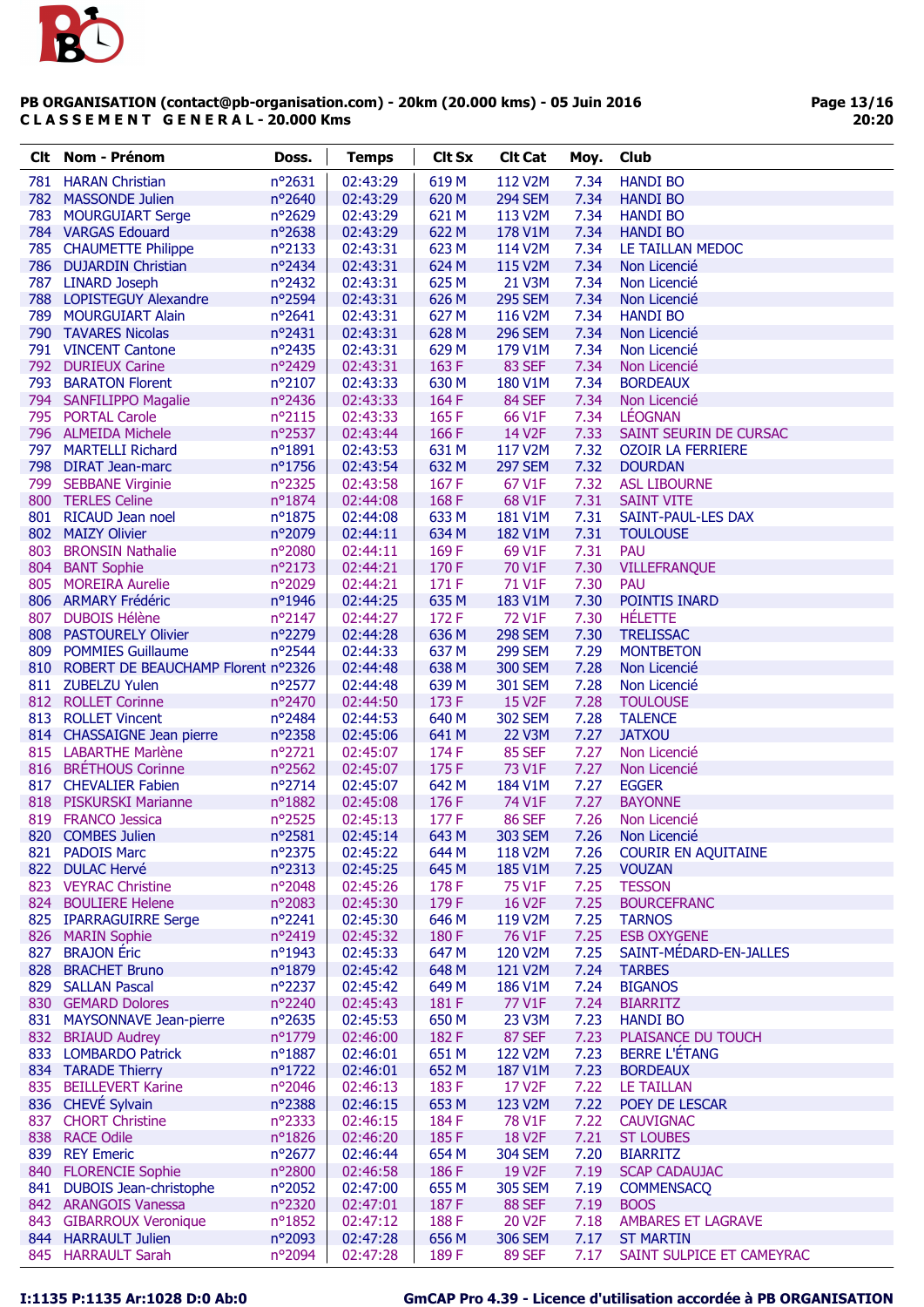

Page 14/16 20:20

|            | Clt Nom - Prénom                          | Doss.                     | <b>Temps</b>         | <b>Clt Sx</b>  | <b>Clt Cat</b>           | Moy.         | Club                                     |
|------------|-------------------------------------------|---------------------------|----------------------|----------------|--------------------------|--------------|------------------------------------------|
| 846        | <b>BOSSARD Jean-jacques</b>               | nº2304                    | 02:47:36             | 657 M          | 124 V2M                  | 7.16         | <b>BRISCOUS</b>                          |
| 847        | ?Dossard #2831                            | nº2831                    | 02:47:54             | 658 M          | <b>307 SEM</b>           | 7.15         | Non Licencié                             |
|            | 848 JOSCHT Catherine                      | n°2281                    | 02:47:59             | 190 F          | 21 V <sub>2</sub> F      | 7.14         | LA FOULÉE DES JALLES                     |
|            | 849 FERON Laurent                         | nº2334                    | 02:47:59             | 659 M          | 125 V2M                  | 7.14         | Non Licencié                             |
|            | 850 BORIE Arnaud                          | $n^o$ 1911                | 02:48:00             | 660 M          | 188 V1M                  | 7.14         | <b>BARBAZAN DEBAT</b>                    |
|            | 851 CAUSSE Nathalie                       | nº2567                    | 02:48:06             | 191 F          | <b>22 V2F</b>            | 7.14         | LE CUING                                 |
|            | 852 MOISY Peggy                           | nº1783                    | 02:48:13             | 192 F          | 79 V1F                   | 7.13         | <b>BERNAC</b>                            |
|            | 853 LOGEAIS Philippe                      | nº2756                    | 02:48:14             | 661 M          | 24 V3M                   | 7.13         | Non Licencié                             |
|            | 854 PALLUAS Viviane                       | nº2479                    | 02:48:14             | 193 F          | 80 V1F                   | 7.13         | Non Licencié                             |
|            | 855 SIMONET Christophe                    | $n^o$ 1718                | 02:48:19             | 662 M          | 189 V1M                  | 7.13         | <b>LANTON</b>                            |
|            | 856 GAUDRÉ Paul                           | nº1789                    | 02:48:20             | 663 M          | <b>10 ESM</b>            | 7.13         | LE BOUSCAT                               |
|            | 857 SOULARD Claude                        | nº2532                    | 02:48:31             | 664 M          | 126 V2M                  | 7.12         | <b>LEYRENNE AC</b>                       |
|            | 858 SCAFONE Dominique                     | nº2493                    | 02:48:31             | 665 M          | 127 V2M                  | 7.12         | <b>BORDEAUX</b>                          |
|            | 859 BEYNEIX Emilie<br>860 DUVIAU Sandrine | $n^{\circ}$ 1724          | 02:48:35             | 194F           | <b>90 SEF</b>            | 7.12<br>7.10 | <b>CASTELMAUROU</b>                      |
|            | 861 BOUSSAROQUE Hubert                    | nº2563<br>$n^{\circ}2063$ | 02:49:04<br>02:49:08 | 195F<br>666 M  | 81 V1F<br>128 V2M        | 7.10         | Non Licencié<br><b>GUJAN-MESTRAS</b>     |
|            | 862 CHALOPIN Corinne                      | nº1970                    | 02:49:20             | 196 F          | 82 V1F                   | 7.09         | <b>BOUTIERS SAINT TROJAN</b>             |
|            | 863 POTELLE Catherine                     | nº1760                    | 02:49:21             | 197 F          | 23 V <sub>2F</sub>       | 7.09         | SAINT MEDARD EN JALLES                   |
|            | 864 LEBRETON Arnaud                       | nº2002                    | 02:49:22             | 667 M          | 190 V1M                  | 7.09         | <b>BILLERE</b>                           |
|            | 865 DELOMME Magali                        | nº2504                    | 02:49:43             | 198 F          | <b>91 SEF</b>            | 7.07         | Non Licencié                             |
|            | 866 DEJEAN Mickael                        | nº2423                    | 02:49:44             | 668 M          | <b>308 SEM</b>           | 7.07         | <b>BAYONNE</b>                           |
| 867        | <b>BRUNET Francois</b>                    | $n^{\circ}2368$           | 02:49:45             | 199 F          | <b>92 SEF</b>            | 7.07         | <b>ANGOULEME</b>                         |
| 868        | <b>PAYET Olivier</b>                      | nº2465                    | 02:50:05             | 669 M          | <b>309 SEM</b>           | 7.06         | <b>COURIR EN AQUITAINE</b>               |
|            | 869 PINTO Esilda                          | $n^o$ 1763                | 02:50:07             | 200 F          | <b>93 SEF</b>            | 7.05         | <b>LHOUMEAU</b>                          |
|            | 870 GUILLERY Gaelle                       | nº1870                    | 02:50:07             | 201 F          | <b>94 SEF</b>            | 7.05         | NOTRE DAME DE()                          |
|            | 871 SAUVETRE Sebastien                    | nº2595                    | 02:50:11             | 670 M          | <b>310 SEM</b>           | 7.05         | <b>ST'ART IN BLOC</b>                    |
|            | 872 GUILLEMET Philippe                    | nº2196                    | 02:50:15             | 671 M          | 191 V1M                  | 7.05         | Non Licencié                             |
| 873        | <b>BERTHOME Eric</b>                      | nº2784                    | 02:50:24             | 672 M          | 129 V2M                  | 7.04         | Non Licencié                             |
|            | 874 DELAGE Thierry                        | nº1986                    | 02:50:27             | 673 M          | 192 V1M                  | 7.04         | <b>PLASSAC</b>                           |
|            | 875 JACQUÉ Delphine                       | nº2482                    | 02:50:28             | 202 F          | 83 V1F                   | 7.04         | <b>ASEAT CREDIT MUTUEL</b>               |
|            | 876 MICHELENA-ETCHEMENDY Sonia nº2645     |                           | 02:50:31             | 203 F          | 84 V1F                   | 7.04         | <b>NAPURRAK</b>                          |
| 877        | <b>BOES Odette</b>                        | nº2382                    | 02:50:35             | 204 F          | 3 V3F                    | 7.03         | <b>TALENCE</b>                           |
| 878        | <b>DULAC Laurence</b>                     | nº2314                    | 02:50:41             | 205 F          | 85 V1F                   | 7.03         | PAU                                      |
|            | 879 VERGES Christophe                     | nº1856                    | 02:50:52             | 674 M          | 193 V1M                  | 7.02         | <b>MOMERES</b>                           |
|            | 880 PLACEAU Eric                          | n°2619                    | 02:51:10             | 675 M          | 130 V2M                  | 7.01         | Non Licencié                             |
|            | 881 ?Dossard #2825                        | n°2825                    | 02:51:22             | 676 M          | <b>311 SEM</b>           | 7.00         | Non Licencié                             |
|            | 882 GRAND-CLÉMENT Pierre                  | nº1938                    | 02:51:24             | 677 M          | 194 V1M                  | 7.00         | <b>BLAYE</b>                             |
|            | 883 KLEIN Delphine                        | nº1797                    | 02:51:28             | 206 F          | <b>95 SEF</b>            | 7.00         | <b>ST JEAN D'ILLAC</b>                   |
|            | 884 LE BORGNE Yann                        | nº2278                    | 02:51:39             | 678 M          | 195 V1M                  | 6.99         | Non Licencié                             |
|            | 885 URRUTY Jean                           | nº2782                    | 02:51:41             | 679 M          | 196 V1M                  | 6.99         | Non Licencié                             |
|            | 886 CLAVE Jean marie                      | nº2704                    | 02:51:45             | 680 M          | 131 V2M                  | 6.99         | <b>EGGER</b>                             |
|            | 887 THON Nicolas                          | $n^{\circ}2514$           | 02:51:45             | 681 M          | <b>312 SEM</b>           | 6.99         | <b>EGGER</b>                             |
| 888<br>889 | <b>BARRE Thibaut</b>                      | nº2400                    | 02:51:49             | 682 M          | <b>313 SEM</b>           | 6.98         | Non Licencié                             |
|            | <b>BELLET Marc</b><br>890 SIMON Ann       | nº2526<br>nº1954          | 02:52:01<br>02:52:36 | 683 M<br>207 F | <b>314 SEM</b><br>24 V2F | 6.98<br>6.95 | Non Licencié<br>47450 - COLAYRAC ST CIRQ |
|            | 891 LASSERRE Loic                         | $n^{\circ}2688$           | 02:52:36             | 684 M          | <b>315 SEM</b>           | 6.95         | CASTELMORON-SUR-LOT                      |
|            | 892 ISOULET Audrey                        | nº2667                    | 02:52:52             | 208 F          | <b>96 SEF</b>            | 6.94         | Non Licencié                             |
|            | 893 DE SOUSA FERREIRA Maria               | $n^o$ 1851                | 02:53:00             | 209 F          | 86 V1F                   | 6.94         | <b>BORDEAUX</b>                          |
|            | 894 DÉJEAN Aurélien                       | $n^{\circ}2101$           | 02:53:15             | 685 M          | <b>316 SEM</b>           | 6.93         | <b>ESPAON</b>                            |
|            | 895 CHEVALIER Matthieu                    | nº2050                    | 02:53:16             | 686 M          | <b>317 SEM</b>           | 6.93         | ASNIÈRES-SUR-SEINE                       |
|            | 896 SÖHN Thomas                           | nº2656                    | 02:53:16             | 687 M          | <b>318 SEM</b>           | 6.93         | Non Licencié                             |
|            | 897 VIGNAUD Jean-claude                   | nº2044                    | 02:53:17             | 688 M          | 132 V2M                  | 6.93         | <b>CAMBO-LES-BAINS</b>                   |
| 898        | BOURGELA BOCCHINO Corinne nº2534          |                           | 02:53:44             | 210 F          | 87 V1F                   | 6.91         | Non Licencié                             |
|            | 899 BERNARD Tehani                        | nº2679                    | 02:53:46             | 211 F          | <b>97 SEF</b>            | 6.91         | Non Licencié                             |
|            | 900 CORBERAND Philippe                    | nº2749                    | 02:53:48             | 689 M          | 133 V2M                  | 6.90         | Non Licencié                             |
|            | 901 LATRACE Franck                        | nº1890                    | 02:53:56             | 690 M          | 197 V1M                  | 6.90         | <b>MÉRIGNAC</b>                          |
|            | 902 THIEFFRY Sébastien                    | $n^{\circ}2160$           | 02:53:57             | 691 M          | <b>319 SEM</b>           | 6.90         | PENNE D'AGENAIS                          |
|            | 903 LYONNAZ Caroline                      | $n^o$ 1823                | 02:53:58             | 212 F          | <b>98 SEF</b>            | 6.90         | <b>CASTELMAUROU</b>                      |
|            | 904 HIRIART CARRIAT Marie                 | n°2698                    | 02:53:59             | 213 F          | 88 V1F                   | 6.90         | <b>NAPURRAK</b>                          |
| 905        | <b>BOUCHE Alain</b>                       | nº2042                    | 02:54:05             | 692 M          | 134 V2M                  | 6.89         | <b>BIARRITZ</b>                          |
|            | 906 LUCAS Delphine                        | nº2545                    | 02:54:21             | 214 F          | 89 V1F                   | 6.88         | <b>CMA PAUILLAC</b>                      |
|            | 907 SEGUY Veronique                       | nº2269                    | 02:55:09             | 215 F          | 90 V1F                   | 6.85         | <b>BORDEAUX</b>                          |
|            | 908 MANDILLE Emmanuel                     | nº2267                    | 02:55:11             | 693 M          | 198 V1M                  | 6.85         | <b>MOUGUERRE</b>                         |
| 909        | <b>ROUSSET Erwan</b>                      | nº1739                    | 02:55:11             | 694 M          | <b>320 SEM</b>           | 6.85         | <b>BORDEAUX</b>                          |
|            | 910 ESTANOUSE Christophe                  | nº1977                    | 02:55:12             | 695 M          | 199 V1M                  | 6.85         | <b>BORDEAUX</b>                          |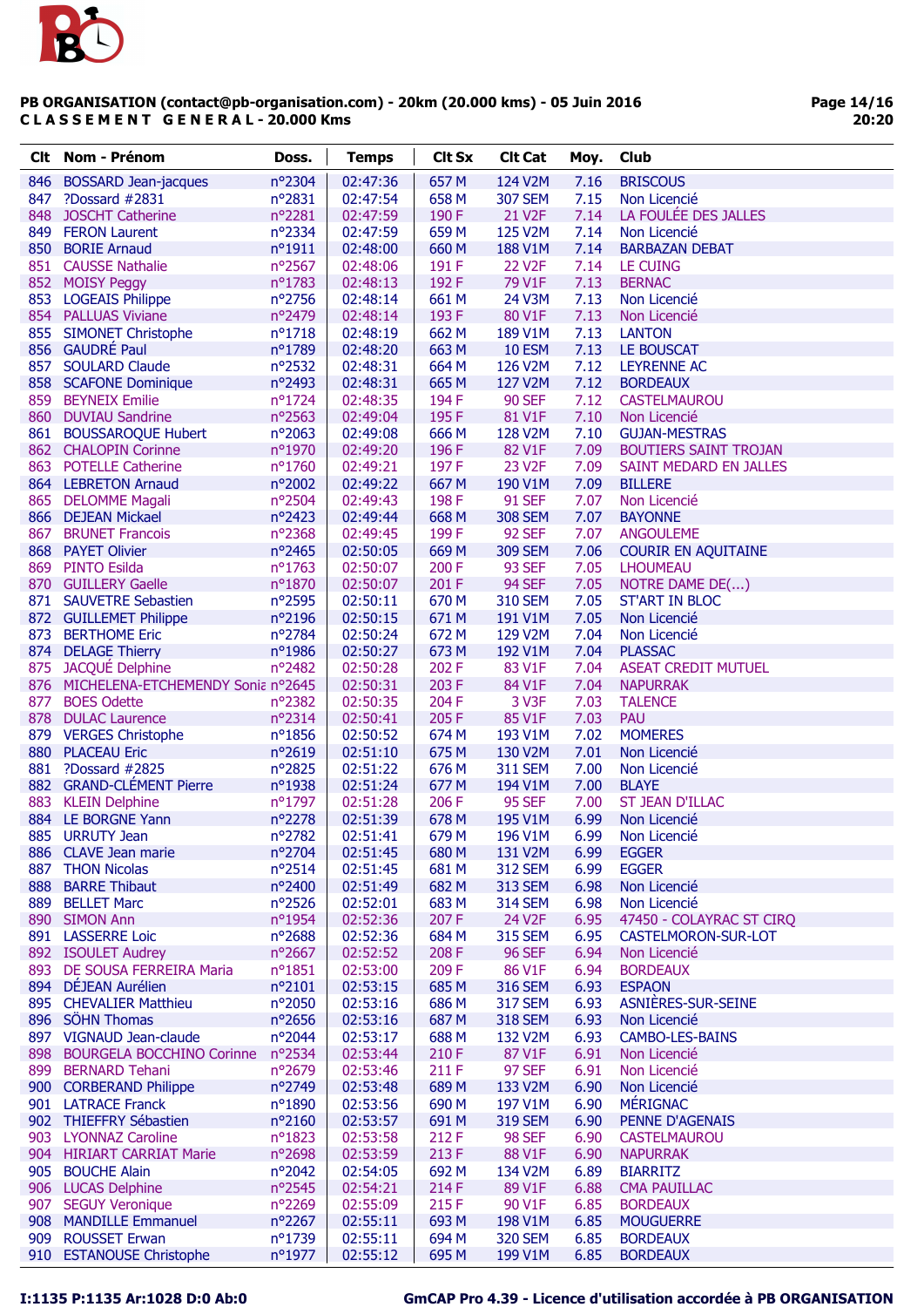

| Clt | Nom - Prénom                                     | Doss.                     | <b>Temps</b>         | <b>Clt Sx</b>  | <b>Clt Cat</b>                   | Moy.         | Club                              |
|-----|--------------------------------------------------|---------------------------|----------------------|----------------|----------------------------------|--------------|-----------------------------------|
|     | 911 GOUBAULT Lionel                              | nº2001                    | 02:55:12             | 696 M          | 200 V1M                          | 6.85         | <b>CARIGNAN DE BORDEAUX</b>       |
|     | 912 LABOUYRIE Christophe                         | nº2614                    | 02:55:12             | 697 M          | 201 V1M                          | 6.85         | <b>BORDEAUX</b>                   |
|     | 913 CHOJNACKI Coralie                            | nº2588                    | 02:55:23             | 216 F          | <b>99 SEF</b>                    | 6.84         | Non Licencié                      |
|     | 914 MARSILLAC Carine                             | nº2610                    | 02:55:23             | 217F           | 91 V1F                           | 6.84         | Non Licencié                      |
|     | 915 TORRES Jean marie                            | $n^{\circ}2611$           | 02:55:24             | 698 M          | 135 V2M                          | 6.84         | Non Licencié                      |
|     | 916 GUERINEAUD Myriam                            | nº1955                    | 02:55:35             | 218 F          | <b>100 SEF</b>                   | 6.83         | <b>CAPBRETON</b>                  |
|     | 917 BATTISTON Martine                            | nº2571                    | 02:55:47             | 219F           | <b>25 V2F</b>                    | 6.83         | Non Licencié                      |
|     | 918 ESTRADE Daniel                               | nº2572                    | 02:55:47             | 699 M          | 136 V2M                          | 6.83         | Non Licencié                      |
|     | 919 HUERTAS Ghislaine                            | nº1810                    | 02:56:26             | 220 F          | 92 V1F                           | 6.80         | SAINT GEORGES DES COTEAUX         |
|     | 920 SMUREKAR Laurence                            | nº2422                    | 02:56:32             | 221 F          | 26 V2F                           | 6.80         | <b>COGNAC AC</b>                  |
|     | 921 RICHARDAUD Sylvie                            | nº2007                    | 02:56:33             | 222 F          | 27 V2F                           | 6.80         | COGNAC ATHLÉTIQUE CLUB            |
|     | 922 HEITZ Patrick                                | nº1949                    | 02:56:36             | 700 M          | 137 V2M                          | 6.80         | <b>SAINT MARTIN LACAUSSADE</b>    |
|     | 923 LERET Barbara                                | nº2391                    | 02:56:42             | 223 F          | 93 V1F                           | 6.79         | <b>COURIR LE MONDE</b>            |
|     | 924 DOSPITAL Julien                              | nº2220                    | 02:57:14             | 701 M          | <b>321 SEM</b>                   | 6.77         | <b>BOISSEUIL</b>                  |
|     | 925 COLIN Jean-louis                             | nº2408                    | 02:57:21             | 702 M          | 138 V2M                          | 6.77         | Non Licencié                      |
|     | 926 COLIN Marielle                               | nº2404                    | 02:57:22             | 224 F          | <b>28 V2F</b>                    | 6.77         | Non Licencié                      |
|     | 927 OHLICHER Carol                               | nº2316                    | 02:57:45             | 225F           | 94 V1F                           | 6.75         | Non Licencié                      |
|     | 928 HONORÉ Jean françois                         | nº2315                    | 02:57:46             | 703 M          | 139 V2M                          | 6.75         | Non Licencié                      |
|     | 929 TAMTSI Alfred                                | nº2091<br>nº2097          | 02:57:54             | 704 M          | <b>322 SEM</b>                   | 6.75         | <b>BORDEAUX</b><br><b>LÉOGNAN</b> |
|     | 930 MICHAUT Morgane                              |                           | 02:57:55             | 226 F          | <b>101 SEF</b>                   | 6.74         |                                   |
|     | 931 LATOURNERIE Titi                             | nº2708<br>nº2616          | 02:58:16<br>02:58:20 | 227 F<br>705 M | 95 V1F<br>140 V2M                | 6.73<br>6.73 | Non Licencié                      |
|     | 932 LE PAPE Philippe<br>933 COTTO Jean philippe  | $n^o$ 1821                | 02:58:46             | 706 M          | 202 V1M                          | 6.71         | Non Licencié<br>PÉRIGNY           |
|     | 934 GRANDJEAN Laurent                            | $n^o$ 1862                | 02:58:47             | 707 M          | 203 V1M                          | 6.71         | <b>CLAVETTE</b>                   |
|     | 935 NOTELLE-MAIRE Bénédicte                      | nº2026                    | 02:58:47             | 228 F          | 96 V1F                           | 6.71         | <b>CRUSEILLES</b>                 |
|     | 936 PICAVET Marie-tjana                          | n°2194                    | 02:58:59             | 229 F          | <b>102 SEF</b>                   | 6.70         | <b>DOUZAT</b>                     |
| 937 | <b>BOISSET Corinne</b>                           | nº2200                    | 02:59:12             | 230 F          | <b>103 SEF</b>                   | 6.70         | <b>BORDEAUX</b>                   |
|     | 938 RENAUD Brigitte                              | n°2211                    | 02:59:13             | 231 F          | 29 V2F                           | 6.70         | <b>ASCAIN</b>                     |
|     | 939 HAZERA Carole                                | nº1720                    | 02:59:16             | 232 F          | <b>104 SEF</b>                   | 6.69         | <b>MONT DE MARSAN</b>             |
|     | 940 BEY Gaetan                                   | nº1738                    | 02:59:20             | 708 M          | <b>323 SEM</b>                   | 6.69         | <b>FLOIRAC</b>                    |
|     | 941 LAVIGNE Marie catherine                      | n°2759                    | 02:59:31             | 233 F          | 30 V2F                           | 6.68         | Non Licencié                      |
|     | 942 LAVERON Séverine                             | nº2185                    | 02:59:32             | 234 F          | <b>105 SEF</b>                   | 6.68         | <b>DOLUS</b>                      |
| 943 | <b>PRAUD Pascale</b>                             | $n^{\circ}$ 1876          | 02:59:34             | 235F           | 31 V <sub>2F</sub>               | 6.68         | <b>LA ROCHELLE</b>                |
|     | 944 GUILLEBEAUD Celine                           | nº2040                    | 02:59:35             | 236 F          | <b>106 SEF</b>                   | 6.68         | PAU                               |
|     | 945 FAVRIS Aurelien                              | nº2490                    | 02:59:38             | 709 M          | <b>324 SEM</b>                   | 6.68         | Non Licencié                      |
|     | 946 DUMEAU Anne marie                            | nº2206                    | 02:59:54             | 237F           | 4 V3F                            | 6.67         | <b>ESPELETTE</b>                  |
| 947 | <b>BRENAC Nathalie</b>                           | nº2127                    | 03:00:00             | 238 F          | <b>107 SEF</b>                   | 6.67         | <b>GAN</b>                        |
| 948 | <b>MAGGIORANI Jean louis</b>                     | n°2309                    | 03:00:22             | 710 M          | 141 V2M                          | 6.65         | <b>TARBES</b>                     |
| 949 | <b>CHANDIVERT Aurore</b>                         | nº1717                    | 03:00:23             | 239 F          | 97 V1F                           | 6.65         | <b>POMPERTUZAT</b>                |
|     | 950 GURRIA Dominique                             | n°1855                    | 03:00:38             | 711 M          | 204 V1M                          | 6.64         | <b>CARIGNAN DE BORDEAUX</b>       |
|     | 951 ANGELOTTI Evelyne                            | nº2261                    | 03:01:11             | 240 F          | <b>108 SEF</b>                   | 6.62         | Non Licencié                      |
|     | 952 LAMAISON Celine                              | nº2087                    | 03:01:13             | 241 F          | <b>109 SEF</b>                   | 6.62         | <b>PAU</b>                        |
|     | 953 GOURBEAULT Stephanie                         | $n^{\circ}2037$           | 03:01:18             | 242 F          | 98 V1F                           | 6.62         | <b>GARIDECH</b>                   |
|     | 954 MARTIN Anne lise<br>955 ETCHEVERRY Laure-eva | nº2135<br>$n^{\circ}1917$ | 03:01:25<br>03:01:27 | 243 F<br>244 F | <b>110 SEF</b><br><b>111 SEF</b> | 6.61<br>6.61 | <b>PESSAC</b><br><b>POITIERS</b>  |
|     | 956 AUDRAN Christophe                            | nº1708                    | 03:01:30             | 712 M          | 205 V1M                          | 6.61         | <b>VERINES</b>                    |
|     | 957 LASCOMBES Cécile                             | $n^{\circ}2004$           | 03:02:09             | 245F           | 99 V1F                           | 6.59         | <b>CASTELMAUROU</b>               |
|     | 958 BERTHON Pascale                              | n°1918                    | 03:02:10             | 246 F          | 32 V <sub>2</sub> F              | 6.59         | <b>LONS</b>                       |
|     | 959 PHILIP Christian                             | nº2481                    | 03:02:10             | 713 M          | 25 V3M                           | 6.59         | 47450 - COLAYRAC ST CIRQ          |
|     | 960 LARROQUE Sebastien                           | nº1980                    | 03:02:11             | 714 M          | 206 V1M                          | 6.59         | <b>CADILLAC</b>                   |
|     | 961 FAGE Sandrine                                | $n^{\circ}$ 1703          | 03:02:15             | 247 F          | <b>112 SEF</b>                   | 6.58         | <b>PARIS</b>                      |
|     | 962 BOQUET Christophe                            | $n^o$ 1731                | 03:02:16             | 715 M          | 207 V1M                          | 6.58         | <b>PARIS</b>                      |
|     | 963 BIELLE Sophie                                | nº1971                    | 03:02:17             | 248 F          | <b>113 SEF</b>                   | 6.58         | <b>CARIGNAN DE BORDEAUX</b>       |
|     | 964 HERNANDEZ Celine                             | nº2332                    | 03:02:18             | 249 F          | 100 V1F                          | 6.58         | SAINTE COLOMBE EN BRUILHOIS       |
|     | 965 BARON Christine                              | nº2662                    | 03:02:18             | 250 F          | 101 V1F                          | 6.58         | <b>BAYONNE</b>                    |
|     | 966 LANOELLE Françoise                           | nº1745                    | 03:02:18             | 251 F          | 5 V3F                            | 6.58         | <b>BOULOGNE BILLANCOURT</b>       |
|     | 967 OSTINS Patricia                              | $n^{\circ}$ 1784          | 03:02:18             | 252 F          | 33 V <sub>2F</sub>               | 6.58         | <b>LABENNE</b>                    |
|     | 968 DE SA VIEIRA Mireille                        | nº2428                    | 03:02:32             | 253 F          | 102 V1F                          | 6.57         | <b>LOS ASTIAUS</b>                |
|     | 969 DE SA VIEIRA Manuel                          | nº2427                    | 03:02:32             | 716 M          | 142 V2M                          | 6.57         | <b>LOS ASTIAUS</b>                |
|     | 970 OSTINS Bruno                                 | nº1782                    | 03:02:40             | 717 M          | 143 V2M                          | 6.57         | <b>BIGANOS</b>                    |
|     | 971 SCHLINCKER Jade                              | nº2202                    | 03:02:57             | 254 F          | <b>114 SEF</b>                   | 6.56         | <b>PAU</b>                        |
|     | 972 GAUDUCHON Cendrine                           | nº2654                    | 03:03:01             | 255F           | 103 V1F                          | 6.56         | <b>LA ROCHELLE</b>                |
|     | 973 CABALLERO Benjamin                           | nº2089                    | 03:03:15             | 718 M          | <b>325 SEM</b>                   | 6.55         | <b>ESCALQUENS</b>                 |
|     | 974 BOUDES Coralie                               | $n^o$ 1854                | 03:03:15             | 256 F          | <b>115 SEF</b>                   | 6.55         | <b>NIEULLE SUR SEUDRE</b>         |
|     | 975 CESCUTTI Sylvie                              | nº2363                    | 03:03:53             | 257F           | 34 V2F                           | 6.53         | <b>SALÈVE TRAIL</b>               |